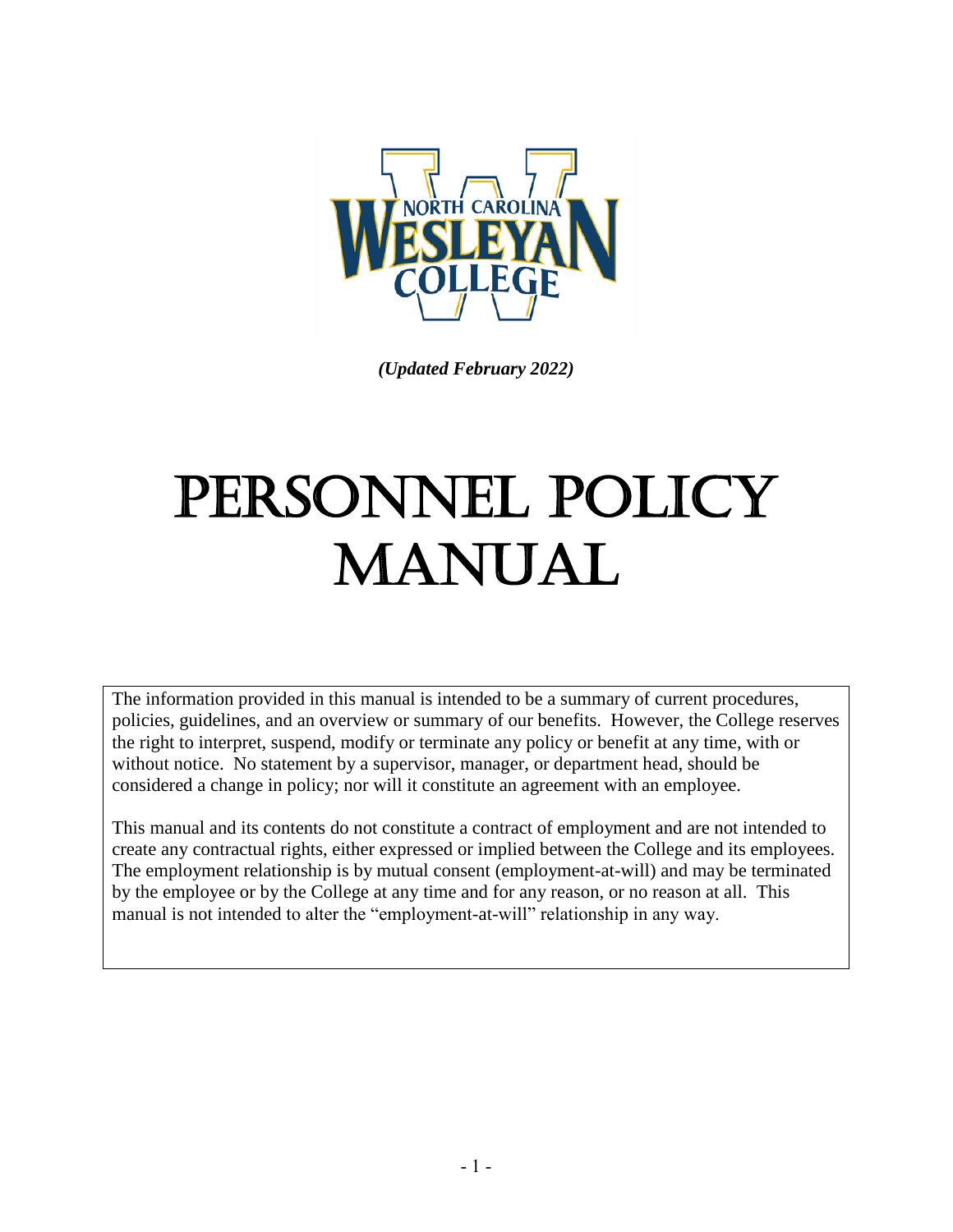#### **TABLE OF CONTENTS**

*(Updated August 2021)*

#### **PRESIDENT'S LETTER OF WELCOME**

- **A. INTRODUCTION**
	- **A.1 Statement of Institutional Purpose**
	- **A.2 Purpose of this Manual**
	- **A.3 Organization and Administration**
	- **A.4 Employees with Faculty Contracts**
	- **A.5 Work Rules**
	- **A.6 Community, Religion, and Discourse**

#### **B. EMPLOYMENT**

- **B.1 Employee Classification**
- **B.2 Personnel Records**
- **B.3 Equal Employment Opportunity**
- **B.4 Americans with Disabilities Act (ADA)**
- **B.5 Nepotism**
- **B.6 Physical Examination and Immunizations**
- **B.7 Probationary Period: New Employees**
- **B.8 Employment-at-Will**
- **B.9 Performance Evaluations**
- **C. COMPENSATION**
	- **C.1 Pay Days**
	- **C.2 Working Hours and Overtime**
	- **C.3 Recording Work Time**
	- **C.4 Absenteeism**
	- **C.5 Garnishments**
	- **C.6 Final Checks for Dismissed or Voluntarily Resigning Employees**

#### **D. BENEFITS**

- **D.1 Insurance**
- **D.2 Retirement Plan**
- **D.3 Phased Retirement Policy**
- **D.4 Holidays**
- **D.5 Vacations**
- **D.6 Sick Leave**
- **D.7 Family and Medical Leaves of Absence**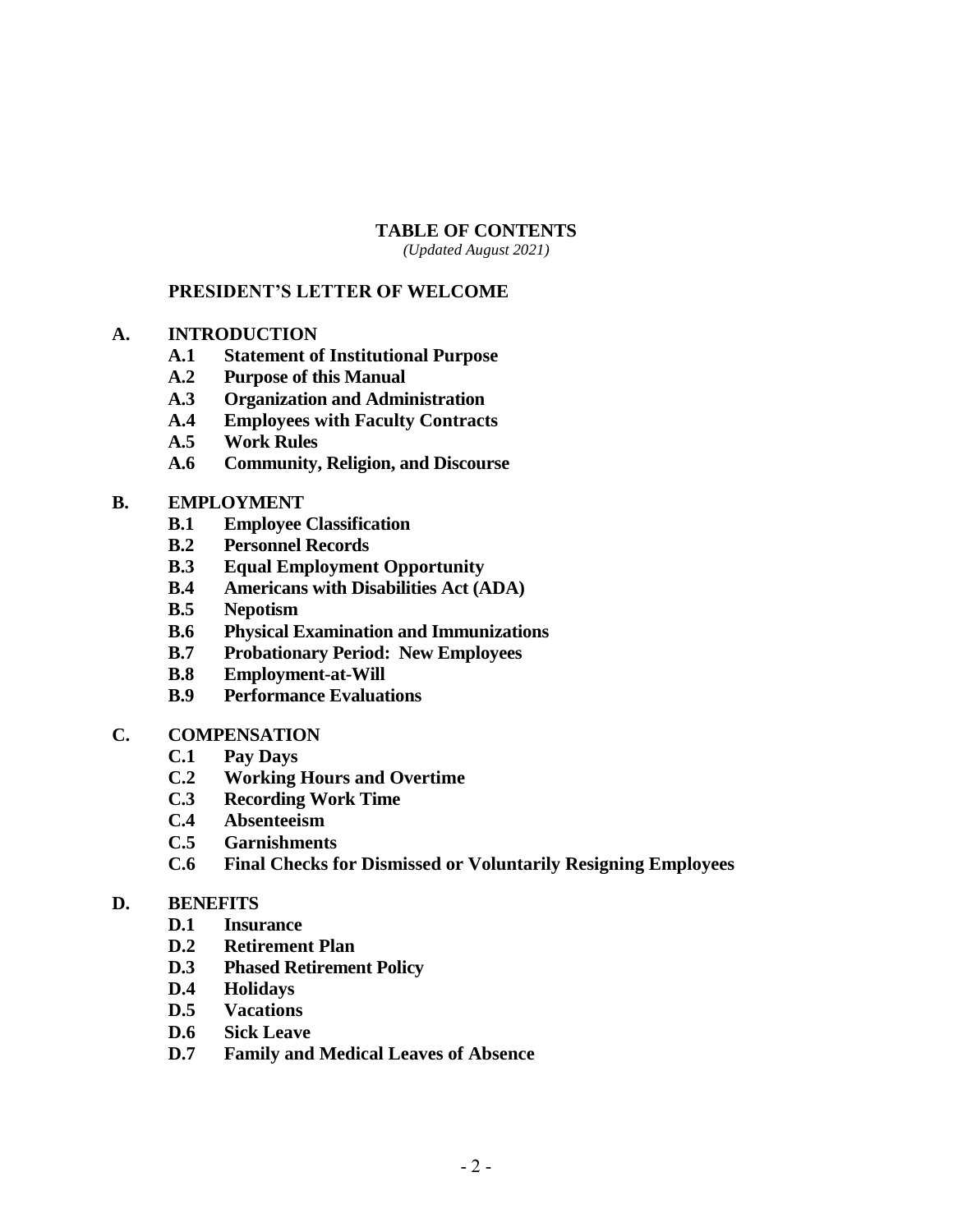- **D.8 Bereavement Leave**
- **D.9 Jury Duty**
- **D.10 Military Leave**
- **D.11 Personal Leave**
- **D.12 Extended Leave of Absence**
- **D.13 Educational Leave**
- **D.14 Tuition Discount**
- **D.15 Social Security**
- **D.16 Workers Compensation**
- **D.17 Tickets to Athletic Events**
- **D.18 Employee Assistance Program**
- **D.19 Salary Continuation Plan**

#### **E. EMPLOYEE RELATIONS**

- **E.1 Discipline**
- **E.2 Grievance Procedure**
- **E.3 Resignations and Termination of Employment**
- **E.4 Longevity Awards**
- **E.5 Wesleyan Service Awards**
- **E.6 Dress Code**
- **E.7 Harassment**
- **E.8 Drug-Free Workplace**
- **E.9 Alcohol Policy**
- **E.10 Tobacco Policy**
- **E.11 Lobbying with Federal Funds**
- **E.12 Faculty/Staff Fund Raising**
- **E.13 Staff Development**
- **E.14 Confidential Information**
- **E.15 Fraternization Policy**
- **E.16 Children in the Workplace**
- **E.17 Dogs on Campus**

#### **F. GENERAL INFORMATION AND POLICIES**

- **F.1 College Keys**
- **F.2 Accidents**
- **F.3 Emergency Weather Procedures**
- **F.4 Travel Policy**
- **F.5 Solicitation**
- **F.6 Maintenance Requests**
- **F.7 Use of College Telephones**
- **F.8 Automobiles**
- **F.9 College and Personal Property**
- **F.10 Office Supplies/Purchase Orders**
- **F.11 Lost and Found Articles**
- **F.12 Security**
- **F.13 Posting Policy**
- **F.14 Conflict of Interest**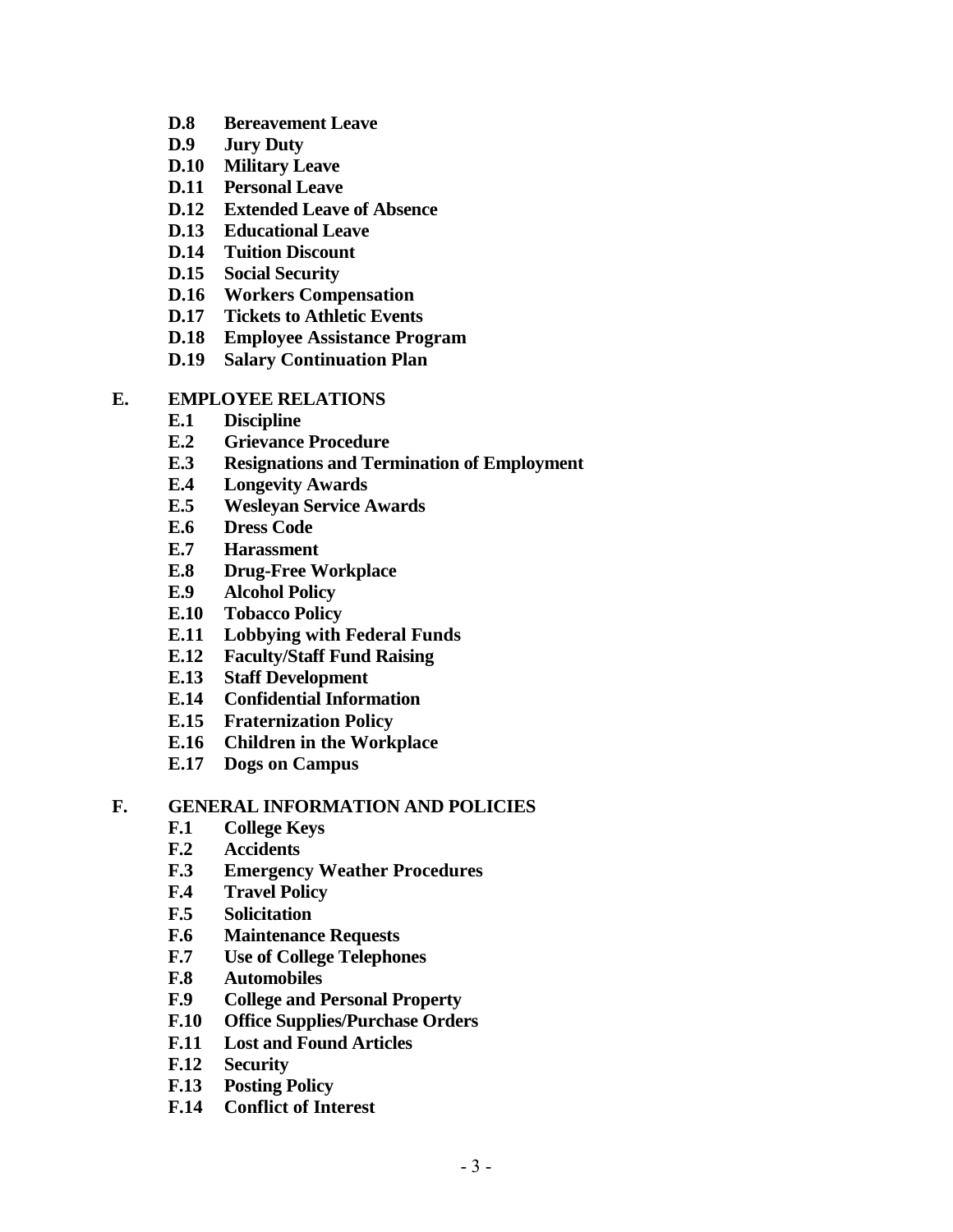- **F.15 Campus Housing for Employees**
- **F.16 Intellectual Property**

#### **G. FACILITIES AND SERVICES**

- **G.1 College Store**
- **G.2 Cashier**
- **G.3 Health Services**
- **G.4 Cafeteria**
- **G.5 Post Office**
- **G.6 Library**
- **G.7 Gymnasium, Fitness Center, and Athletic Fields**
- **G.8 Leon Russell Chapel**
- **G.9 Facilities Usage**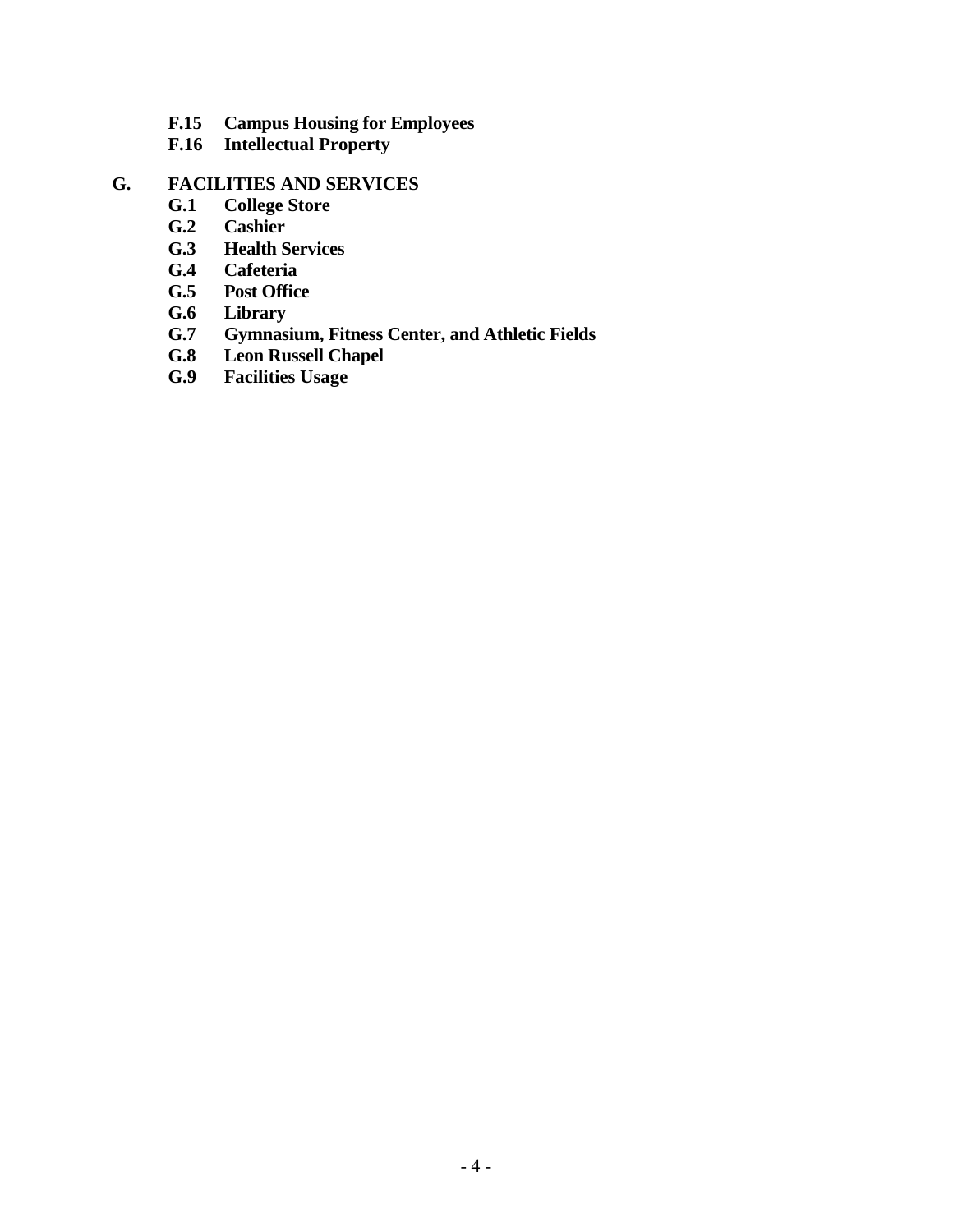

Dear Colleague:

At Wesleyan, our personnel are our most valuable resources. I welcome you as a member of our College community. Together, we have the important task of educating men and women, seeking to further the tradition of great ideas and humane values. Our students will depart from Wesleyan more equipped to serve society as responsible citizens. Students are the beneficiaries of our labor and are the ultimate reason for the existence of the College.

This manual is a collection of the policies and procedures that govern the work that we do. It is an important record for us concerning conditions of employment and general policies governing benefits, the use of college property and the many other matters that we all need to know during the course of our work.

Please read the manual carefully and keep it as a handy reference. We will endeavor to keep the document up to date. I invite your questions about the College's policies and welcome your suggestions about how to make the manual even more helpful. The College appreciates your commitment to its ideals and to creating the best possible working environment.

Sincerely yours,

Dr. Evan D. Duff President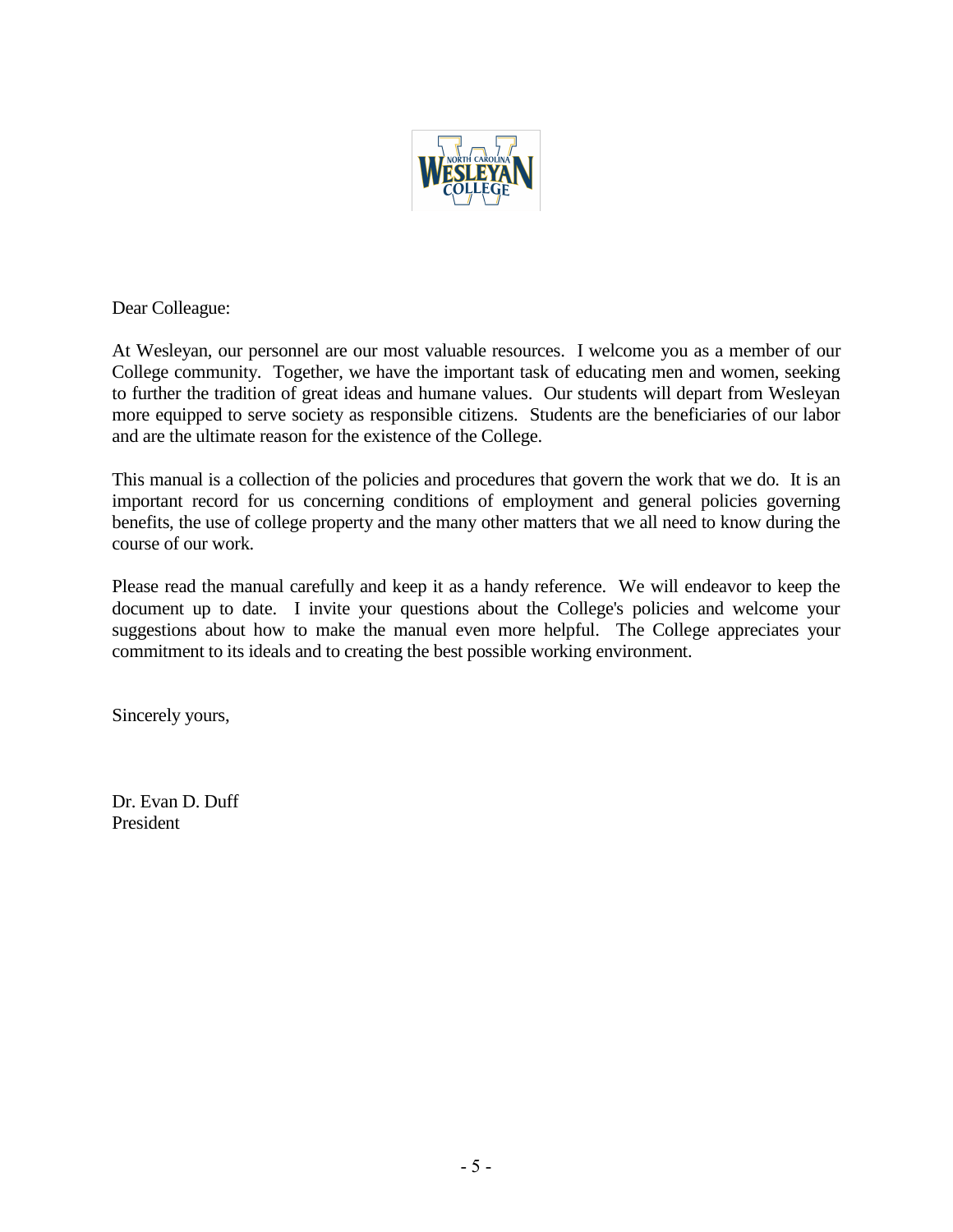## **A. INTRODUCTION**

#### **A.1 Statement of Institutional Purpose**

## Mission (Approved by the Board of Trustees October 17, 2008)

North Carolina Wesleyan College, a private institution affiliated with the United Methodist Church, prepares students for professional advancement, life-long learning, and responsible participation in their communities.

#### Vision Statement

At North Carolina Wesleyan, we provide students with opportunities to make meaningful connection and learn through innovative teaching approaches. The distinctive Wesleyan experience equips our graduates to make a positive impact on the world.

## Core Values

- Knowledge & Understanding
- Integrity & Accountability
- Patience & Respect
- Kindness & Empathy

# Campus and Community

The liberal arts and sciences are the foundation of Wesleyan's curriculum for all undergraduate degree programs. Students choose from a variety of majors, all of which help prepare students for rewarding personal lives, good citizenship, and productive careers. Instruction emphasizes critical thinking, analytical reasoning, reading, writing, speaking, informed decision-making, and the use of innovative technology in teaching and learning. The College understands the increasing importance of a global perspective and of helping students learn to function in a complex society. It provides a learning environment that encourages ethical and spiritual development

The College provides degree programs and other educational opportunities for residential, commuting, and adult students. The traditional program in Rocky Mount for residential and commuting students emphasizes small classes and individual attention. It also encourages student development through co-curricular and extra-curricular activities. The non-traditional Adult Degree program is designed for students who wish to strengthen their academic background, enhance their professional knowledge and skills, and advance their careers. It is tailored to the learning styles and schedules of working adults. Both programs provide student support services to ensure academic success.

The College has a special commitment to the Rocky Mount area and to Eastern North Carolina. Through individual faculty, staff, and alumni activity, and through its educational and cultural programs, the College promotes the development of the region. The Wesleyan community includes students from diverse cultural and racial backgrounds, which is highly valued by all.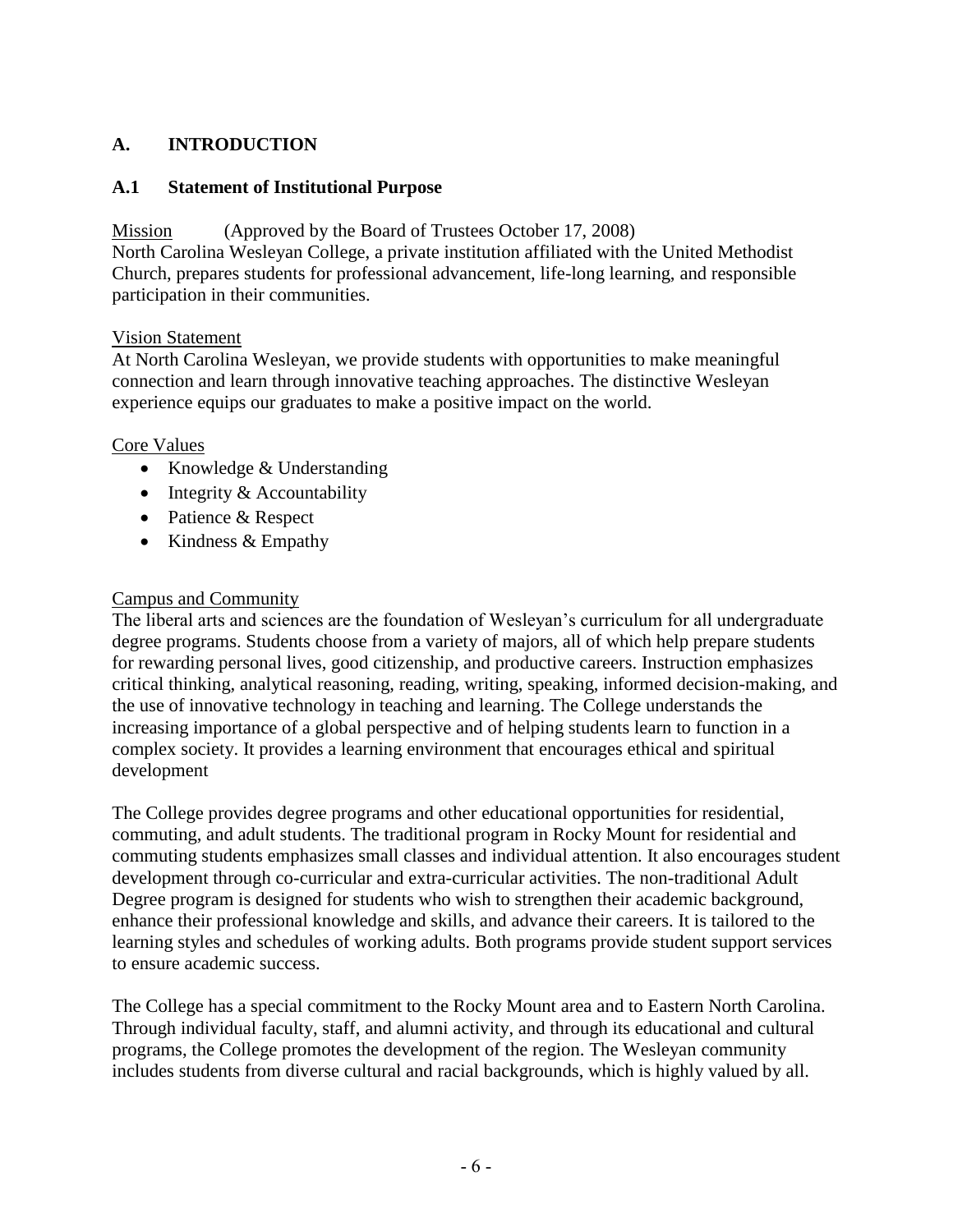The College works to create an environment in which students, faculty, and staff come together in a dynamic learning community.

## **A.2 Purpose of this Manual**

The Board of Trustees and the Administration of North Carolina Wesleyan College (NCWC) recognizes that the goals and objectives of the College can be met only with an appropriate faculty, professional and support staff. Qualified persons will be employed and every reasonable effort will be made by the College to assure working conditions consistent with efficiency, proficiency and good morale.

It is the purpose of this manual to set forth the practices, policies and procedures, working conditions and benefits of employment as they pertain to the employees of North Carolina Wesleyan College. By means of these policies, the College expresses its expectations of its employees and they, in turn, may know what to expect of the College in these matters.

This Manual contains general statements of College policy, and it should not be read as including the fine details of each policy. Nothing in this Manual should be construed as altering the employment-at-will relationship. Policies can be amended, altered or revised by the College at any time.

Policies will be reviewed periodically and revised as necessary. The Director of Human Resources will be responsible for making any necessary revisions. Recommendations for changes in policies may be made to a department head or the President.

#### **A.3 Organization and Administration**

North Carolina Wesleyan College is a private, co-educational, liberal arts undergraduate college related by faith to the North Carolina Annual Conference, Southeastern Jurisdiction, of The United Methodist Church. The revised Charter and Bylaws (1992) are the basic documents that describe the overall government and organization of the College.

#### The Board of Trustees

The legal authority to operate North Carolina Wesleyan College rests with the Board of Trustees.

The Board of Trustees consists of not less than 16 and not more than 40 members. The President of the College and the President of the Alumni Association are ex officio members. The Trustees are divided into four classes of not fewer than 4 members each; each serves a term of four years. To provide continuity, the term of one class expires each year on May 31. All members of the Board must be at least twenty-one years old.

The business and affairs of the College are administered and managed by the Board of Trustees. The Board has final authority and responsibility for all College activities, identifying the College's fundamental goals, and establishing the general policies necessary to accomplish these goals. In practice, the responsibility for implementing these policies is delegated to the President and through him/her to other members of the administration and faculty.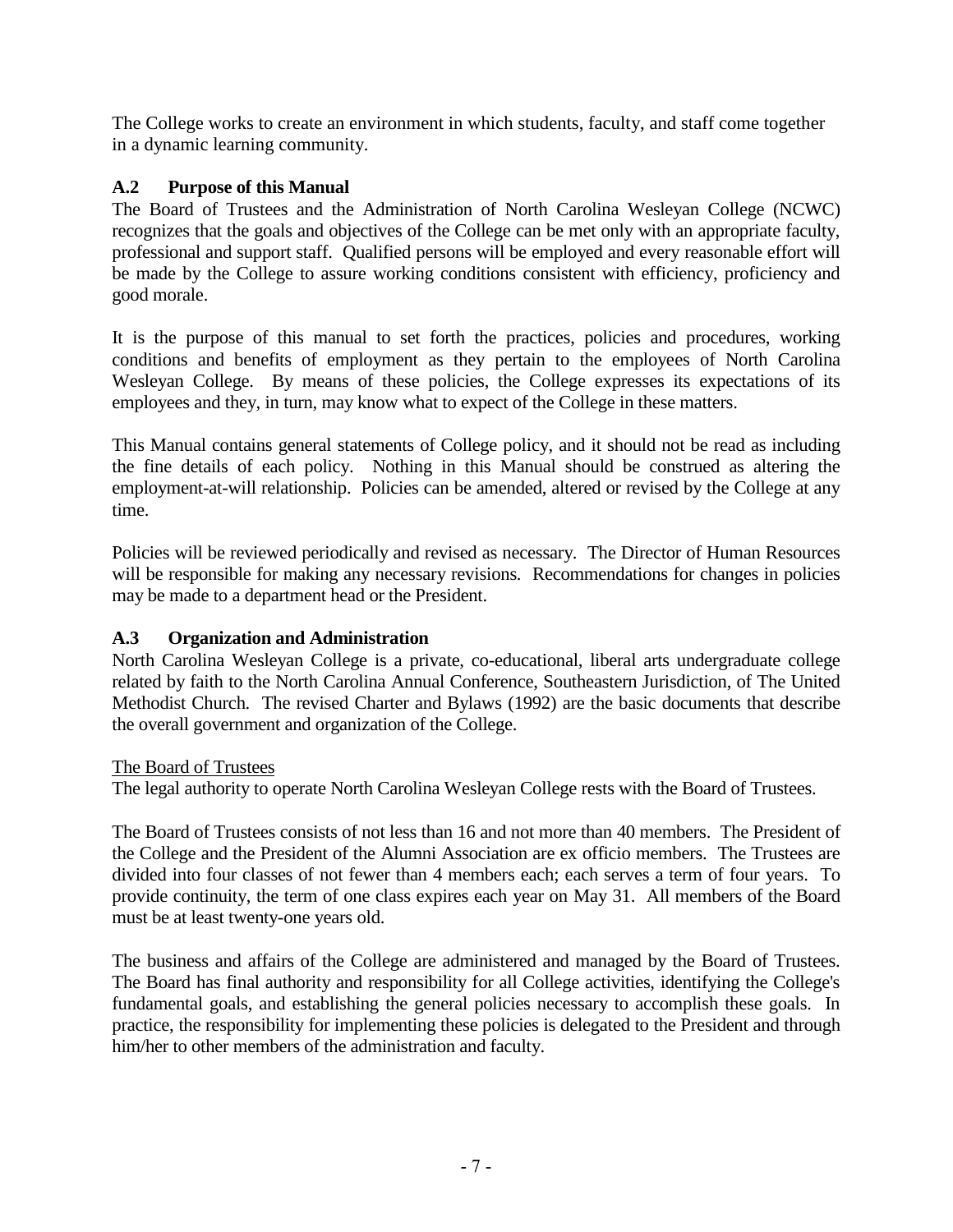The powers of the Board of Trustees include but shall not be limited to the following: (i) the authority to appoint and remove the President of the College and, (ii) upon the recommendation of the President, to confer, grant or deny tenure. For a more detailed list of the Board's powers, employees may consult Article I of the North Carolina Wesleyan College, Inc. Bylaws. A copy of these Bylaws may be obtained from the President's Office.

#### President of the College

Appointed by the Board of Trustees, the President is the chief administrator and executive officer of the College. He/she is charged with carrying out the resolutions, orders, and policies of the Board. He/she is entrusted with the supervision and direction of the College. He/she informs and explains to the administrative officers, faculty and staff, the policies enacted by the Board of Trustees and The United Methodist Church. The President may call and preside at meetings of the faculty and appoint committees of the faculty; however, the President may delegate these duties. All personnel are ultimately responsible to the President.

The President delegates authority to various members of his/her administration. The following officials comprise the President's Executive Council: the President of the College, the Chief Academic Officer, the Sr. Vice President of Administration, the Vice President of Advancement, the Executive Dean of Enrollment, the Vice President of Athletics, the Faculty Chair and the Staff Council Chair. The President's Executive Council develops long-range plans and strategies, devises policies and procedures for day-to-day operations, and constructs the College's budget. Generally, this group meets bi-weekly.

#### Chief Academic Officer

The Chief Academic Officer of the College is responsible for the accomplishment of the College's academic mission and for the achievement of its educational goals and objectives. He/she coordinates and supervises the College's instructional programs and oversees the provision of academic services including those provided by the Library, Institutional Research, , the Office of the Registrar, Dean of Students, Student Success and Disability Services.

#### Sr. Vice President of Administration

The Sr. Vice President of Finance is the College's chief financial official. He/she is responsible for all treasury functions, maintaining and developing the physical plant, supervising college facilities, finance, information technology services, financial aid, the college store and post office, security, the receptionist/switchboard, contracts, and food services. The Sr. Vice President of Administration is also responsible for all college equipment.

#### Vice President of Advancement

The Vice President of Advancement is responsible for fundraising, the financial development of the College, and grant writing. He/she plans and administers all current and capital support programs and deferred giving operations, and supervises the keeping of appropriate records of donors, prospects and volunteers. He/she is the administrator for the Dunn Center of the Performing Arts, public relations, the Parents Association, the Board of Visitors, and the Alumni Association.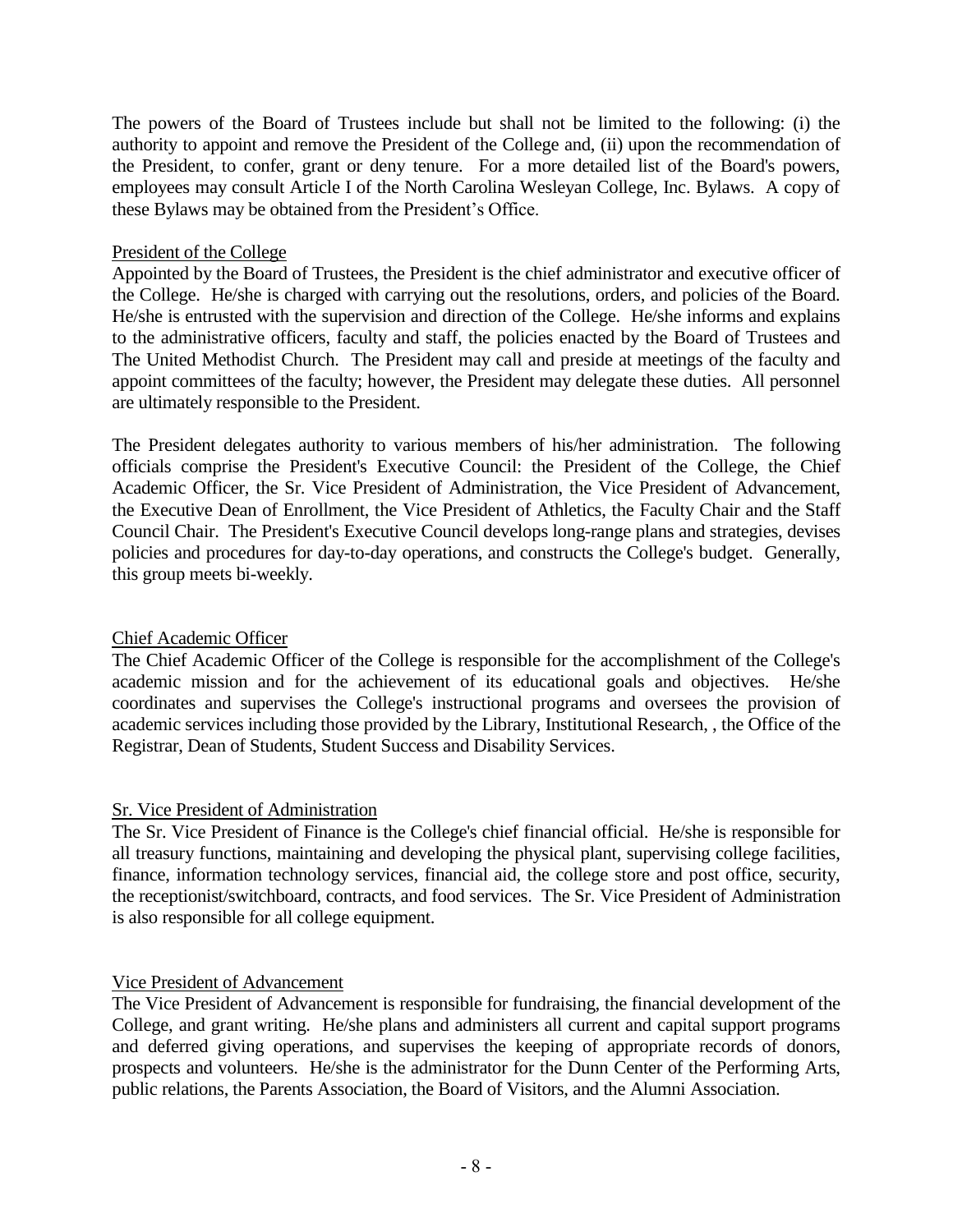#### Executive Dean of Enrollment

The Executive Dean of Enrollment reports directly to the President of the College. He/she is responsible for implementing plans for recruiting and retaining students and for the administration of the Admissions office and Adult and Professional Studies.

#### Vice President of Athletics

The Vice President of Athletics oversees the administration, direction, supervision, and leadership of the athletic program, the coaching staff, and related athletic personnel.

#### The Faculty

The Faculty consists of:

- President of the College
- Chief Academic Officer
- Director of the Library and any other professional librarians, understood to mean all who have earned at least the Master of Library Science degree from an institution accredited by the American Library Association.
- All employees under a faculty contract, understood to include teaching responsibility, and who hold the rank of Professor, Associate Professor, Assistant Professor, or Instructor;
- Faculty Emeriti
- Others in academic or administrative positions who acquire membership through Board of Trustees' action.

Part-time and adjunct teachers and teachers without the rank of Professor, Associate Professor, Assistant Professor, or Instructor shall enjoy all the privileges accorded to the Faculty by the Faculty Constitution, except that of voting.

The President upon the recommendation of the Chief Academic Officer makes new appointments to the Faculty. The Chief Academic Officer is advised by the chairman of the division in which the appointment is to be made and by the faculty personnel committee.

#### **A.4 Employees with Faculty Contracts**

Due to the special circumstances of those employees with faculty contracts, the following policies are not applicable to them as these particular policies are intended only for employees without faculty contracts. Relevant policies applicable to faculty may be found in the Faculty Handbook.

- B.1 Employee Classification
- B.4 Employment and Recruitment
- B.7 Physical Examinations and Immunizations
- B.8 Probationary Period: New Employees
- C.2 Working Hours and Overtime
- C.3 Recording Work Overtime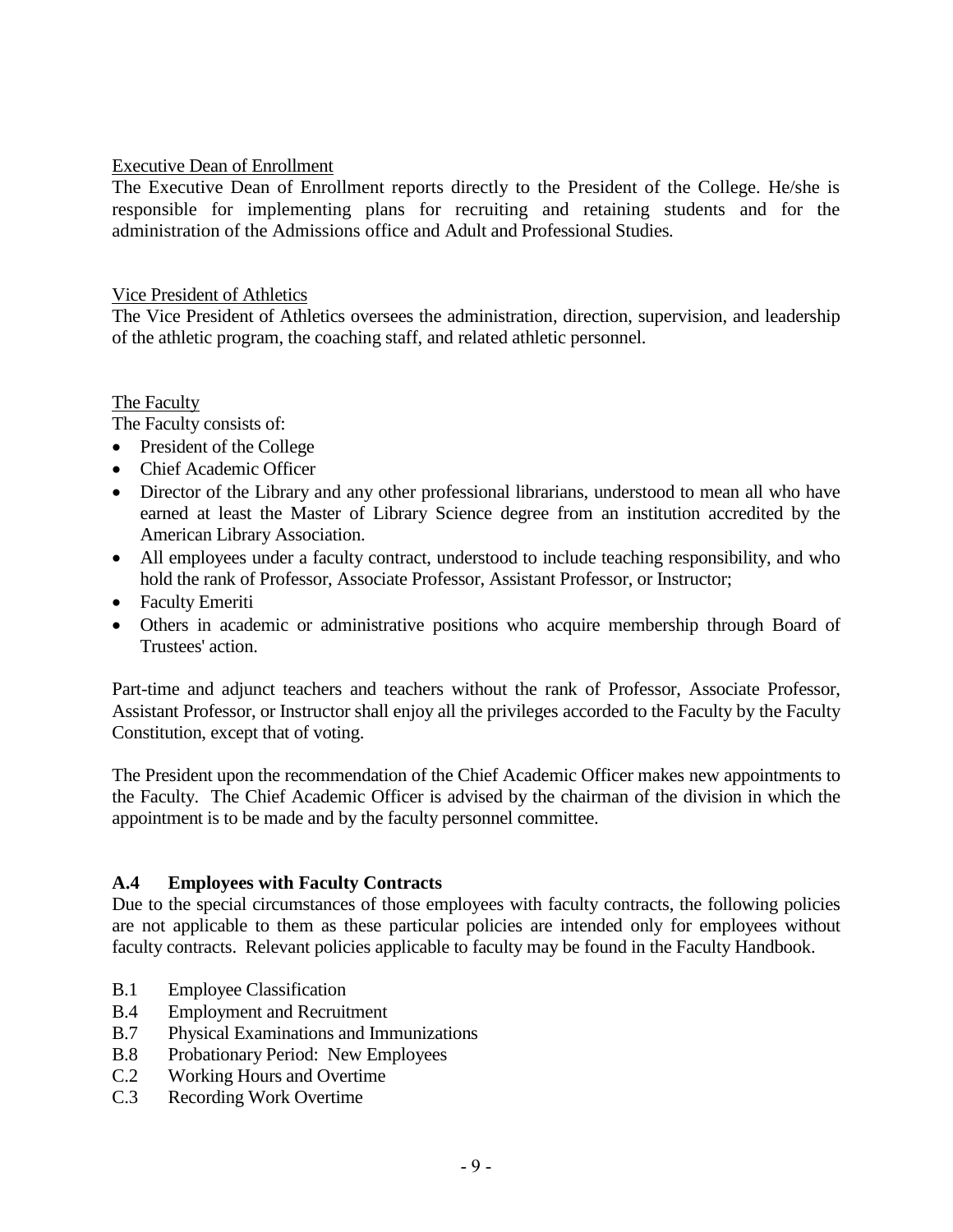- C.4 Salary Increase
- C.5 Absenteeism
- D.3 Staff Phased Retirement
- D.5 Vacations
- D.6 Sick Leave
- D.7 Family and Medical Leaves of Absence
- D.8 Funeral Leave
- D.9 Jury Duty
- D.11 Personal Leave
- D.13 Educational Leave
- E.12 Staff Development

#### **A.5 Work Rules**

North Carolina Wesleyan College strives to maintain good working conditions for all its employees in a pleasant atmosphere and with challenging responsibilities for everyone.

When accepting employment with NCWC, an employee is assigned certain definite duties, responsibilities and relationships that are to be observed in fulfilling the responsibilities of his/her position with the College. It is, therefore, expected that a NCWC employee agrees to and accepts as a condition of employment the following responsibilities and rules of work conduct:

- 1. Work conscientiously toward achieving the objectives of NCWC in compliance with its mission, philosophy, and policies.
- 2. Perform assigned duties at a satisfactory level of quality, accuracy, neatness, effectiveness and integrity.
- 3. Work cooperatively with others in a sincere, tactful, and positive manner; to respect the findings, views and actions of fellow staff members and to use appropriate channels to express judgment on these matters.
- 4. Be punctual and to perform assigned duties so as to achieve effective and productive use of time.
- 5. Respect the privacy of students and to use, in a responsible manner, information gained in relationships with them.
- 6. Keep and hold confidential all information regarding the College, its students, and personnel gained in the course of employment.
- 7. Be responsive to the guidance, directions and instructions of the immediate supervisor.
- 8. Avoid conflicts of interest by refusing significant personal gifts and/or gratuities from persons or organizations served by the College or doing business with NCWC and by notifying one's supervisor whenever a conflict may exist.
- 9. Distinguish clearly, in public, between one's statements and actions as an individual and those made as a representative of the College.
- 10. Be constantly mindful of the obligation the College and its staff have to portray a positive image to students, the public and to organizations and individuals served by the College.
- 11. Adhere to the policies adopted by the College.

Failure to abide by or comply with any or all of the above rules may be considered cause for disciplinary action and/or dismissal.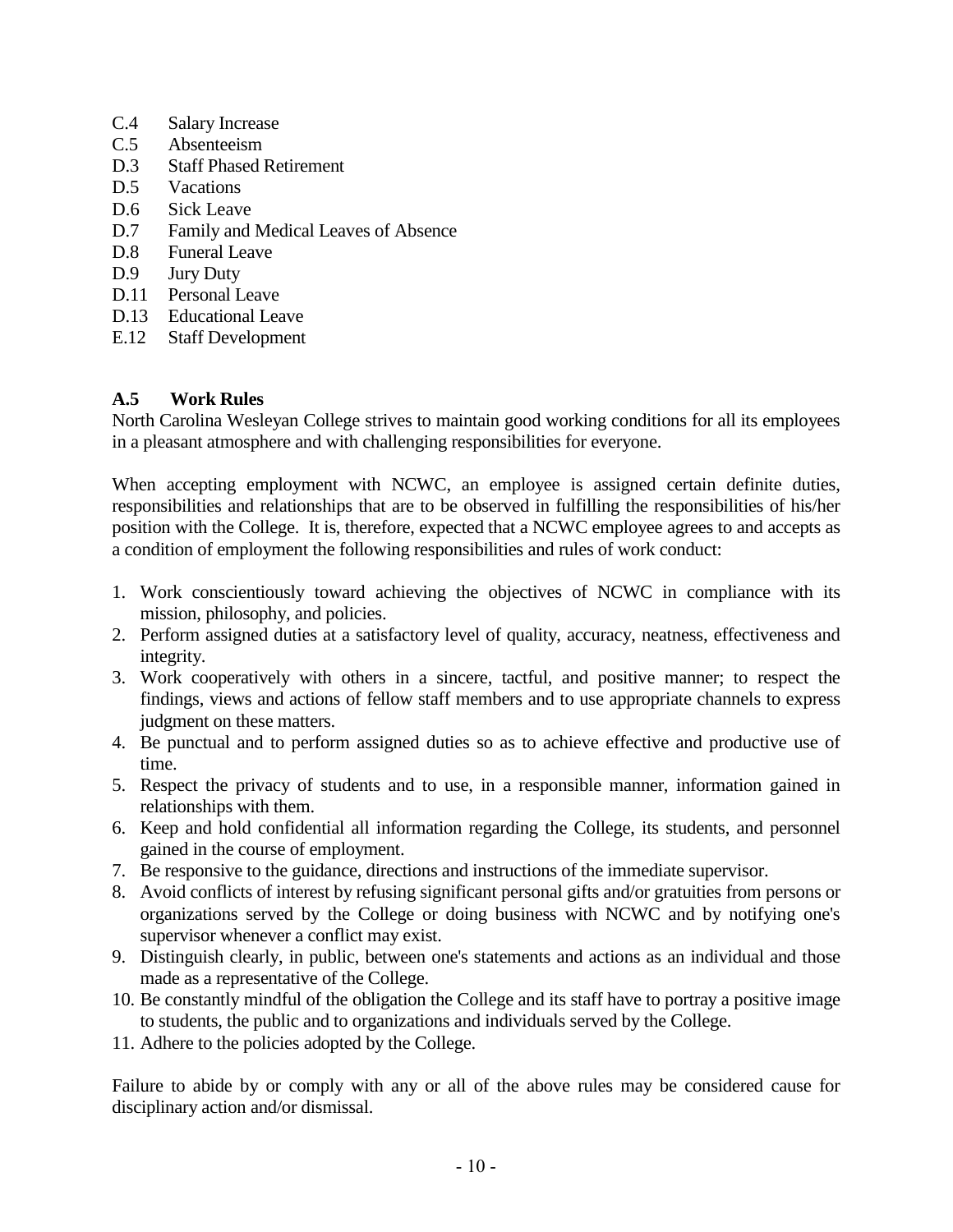However, this list is illustrative only, and does not encompass all rules that apply to employment at the College. Employees are encouraged to consult this Manual for other applicable standards of conduct and policies. The College reserves the right to add to, revise or alter the responsibilities and work rules at any time.

# **A.6 Community, Religion and Discourse**

Since its founding in 1956 by the United Methodist Church and Rocky Mount leaders, North Carolina Wesleyan College has been affiliated with The United Methodist Church. The Heritage District Superintendent represents the United Methodist Conference on our Board of Trustees, and the college has a close working relationship with the Bishop and the Conference's Board of Institutions, on which the Wesleyan President sits as an ex-officio member. The college embraces its historical association with The United Methodist Church and the inaugural teaching of its founder, John Wesley. The college is unconditionally committed to the intellectual, emotional, social, and spiritual development of its students. We strive to embody the values and principles of The United Methodist Church while welcoming persons with all religious beliefs to our campus. We promote and support the following key principles of a Methodist affiliated college:

1. The Place of Religion in Higher Education: We respect and provide for the teaching of religion within the curriculum. Faculty, staff and students have opportunities to explore the place of religious beliefs and practices within all academic disciplines and co-curricular activities. Our general education program requires that students take at least one course in religious studies. In addition, Wesleyan has a popular major and minor in Religious Studies.

Our campus is served by a full-time chaplain who is an ordained Methodist Minister and is a visible and popular presence on our campus. The college supports a wide range of religious life experiences for students under the guidance of the chaplain. A number of scholarships are available for Methodist students, sons and daughters of clergy, and students of any religion who aspire to the clergy.

2. Social Justice: We affirm the basic rights of all persons to equal access to education and to spiritual growth within the college. We deplore acts of hate or violence against groups or persons based on race, ethnicity, gender, sexual orientation, religious affiliation, or economic status, and offer a climate of openness, acceptance, and support to enable all persons to participate fully in the life of the college. We seek to create a community of scholarship and learning that facilitates social and academic participation as an inclusive right for all.

3. Academic Freedom: We believe that academic freedom is protected for all members of the campus community and that the college should foster a campus environment that allows for the free and reasoned exchange of ideas, while guarding the expression of religious belief on campus. We recognize that excellence in higher education requires an environment that fosters an openness to discourse among faculty, students, and staff.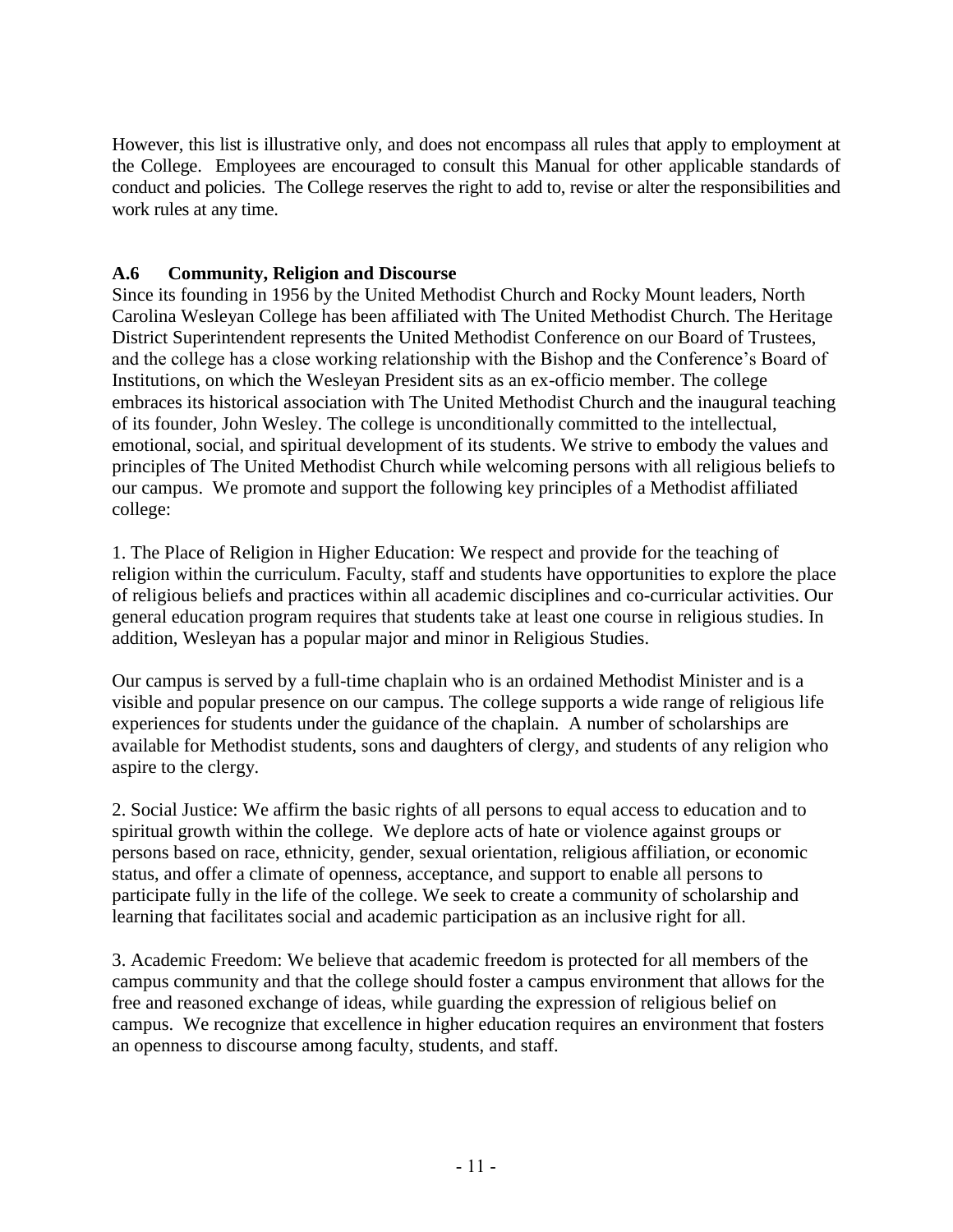North Carolina Wesleyan College is open to all persons regardless of their religious beliefs. The college welcomes religious diversity as an opportunity for the broadening of minds and the enrichment of campus discourse. We provide opportunities for personal and private expressions of faith and the meaningful exchange of ideas for all members of the campus community.

# **B. EMPLOYMENT**

## **B.1 Employee Classification**

All employees of the college who do not have faculty contracts are bound by all the provisions of this manual and will be classified as follows:

- 1. Full-time employees: Employees hired to work the College's normal, full-time, forty-hour workweek on a regular basis. Such employees may be "exempt" or "non-exempt" as defined below.
- 2. Part-time employees: Employees hired to work fewer than forty hours per week on a regular basis. Such employees may be "exempt" or "non-exempt as defined below.
- 3. Casual: Employees hired to work fewer than twenty hours per week. Such employees are classified as "non-exempt".
- 4. Temporary: Employees hired to work on a temporary basis. Such employees are classified as "non-exempt".

Non-exempt employees: Employees who are required to be paid overtime at the rate of time and one half (i.e., one and one-half times) their regular rate of pay for all hours worked beyond forty hours in a workweek, in accordance with applicable federal wage and hour laws.

Exempt employees: Employees who are not required to be paid overtime, in accordance with applicable federal wage and hour laws, for work performed beyond forty hours in a workweek. Executives, professional employees, and certain employees in administrative positions are typically exempt.

The employee will be informed of his/her initial employment classification and status as an exempt or non-exempt employee in the initial offer letter.

# **B.2 Personnel Records**

The Director of Human Resources will maintain the employee personnel records.

The President will designate those persons who have access to employee records. A place to review personnel files will be provided. Each employee has access to his/her own file and may review it at any time. Because of space limitations, it is expected that the employee will arrange the time to review the file with the Director of Human Resources.

# **B.3 Equal Employment Opportunity**

North Carolina Wesleyan College (NCWC) is an equal opportunity employer. It is the policy of NCWC to prohibit discrimination and harassment of any type and affords equal employment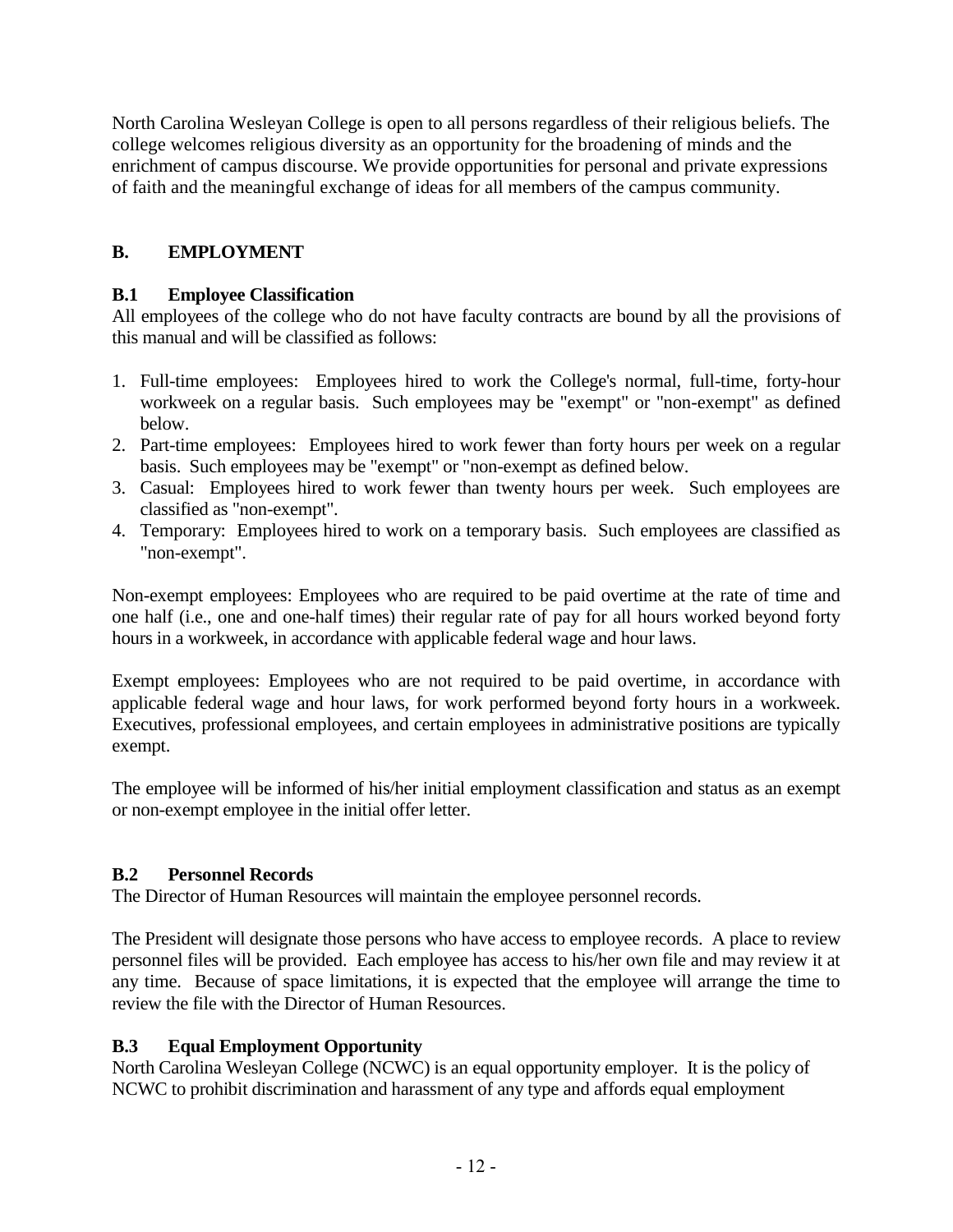opportunities to employees and applicants without regards to race, color, religion, sex (including sexual discrimination), sexual orientation, gender identity, national origin, age (40 years and older), disability or genetic information. NCWC conforms to the spirit as well as to the letter of all applicable laws and regulations. Additionally, NCWC will take action to employee, advance in employment and treat qualified Vietnam-era veterans and disabled veterans without discrimination in all employment practices.

The policy of equal employment opportunity (EEO) and anti-discrimination applies to all aspects of the relationship between NCWC and its employees, including:

- Recruitment
- Employment
- Promotion
- Transfer
- Training
- Working conditions
- Wages and salary administration
- Employee benefits and application of policies

The policies and principles of EEO also apply to the selection and treatment of independent contractors, personal working on our premises who are employed by temporary agencies and any other persons or firms doing business for or with NCWC.

# **B.4 Americans with Disabilities Act (ADA)**

To ensure equal employment opportunities to qualified individuals with a disability, North Carolina Wesleyan College will make reasonable accommodations for the known disability of an otherwise qualified individual, unless undue hardship on the operation of the college would result.

Employees who may require a reasonable accommodation should contact the Human Resources Department.

# **B.5 Nepotism**

Relatives, e.g. immediate family, of supervisors will not be employed in positions where a supervisor/subordinate relationship would be created. That is, no employee is permitted to work within the "chain of command" of a relative such that one relative's work responsibilities, salary, or career progress could be influenced by the other relative.

# **B.6 Physical Examination and Immunizations**

All applicants for health care positions and food service positions are required prior to employment to present evidence of a recent physical examination including Tuberculin skin test and/or chest X-ray conducted by a physician who is licensed in the State of North Carolina, together with a record of current standard immunizations. This list of standard immunizations, as promulgated by the North Carolina Health Department, is available from the Director of the Wellness Center. Each such employee shall be required to have an annual test for tuberculosis and to maintain standard immunizations.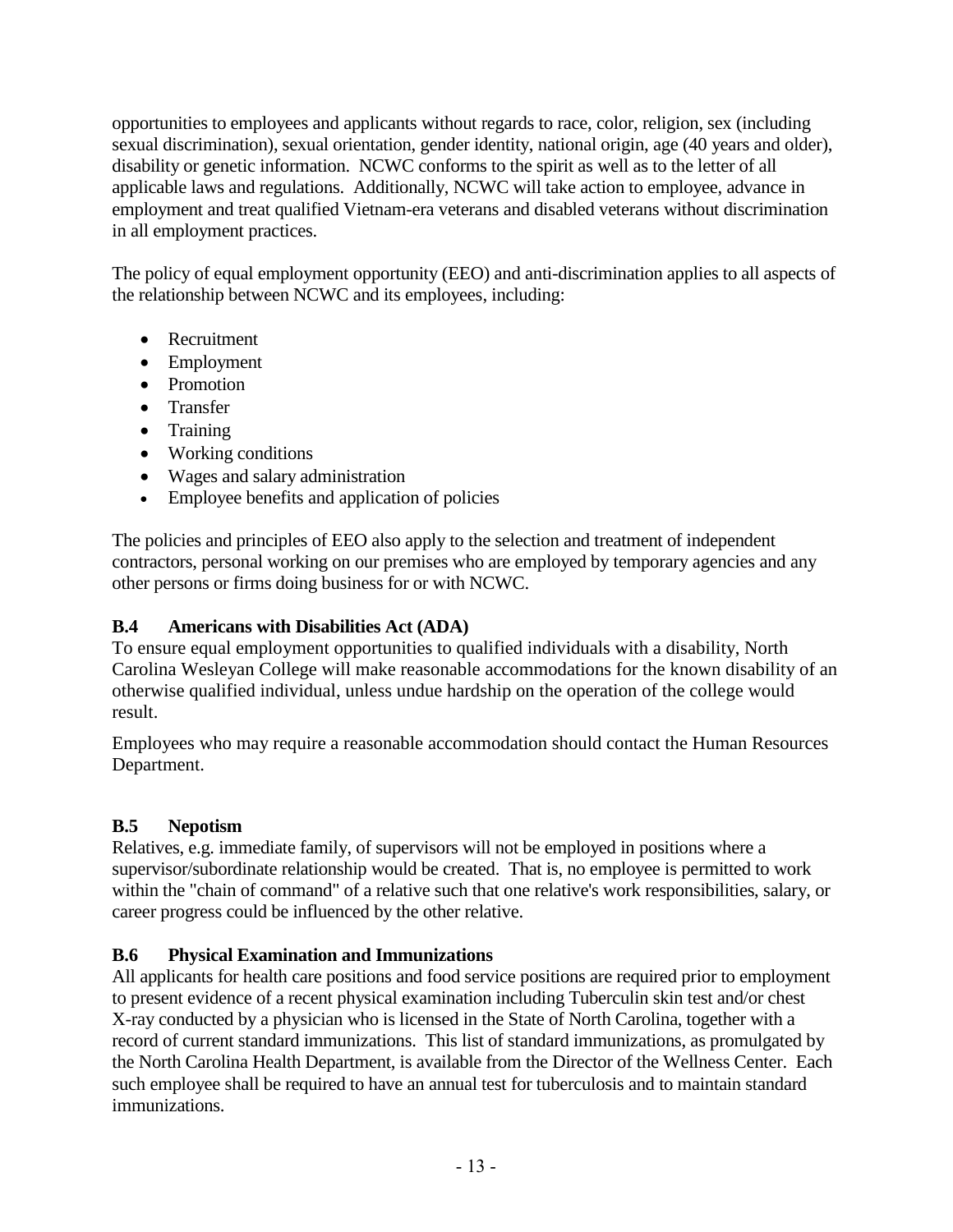## **B.7 Probationary Period: New Employees**

All new staff employees are employed with the understanding that they are on probationary status for the first ninety (90) days of their employment. This is a period of orientation for new employees to acquaint them with their duties and responsibilities. Employees will be able to demonstrate their capacity for satisfactory performance during this period. Additionally, an existing part-time employee who becomes a full-time employee or an employee who transfers from one full-time position to another position in a different department is on probationary status for the first ninety (90) days of his/her full-time status.

The probationary period may be extended with the approval of the Vice President or President. There will be a limit of one extension of no more than ninety (90) days duration for any one employee.

#### **B.8 Employment-at-Will**

For employees without an employment contract, employment with North Carolina Wesleyan College (NCWC) is a voluntary one and is subject to termination by the employee or NCWC at will, with or without cause, and with or without notice, at any time. Nothing in this handbook or in the policies listed shall be interpreted to be in conflict with or to eliminate or modify in any way the employment-at-will status of North Carolina Wesleyan College employees.

The policy of employment-at-will may not be modified by any officer or employee and shall not be modified in ay publication or document. The only exception to this policy is a written employment agreement approved at the discretion of the President or the Board of Trustees, whichever is applicable.

This handbook and these personnel policies are not intended to be a contract of employment of a legal document.

#### **B.9 Performance Evaluations**

All College employees will have their job performance formally reviewed annually. Reviews will be conducted at the end of each fiscal year. Supervisors will review each of their employees and meet with them one-to-one to go over the assessment. As part of the evaluation process employees, along with their supervisors, will provide goals to be worked on for the next year. Copies of completed evaluations will be sent to the Human Resources office and placed in the employee's personnel file. Faculty evaluations will be conducted through their respective School Chair and the Academic Affairs office and then filed within their academic file in the Provost's office.

# **C. COMPENSATION**

#### **C.1 Pay Days**

Each month has two pay periods. The first pay period is from the first through the fifteenth of the month. The second pay period covers the sixteenth through the last day of the month.

Paychecks are issued on the 15th and the last day of the month. If the payday falls on a weekend or holiday, pay will be issued on the last working day before the weekend or holiday.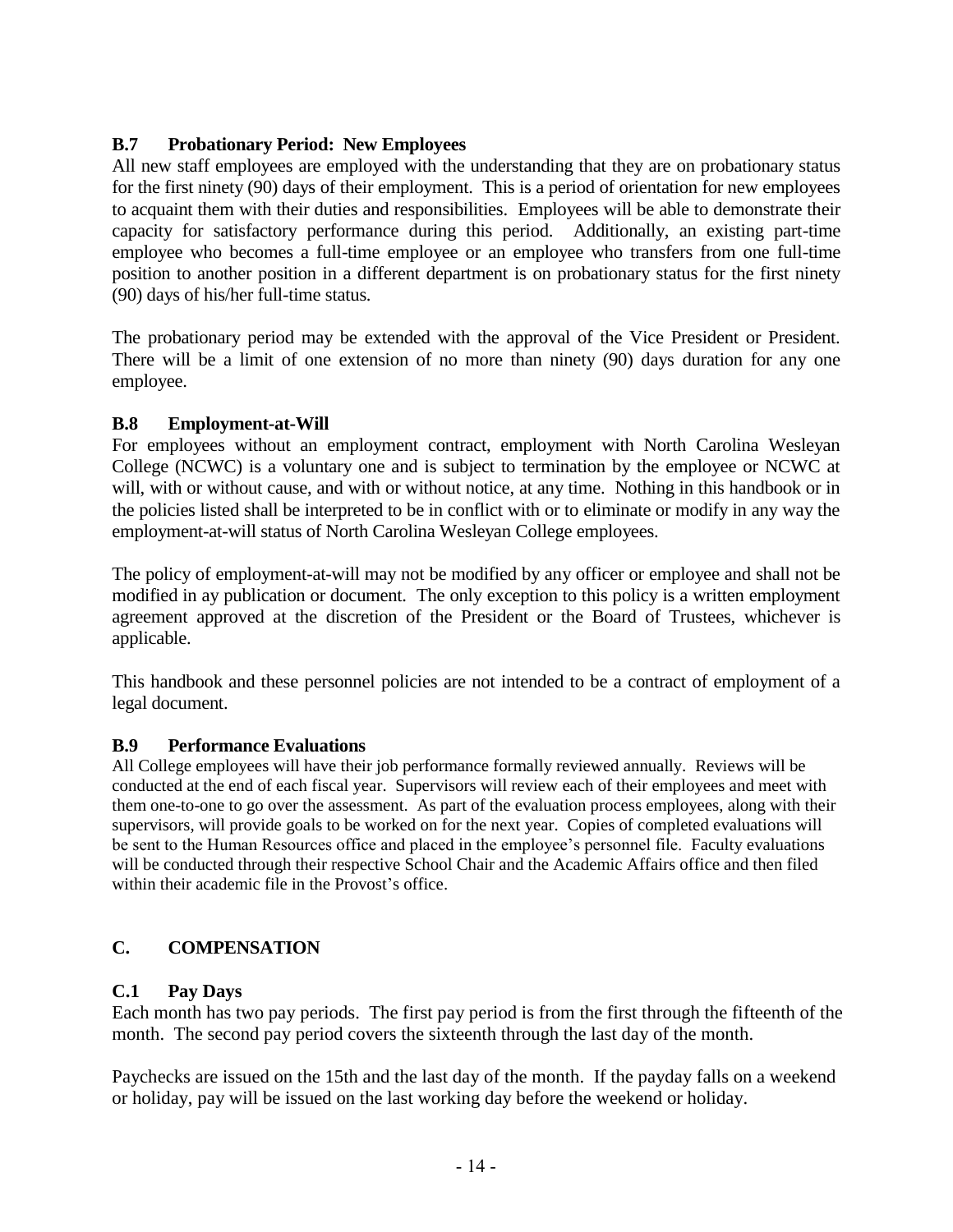Pay adjustments such as overtime, time off without pay, etc. for the 1st through 15th pay period are included in the check issued on the last day of the month. Adjustments for the 16th through the end of month are included in the check issued the 15th of the following month.

Direct deposit is available and mandatory for all employees. The College has the ability to direct deposit to any bank of the employee's choosing and capable of splitting pay between multiple accounts, such as a savings account. Electronic pay statements may be viewed online.

# **C.2 Working Hours and Overtime**

Generally, the College observes a basic workweek of five days, Monday through Friday. Regular office hours are from 8:00 a.m. to 5:00 p.m., with one hour for lunch. Supervisors are responsible for scheduling lunch periods to assure adequate office coverage.

Periodically it may be necessary for non-exempt employees (i.e., those not exempt from the provisions of the Fair Labor Standards Act) to work in excess of their normal 40 hour work week. All overtime should be pre-approved by the appropriate Vice President and when possible, a flexible work schedule should be used within the same pay period to account for the extra hours worked. When a flexible schedule cannot be arranged, overtime compensation will be paid at a rate of one and one-half times the regular hourly rate for hours worked in excess of 40 hours during the normal work week. Accrual of compensatory time is not allowed. A workweek is defined as Monday through Sunday.

During the week in which an employee receives holiday pay, sick pay, vacation pay, jury duty, or personal leave, the number of such hours will not be considered as hours "actually worked" in determining eligibility for overtime payment for such week.

All employees shall be classified according to the requirements of the Fair Labor Standards Act.

# **C.3 Recording Work Time**

The U.S. Department of Labor requires that for all non-exempt employees a record be kept of all hours worked by day and by workweek.

A semi-monthly time record sheet is used by the College for recording time and must be completed and signed by the employee, and submitted to the employee's immediate supervisor. The supervisor checks and approves the time record and turns it into the Human Resources Office by the 5th and 21st of each month for the preceding pay period. Pay adjustments for a pay period are included in the next paycheck. All absences must be recorded on the time record sheet.

# **C.4 Absenteeism**

All College personnel are expected to report to work on time. Absenteeism and tardiness are expensive, disruptive, and place an unfair burden on other employees and the supervisor. Unsatisfactory attendance will result in disciplinary action. It will also have an adverse effect on any promotional considerations.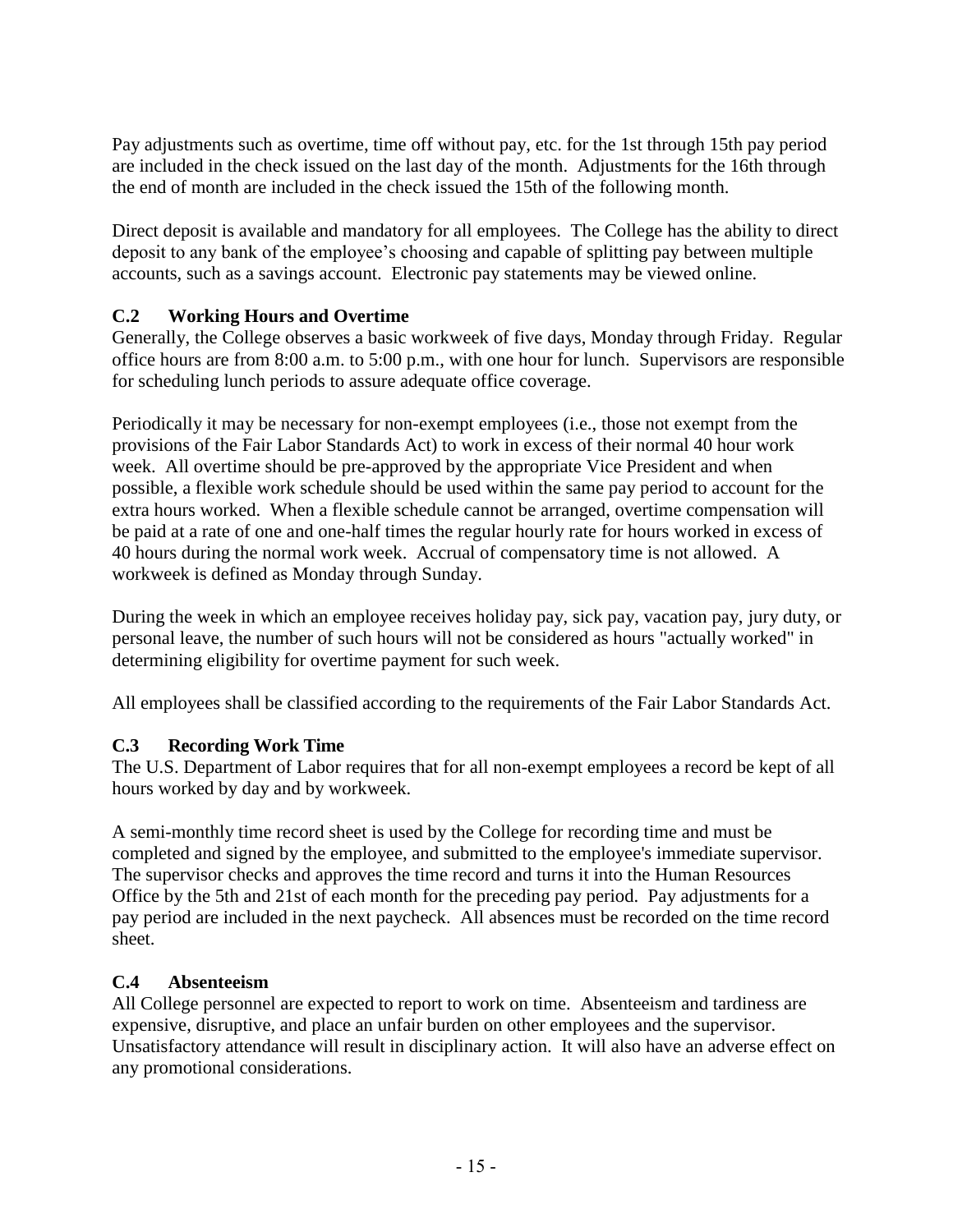If an employee must be late or absent for any reason, he/she should contact (phone, text, or email) his or her supervisor as far in advance of the time the employee would report for work as possible. The employee should explain why an absence is necessary and when he/she expects to return to work, except in the case of an emergency when the employee is incapacitated.

Employees have the right to appeal any imposed penalties through regular channels. (See Complaint Procedure)

# **C.5 Garnishments**

By law, the College is required to honor legal garnishments of employees' wages. The Director of Human Resources will notify an employee that a garnishment has been received by the College and provide the employee with a copy of the garnishment.

# **C.6 Final Checks for Dismissed or Voluntarily Resigning Employees**

A final pay for hours worked will be issued to a dismissed employee, or to an employee who has resigned, on the next regular payday following the resignation or dismissal. Employees leaving the College must return all keys and other College property and satisfy all financial obligations to the College (i.e. travel advance, etc.) before receiving their final pay. The Director of Human Resources will go over a checklist of items with the departing employee to ensure that all College property has been recovered.

# **D. BENEFITS**

# **D.1 Insurance**

North Carolina Wesleyan College recognizes the value of benefits to employees and their families. The College supports employees by offering a comprehensive and competitive benefits program. Medical, dental, vision, long term disability, and life insurance is available to all fulltime employees working 30 hours or more per week and becomes effective on the first of the month following the employees hire date. To keep coverage in force, every insured employee must work a minimum of 30 hours per week.

The employee's share of the premium will be deducted from each paycheck and may be deducted on a pre-tax basis. Benefit summaries are available from the Director of Human Resources or by visiting the Human Resources page of the College's website.

Medical and dental coverage under the College's insurance plan is subject to the requirements of COBRA.

# **D.2 Retirement Plan**

The College offers a Retirement Plan with Teachers Insurance and Annuity Association (TIAA). The Plan permits participation to make contributions to the retirement plan via pre-tax salary reduction. Federal and state taxes are deferred from contributions made by salary reduction.

To contribute to the retirement plan, an employee must be 21 years of age, employed by the College for 12-months, and worked at least 83 1/3 hours each month. The College contributes 6%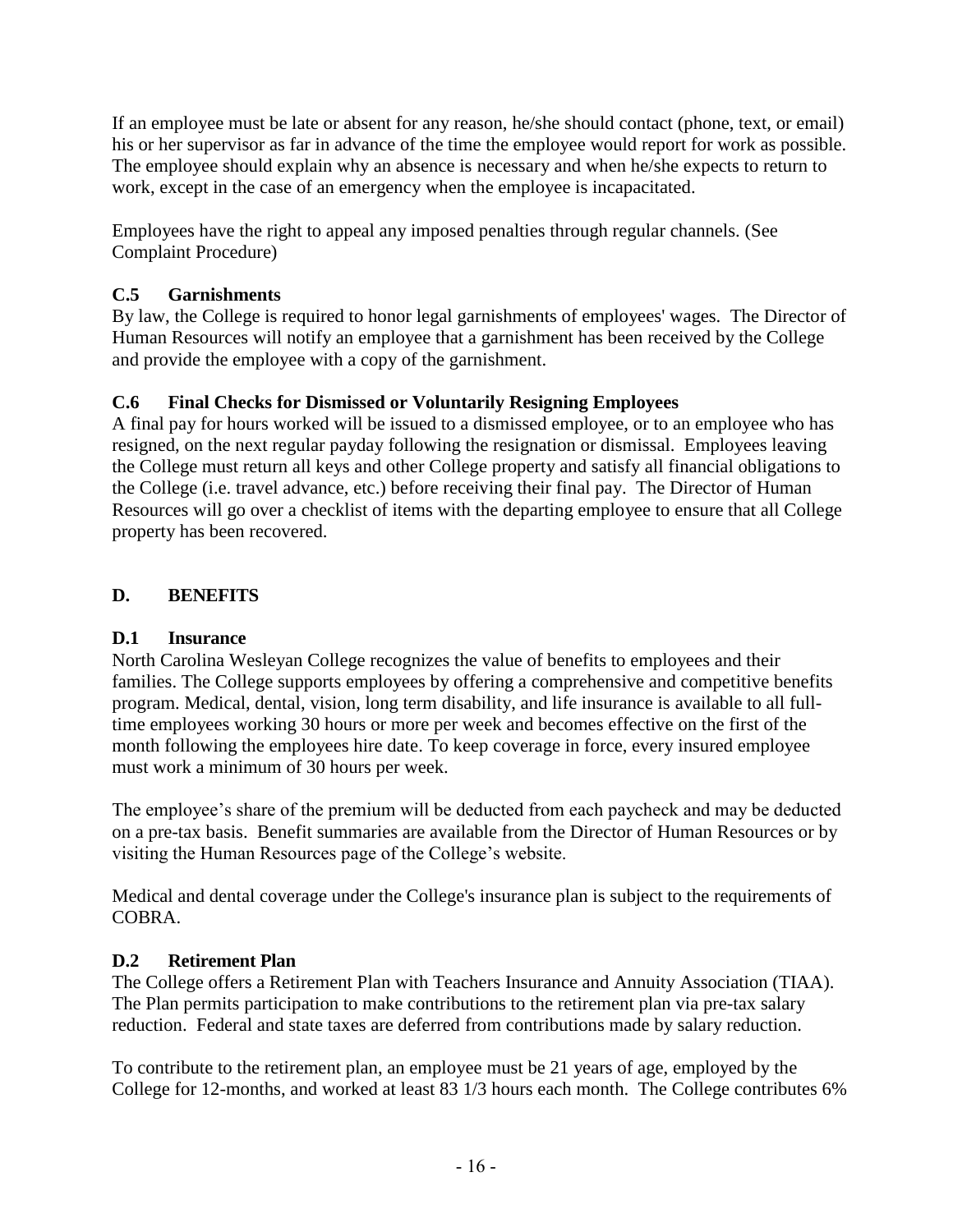of the employee's base salary to the program, as long as the eligible employee contributes 4% of their base salary to the program. Please note, new employees who have met the eligibility requirements under another TIAA or institutional retirement plan may begin participation in the College's retirement plan on the first day of the month following employment.

Further information regarding the retirement program offered by TIAA is available at [www.tiaa.org](http://www.tiaa.org/) and the Summary Plan Descriptions for the Plan. Employees may also contract the Director of Human Resources.

# **D.3 Phased Retirement Policy**

# **D.3.1 Phased Retirement Program for Staff**

The Phased Retirement Program provides an opportunity for eligible full-time staff to reduce their hours and responsibilities in preparation for full retirement from the College, along with the proportionate reduction in salary. The College reserves the right to determine, from year to year, how many members of the staff can participate in this program, both on an annual basis and in the aggregate, as well as to make decision about who is eligible based on the needs of the College in general.

# **Eligibility**

Full-time staff may elect phased retirement at or after age 59 1/2 if he/she has completed 10 years of service at North Carolina Wesleyan College. In order to be considered for this program, an eligible member of the staff must inform the Vice President of their area at least 12 months prior to entering the Phased Retirement Program. Shorter notice times may be accepted at the discretion of their VP and President. If the request is approved by the Vice President the staff member will be given an irrevocable Phased Retirement Program Agreement, which must be finalized within six weeks of the request.

# **Phased Retirement Period**

The period of Phased Retirement is for up to 2 fiscal years. The period will be fixed at the time of entering into the Agreement. Members of the staff under the Phased Retirement Agreement are not eligible to return to full-time status once the agreement is signed.

# **Early Termination of the Phased Retirement Program**

The term of the original Phased Retirement Agreement may be reduced during the period upon request of the staff member and approval by the VP and President. For instance, a staff member who has entered into the 2 year agreement may ask to reduce the term to one year. Such requests should be made in writing (email is acceptable) to the appropriate Vice President by December 1 of the terminal year. The term of the Phased Retirement Program will not be extended after the first year has begun.

# **Salary and Hours**

While participating in the Phased Retirement Program, staff member's full salary will be reduced proportionately based on their elected option. The staff member will not work more than 30 hours a week and overtime will not be allowed during Phased Retirement Agreement. In the event that the chosen reduction in salary results in an employee's position not meeting the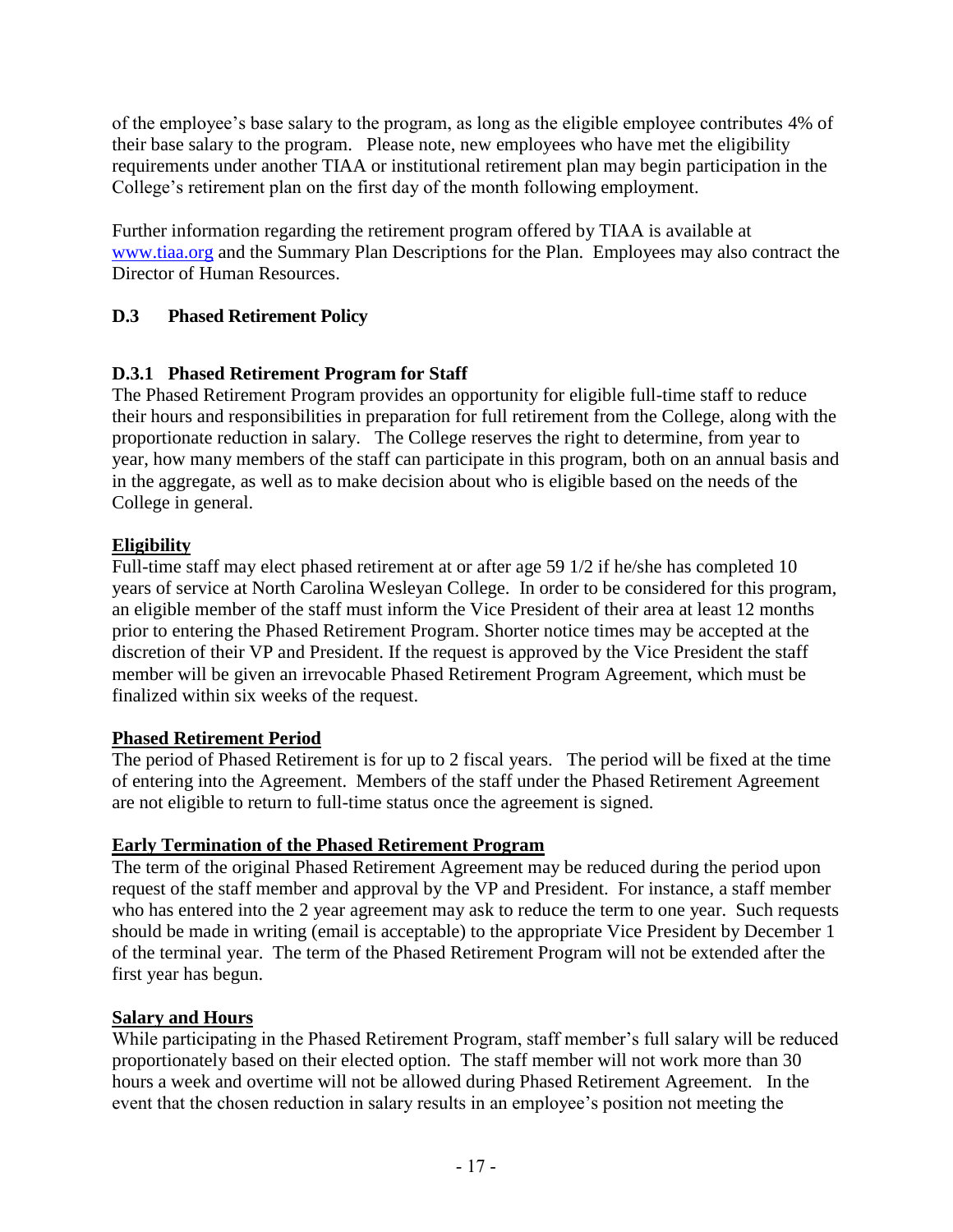minimum salary test under the Fair Labor Standards Act (FLSA), the staff member may be required to begin keeping a record of their time worked on a time card.

#### Option 1:

Staff employee will maintain eligibility to participate in all benefits that they currently are enrolled. Work schedule will be reduced to 20 hours per week with a 50% reduction in salary.

# Option 2:

Staff employee will waive all employee benefits, with the exception paid leave benefits. Work schedule will be reduced to 30 hours per week with a 25% reduction in salary.

## **Fringe Benefits**

Health Insurance – Members of the staff participating in the Phased Retirement Program continue to be eligible for health insurance coverage per standard College policies, and pay the same premiums offered to active, full-time employees if they choose to participate. (Option 1 only)

Retirement Plan Contributions – The College will make its normal retirement contribution on behalf of the member of the faculty, based on actual (reduced) base monthly salary received during the Phased Retirement period. Phased Retirement participants may make elective, pre-tax contributions to the Retirement Plan through salary reduction. (Option 1 only)

#### Vacation and Sick Leave

Vacation and sick leave will be prorated based on the employee's chosen work schedule option. (both Options 1 and 2)

#### **Full Retirement**

A member of the staff under a Phased Retirement Agreement must fully retire from the College at the end of the Phased Retirement period. The College will rely on this planning for its staffing, including the employment of additional staff.

#### **More Information**

Full-time staff interested in additional information regarding the Phased Retirement Program should contact their Vice President. Information about the benefits available to retired College employees is available through the Human Resources office.

*This Phased Retirement Program may be amended, modified, or terminated by the College at any time. Such amendment, modifications, or termination will not affect faculty members who have already signed a Phased Retirement Agreement.*

# **D.3.2 Phased Retirement Program for Faculty**

The Phased Retirement Program provides an opportunity for eligible full-time, tenured members of the faculty to reduce their teaching responsibilities in preparation for full retirement from the College, along with the proportionate reduction in salary. The College reserves the right to determine, from year to year, how many members of the faulty can participate in this program,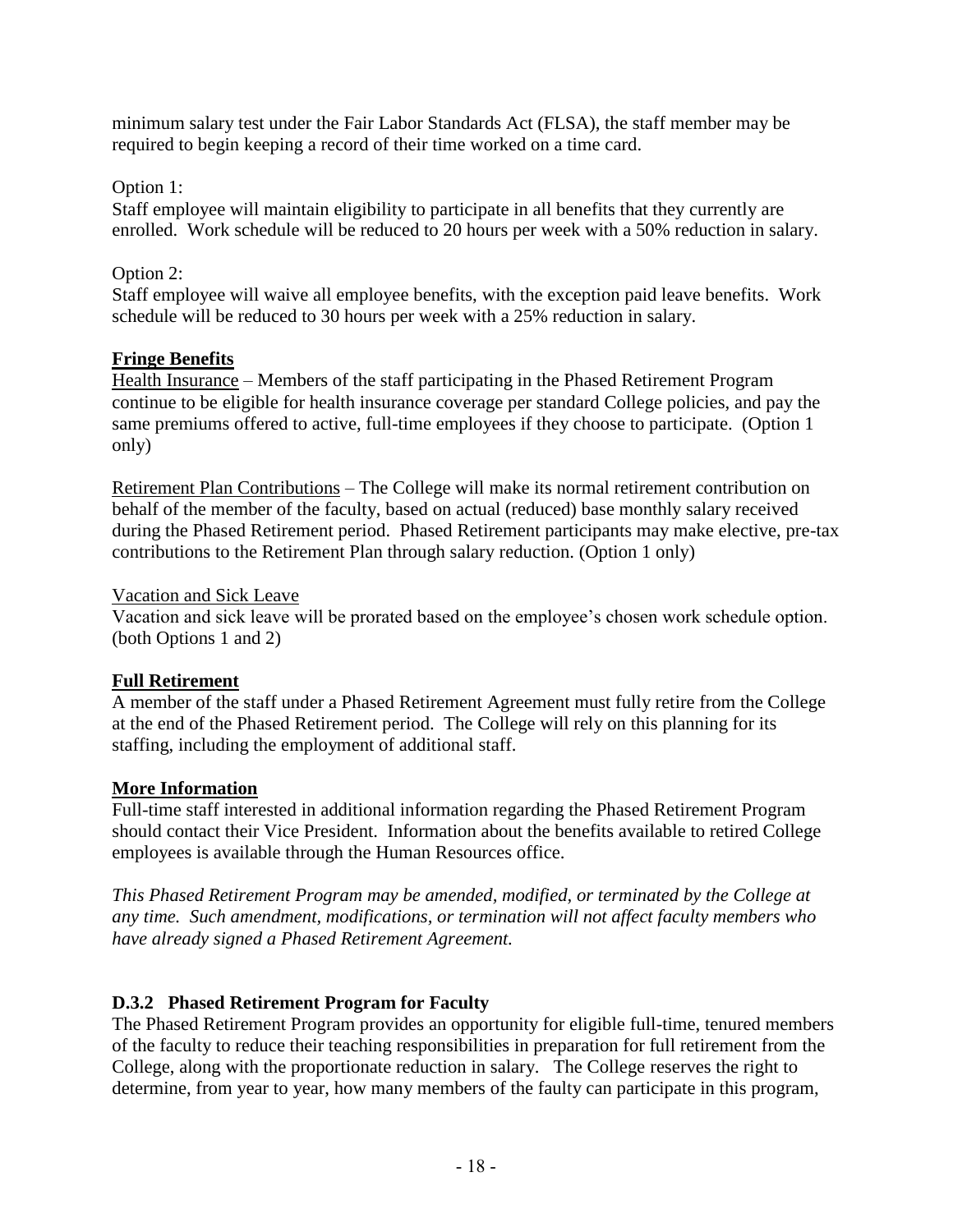both on an annual basis and in the aggregate, as well as to make decision about who is eligible based on the needs of programs or the College in general.

## **Eligibility**

Full-time, tenured members of the Faculty who are at least age 59 ½ and have at least ten consecutive years of full-time service at North Carolina Wesleyan College when the Phased Retirement period begins are eligible to participate. In order to be considered for this program, an eligible member of the faculty must inform the Provost/Sr. Vice President of Academic Affairs at least 12 months prior to entering the phased retirement program. If the request is approved by the Vice President of Academic Affairs, the member of the faculty will be given an irrevocable Phased Retirement Agreement, which must be finalized within six weeks of the request.

## **Phased Retirement Period**

The period of Phased Retirement is for up to 2 academic years (4 semesters). The period will be fixed at the time of entering into the Agreement. Members of the faculty under the Phased Retirement Agreement are not eligible for sabbatical leaves nor can they return to full-time faculty once the agreement is signed.

## **Early Termination of the Phased Retirement Program**

The term of the original Phased Retirement Agreement may be reduced during the period upon request of the faculty member and approval by the Provost/Sr. Vice President of Academic Affairs. For instance, a faculty member who has entered into the 2 academic year agreement may ask to reduce the term to one year. Such requests should be made in writing (email is acceptable) to the Provost/Sr. Vice President of Academic Affairs by December 1 of the terminal year. The term of the Phased Retirement Program will not be extended after the first year has begun. Also, faculty members may not withdraw from an agreed-upon Phased Retirement Program once it has commenced.

# **Salary and Teaching Load**

While participating in the Phased Retirement Program, salary will be 45% (with benefits) or 50% (without benefits) of the faculty member's full salary for a 6-8 semester hour teaching load per semester. Members of the faculty under the Phased Retirement Agreement are eligible for prorated salary increases based on the average increment given to all faculty in their respective ranks. Overloads will not be allowed or compensated once a faculty member begins participating in the Phased Retirement Program.

#### **Fringe Benefits**

Health Insurance – Members of the faculty participating in the Phased Retirement Program continue to be eligible for health insurance coverage per standard College policies, and pay the same premiums offered to active, full-time employees if they choose to participate.

Retirement Plan Contributions – The College will make its normal retirement contribution on behalf of the member of the faculty, based on actual (reduced) base monthly salary received during the Phased Retirement period. Phased Retirement participants may make elective, pre-tax contributions to the Retirement Plan through salary reduction.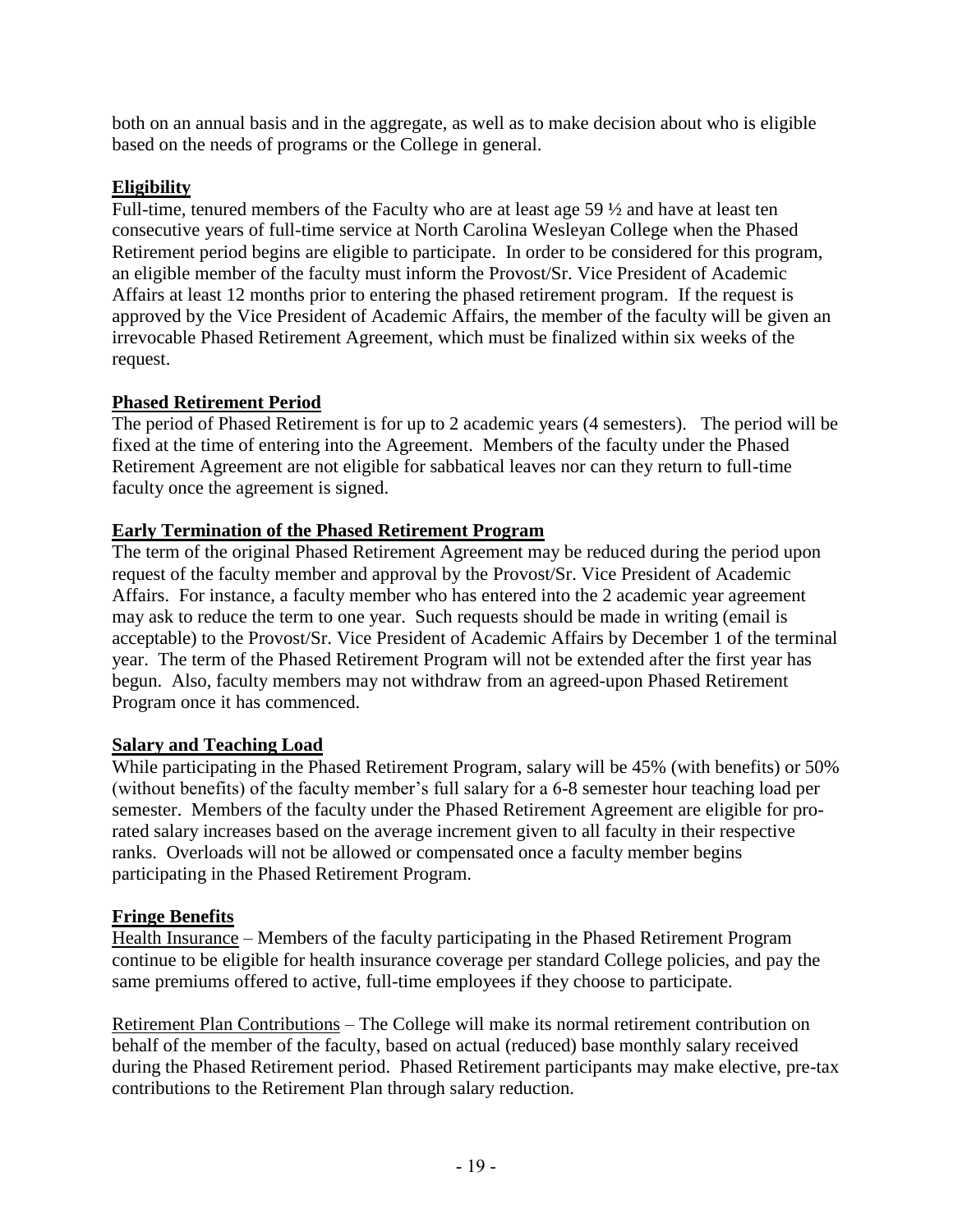## **Faculty Status**

Upon entering the Phased Retirement Program, the faculty member voluntarily relinquishes their permanent tenure in exchange for a fixed-term contract. Participants in this Phased Retirement Program will still have faculty status but will not have voting privileges in faculty meetings. Members of the faculty under a Phased Retirement Agreement will not be eligible to serve as a School chair or hold other academic positions that require full-time service, such as endowed professorships or chairs. Participants in the Phased Retirement Program may or may not have a private office but he/she will have access to an office. The Provost/Sr. Vice President of Academic Affairs will retain discretion to make decision about the faculty member's office space and access to labs and other resources based on the needs of the programs and the College in general.

## **Full Retirement**

A member of the faculty under a Phased Retirement Agreement must fully retire from the College at the end of the Phased Retirement period. The College will rely on this planning for its academic staffing, including the employment of additional faculty. A faculty member who elects to enter into and completes a Phased Retirement Agreement will remain eligible for Faculty Emeritus status once they fully retire.

#### **More Information**

Full-time faculty interested in additional information regarding the Phased Retirement Program should contact the Office of the Provost. Information about the benefits available to retired College employees is available through the Human Resources office.

*This Phased Retirement Program may be amended, modified, or terminated by the College at any time. Such amendment, modifications, or termination will not affect faculty members who have already signed a Phased Retirement Agreement.*

#### **D.4 Holidays**

The College normally observes the following holidays each year: New Year's Day 1 MLK Day 1 Spring Break Friday 1 Good Friday 1 Memorial Day 1 Independence Day 1 Labor Day 1 Thanksgiving 3 Christmas 7

Additional days may be granted at the discretion of the President of the College.

The scheduling of holidays is subject to change due to the College's academic calendar. On or before May 31 of each year, the Director of Human Resources (after receiving approval from the President) will announce the holiday schedule for the upcoming fiscal year.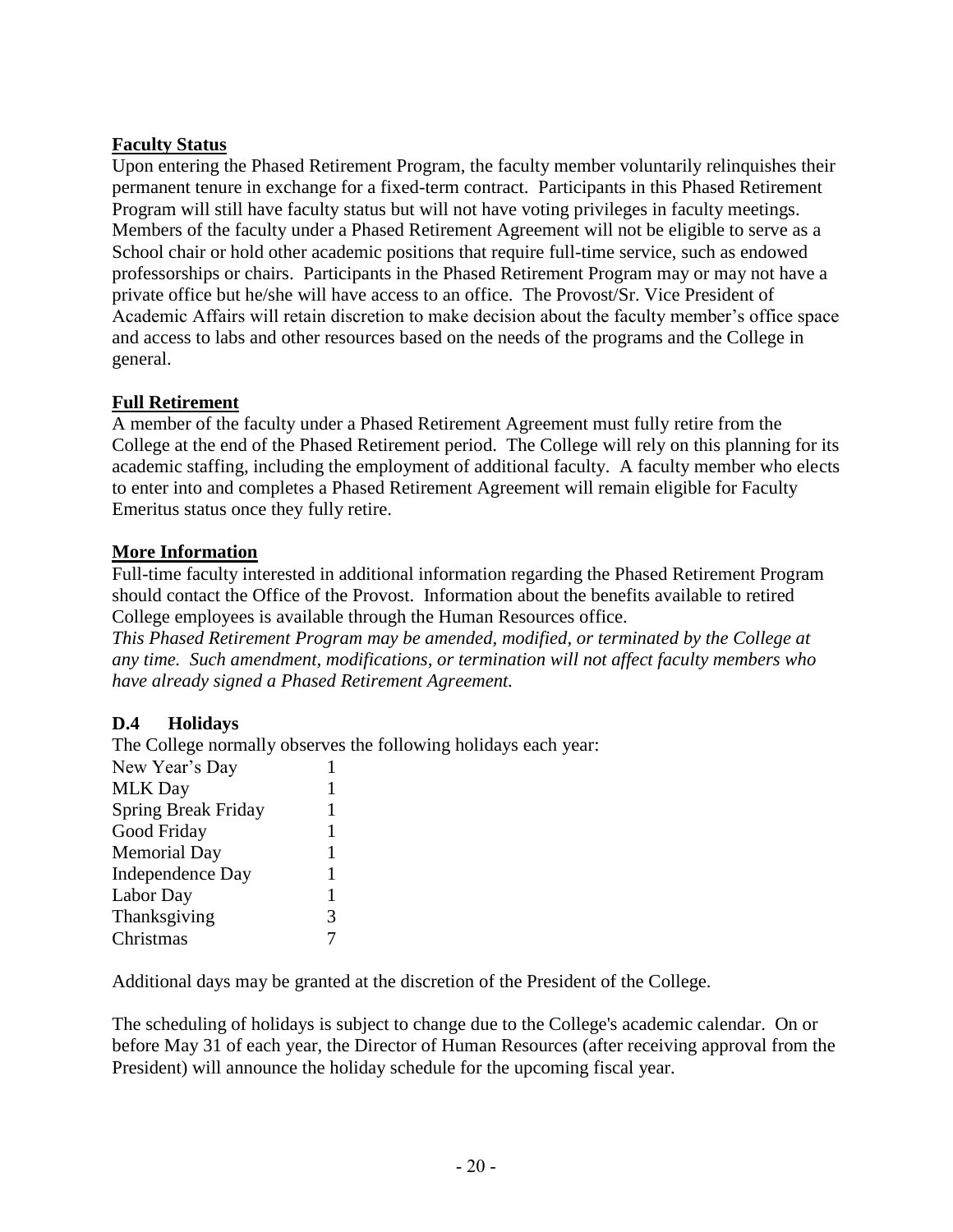Full-time employees are eligible for all paid holidays; however, an employee will not receive holiday pay for holidays that occur while the employee is on medical leave of absence, funeral leave, and/or personal leave. A full-time employee will receive holiday pay for holidays that occur while the employee is on jury duty.

Part-time employees will be paid holiday pay for hours they were scheduled to work. They will not be paid for the holiday if the holiday falls on a day they were not scheduled to work. A parttime employee who is otherwise eligible for holiday pay will receive holiday pay for holidays that occur while the employee is on jury duty.

# **D.5 Vacations**

Vacation time for a part-time employee is prorated on the number of hours worked per year. Casual and temporary employees are not eligible for vacations.

From the date of employment through the fiscal year ending May 31, full-time employees accrue vacation at the rate of .8 days per month. During the first six (6) years, full-time employees are eligible for (10) days of vacation each fiscal year, earned at the rate of .8 days per month.

Employees with seven (7) to fourteen (14) years of full-time, continuous employment are eligible for fifteen (15) days of vacation per fiscal year, earned at the rate of 1.25 days per month. Employees with fifteen (15) years and over of full-time, continuous employment are eligible for twenty (20) days vacation, earned at the rate of 1.67 days per month. Professional Librarians (those with academic rank and 12-month, tenured or tenure-track appointments) receive 4 weeks of vacation per fiscal year.

It is the policy of the College for employees to take advantage of their vacation eligibility each year. Unused vacation will not be allowed to be carried over to the next year.

If a holiday occurs during an employee's vacation, the vacation may be extended the appropriate number of days or these days may be taken at a later time in the same fiscal year.

Employees who terminate employment during the fiscal year will be entitled to payment for a pro rata amount of vacation based on years of service and the month of termination, less vacation days taken. Vacation days that have been taken, but not yet accrued, will be deducted from the employee's final pay.

# **D.6 Sick Leave**

In order for the College to function efficiently, it is necessary that employees be physically and emotionally able to fulfill the duties of their positions. Because it is recognized that employees may, on occasion, be temporarily unable to perform their duties due to sickness or injury, full-time or part-time employees will be granted sick leave in accordance with this policy.

From the date of employment through May 31 of that fiscal year, full-time employees accrue sick leave at the rate of .8 days per month. Thereafter, eligible employees are credited with ten days sick leave on June 1 of each year. Sick leave may be accumulated up to 60 days. Professional Librarians (those with academic rank and 12-month, tenured or tenure-track appointments) accrue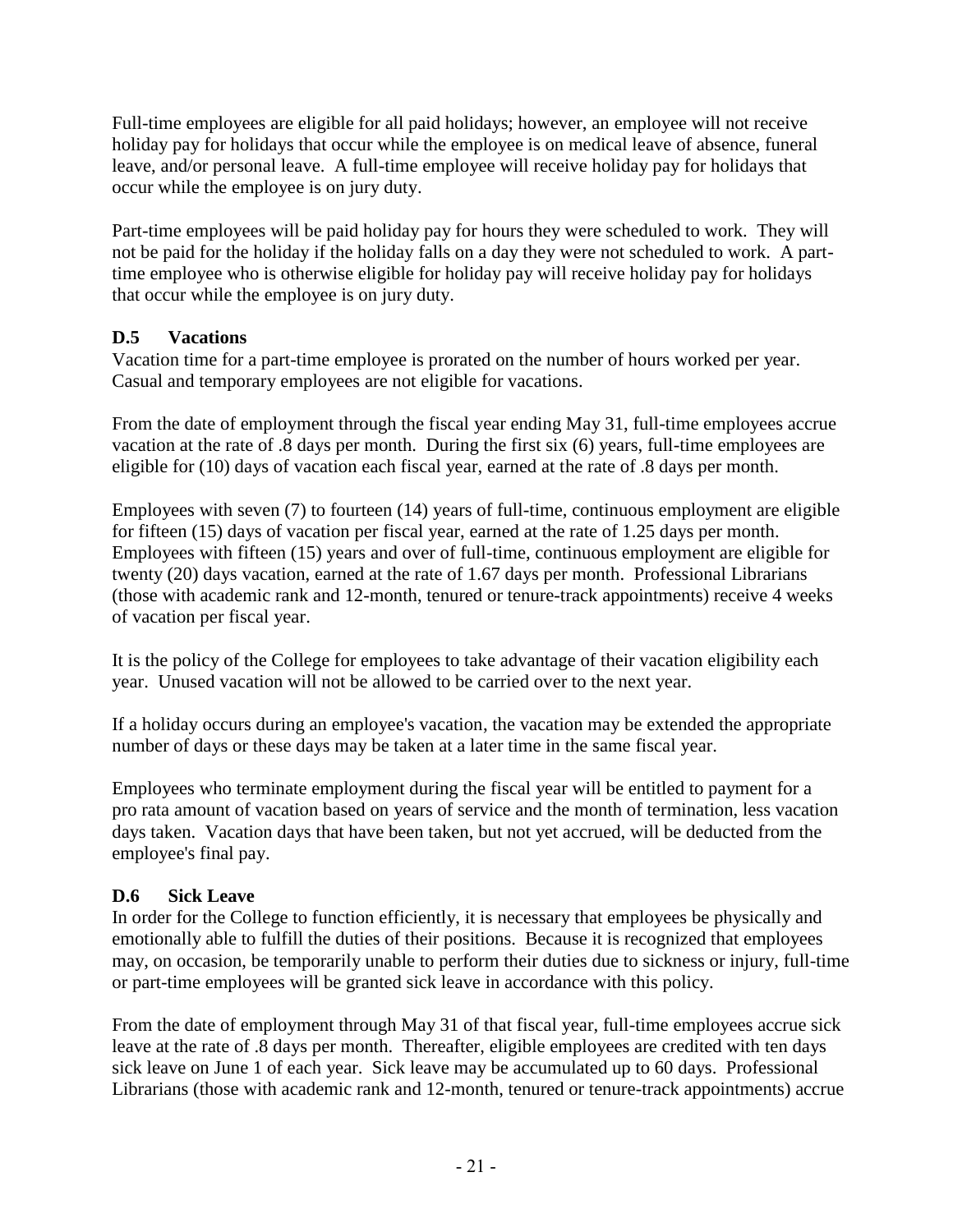sick leave at the same rate as staff employees. With the written permission of the appropriate supervisor, sick leave may be used in special situations involving the illness of an immediate family member requiring the employee to be absent from the job. Unused sick leave is forfeited upon termination.

Employees working less than twelve months per year and/or working less than 30 hours per week are not eligible for paid sick leave. Federal Wage and Hour Law requires exempt personnel to report only whole sick days taken.

# **D.7 Family Medical Leave Act**

North Carolina Wesleyan College complies with the federal Family and Medical Leave Act (FMLA), which requires employers to grant unpaid leaves of absence to qualified workers for certain medical and family-related reasons. The College abides by any state regulated leave laws. The more generous of the two laws will apply to the employee if the employee is eligible under both federal and state laws. Please note there are many requirements, qualifications, and exceptions under these laws, and each employee's situation is different. Contact the Human Resources department to discuss options for leave.

**Reasons for Taking Leave.** Under federal law, unpaid leave may be requested for pregnancy and prenatal care; preplacement activities, birth, adoption, or foster placement of a child; or the serious health condition of a child, spouse, parent, domestic partner, or the employee. State law may have additional reasons defined.

**Military Family Leave Entitlements.** Under federal law, unpaid leave may also be requested by eligible employees who have any qualifying exigency arising out of the fact that the spouse or a son, daughter, parent, domestic partner, or next of kin of the employee is on covered active duty (or has been notified of an impending call or order to covered active duty) in the armed forces and may use their 12-week entitlement to address certain qualifying circumstances. Qualifying circumstances may include deploying on short-notice, attending certain military events, arranging for alternative child care and school activities, addressing certain financial and legal arrangements, attending certain counseling sessions, engaging in rest and recuperation, and attending post deployment reintegration briefings.

The federal FMLA also includes a special leave entitlement that permits eligible employees to take up to 26 weeks of leave to care for a covered service member during a single 12-month period. This leave applies if the employee is the spouse, son, daughter, parent, domestic partner, or next of kin caring for a covered military service member or veteran recovering from an injury or illness suffered while on active duty in the armed forces or that existed before the beginning of the member's active duty and was aggravated by service or that manifested itself before or after the member became a veteran.

Leave Designation. If an employee does not expressly request FMLA leave, the company reserves the right to designate a qualifying absence as FMLA leave and will give notice of the FMLA designation to the employee. If an absence is a qualifying event under FMLA, the leave will run concurrent with short-term disability, long-term disability, PTO, workers' compensation, and/or any other leave where permitted by state and federal law.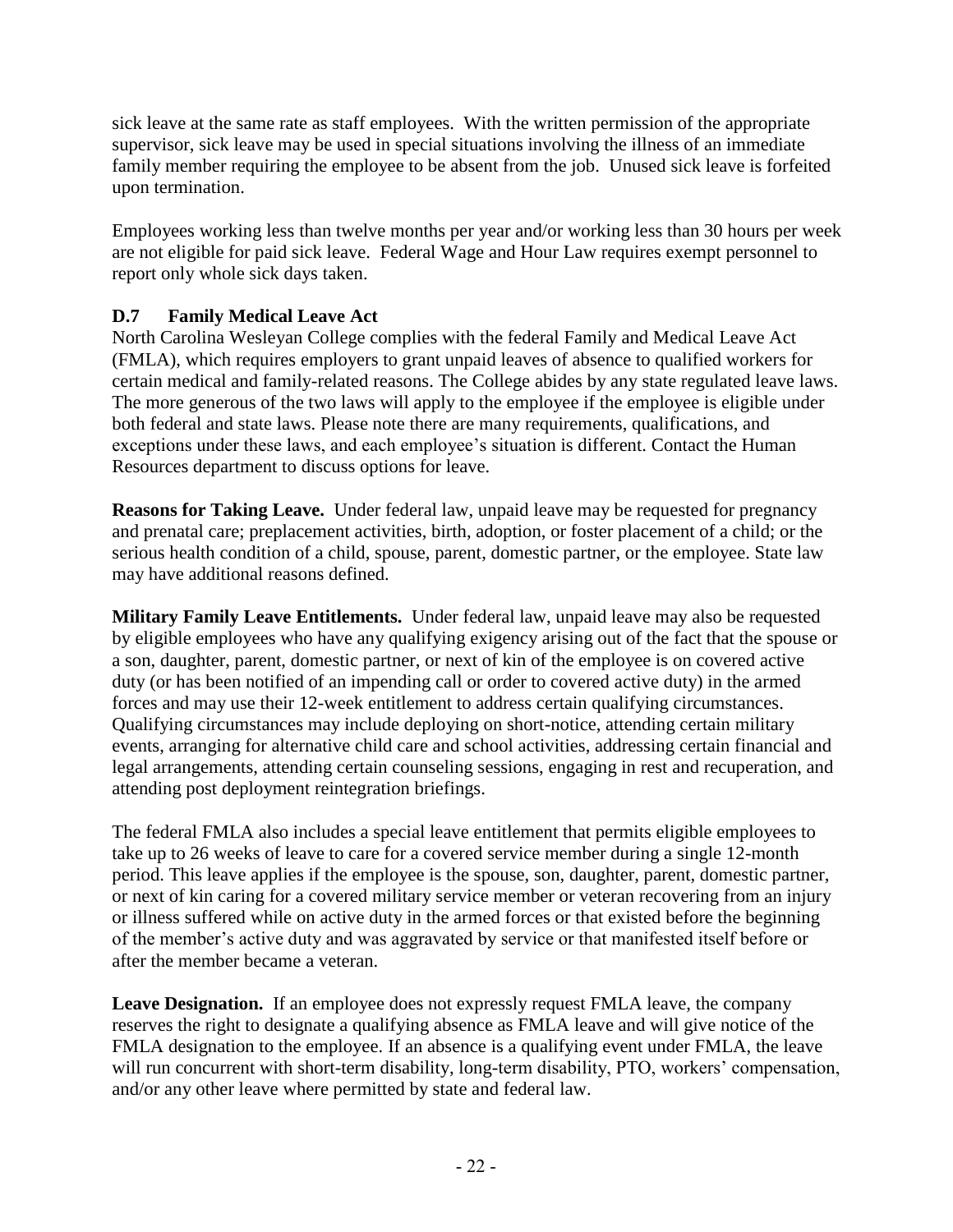**Benefits.** Under federal law, employers must continue healthcare benefits during FMLA leave as though the employees were still at work and must pay the employer's part of the premium. The employee will continue to be responsible for the employee's portion of the premium as well.

**Interaction with Accrued Paid Time Off.** FMLA leave, and paid vacation or sick time will run concurrently as provided under company policy except where prohibited by state law.

**Job Protection.** An employee's job, or an equivalent job, is protected while the employee is on leave. Both federal and applicable state laws require that employees be returned to their positions or to another job of like pay and status at the end of FMLA leave.

Note: If an employee is unable to return to work after the expiration of federal or state FMLA, an extension may be granted if the condition constitutes a disability under the Americans with Disabilities Act (ADA) or in certain workers' compensation cases.

**Return-to-Work Policy.** When such work is available, the College will attempt to provide an employee with a temporary modified or light-duty assignment in accordance with documented medical restrictions.

## **D.8 Bereavement Leave**

The College grants full or part-time employees bereavement leave with pay in the event of a death of a member of their immediate family. The immediate family is defined as: father, mother, husband, wife, sister, brother, daughter, son, grandparent, grandchild, or corresponding steprelatives and in-laws of the employee. A maximum of three days is granted as bereavement leave in each instance. Unpaid time off can be taken for other family members, or the employee can choose to take vacation to attend the funeral.

# **D.9 Jury Duty**

Full-time or part-time employees who are called for jury duty will receive their regular pay for that period of absence. Jury pay received from the courts may be retained by the employee to cover transportation and other incidental costs associated with jury duty.

Employees who report for jury duty and are subsequently released are required to report for work for the remainder of the day.

#### **D.10 Military Leave**

It is the policy of the College to afford such re-employment rights as are required by the laws of the United States. Military leave of absence will be granted for full or part-time employees to coincide with all National Defense Programs in the following manner:

- 1. Employees entering active military service for a single enlistment period will be granted a general military leave of absence. The College will make every effort to reinstate employees returning from military leave to their former jobs or equivalent positions, depending on the availability of such positions.
- 2. Employees who are members of a National Guard or Military Reserve Unit may elect to treat summer training periods as vacation with pay in the amount of earned vacation.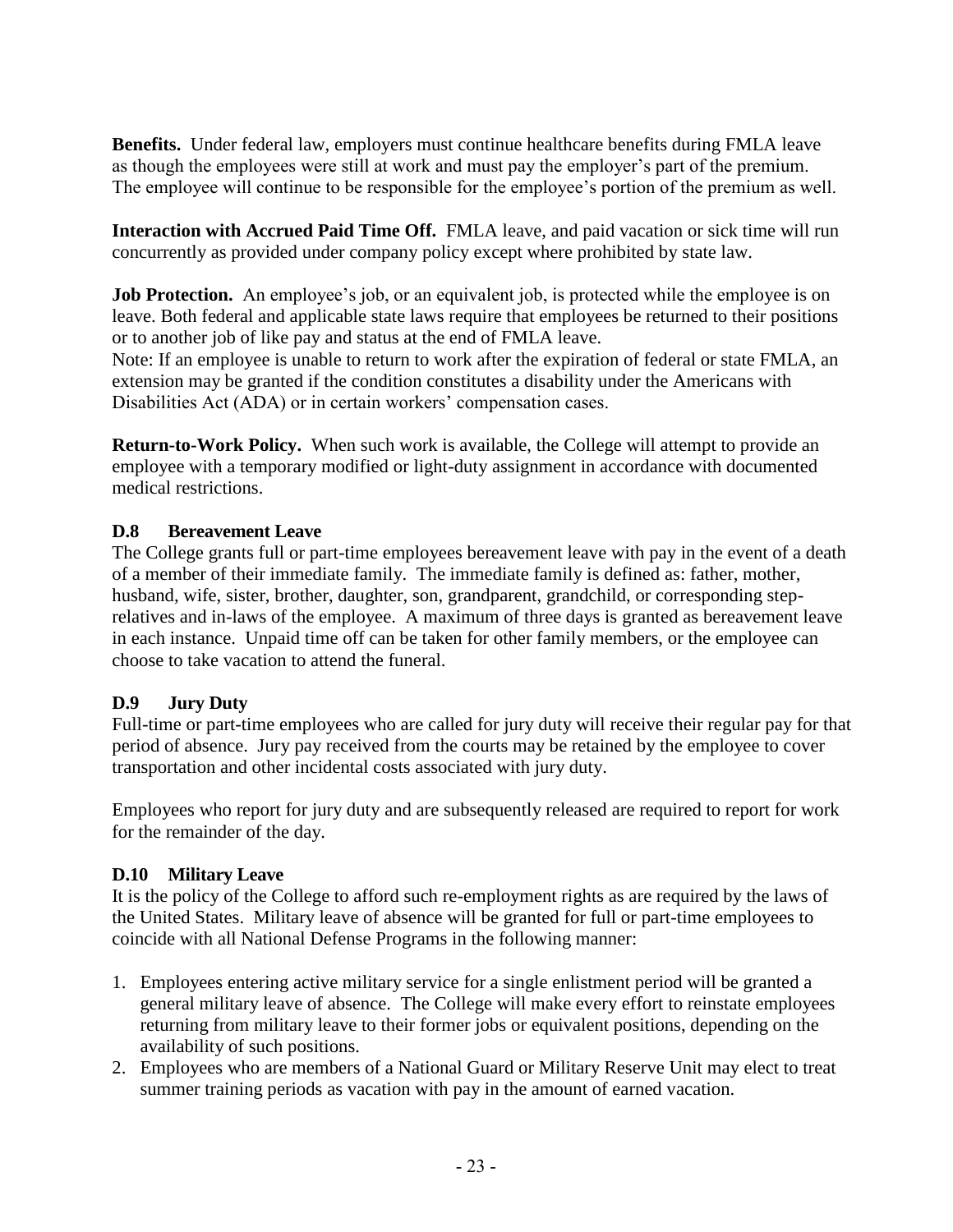3. Employees who elect not to treat military training periods as vacation will be paid the amount by which military base pay is short of their salary for two weeks per year. Military pay vouchers must be submitted to the College in order for the amount due the employee to be determined.

## **D.11 Personal Leave**

Personal leave with pay may be given to any employee, at the discretion of the employee's immediate supervisor, for absences of half a day or less. This leave should be scheduled to allow minimal conflicts with work schedules.

Time taken for personal leave does not count as "hours actually worked" as stated under Working Hours and Overtime.

## **D.12 Extended Leave of Absence**

It is the policy of the College to grant an employee an extended personal leave of absence not to exceed twelve months from the College under certain extenuating circumstances. The employee must apply in writing to his/her supervisor for a leave of absence, indicating the date he/she intends to return to work. Authorization for a leave of absence must be approved by his/her supervisor, the appropriate Vice President or Dean, and the President. Such authorization lies totally within the discretion of the persons named in the previous sentence. Failure to report at the expiration of the leave, unless an extension has been granted, will be considered a resignation.

Reinstatement to the same position or a comparable position, status, and salary will be made upon the employee's return to work, if available. Employees will not receive salary compensation during a leave of absence; however, health insurance coverage may remain in effect, but the employee must pay the entire insurance premium and insurance coverage must be arranged in advance of leave by the employee with the College. The College is not able to provide insurance if the employee has other employment during the leave of absence.

#### **D.13 Educational Leave**

#### Undergraduate/Graduate/Special

Full-time employees who are in the process of earning a Bachelor's degree at NCWC or who wish to enroll in a course (or courses) at NCWC in order to improve job skills may request educational leave to take a course during working hours for a maximum of three hours per week provided that the course is not offered at a time after normal working hours.

If a course necessary to improve job skills (including graduate programs) is not a part of the curriculum at NCWC but is available elsewhere, full-time employees may request educational leave to take the course during working hours for a maximum of three hours per week provided that the course is not offered at a time after normal working hours.

Each request submitted under paragraph 1 or 2 must be submitted in writing to the employee's immediate supervisor and reviewed by the appropriate Dean or Vice President or President for approval. A request for leave under paragraph 1 should be submitted on the "Application for Tuition Discount" form that may be obtained from the Financial Aid Office (See "Tuition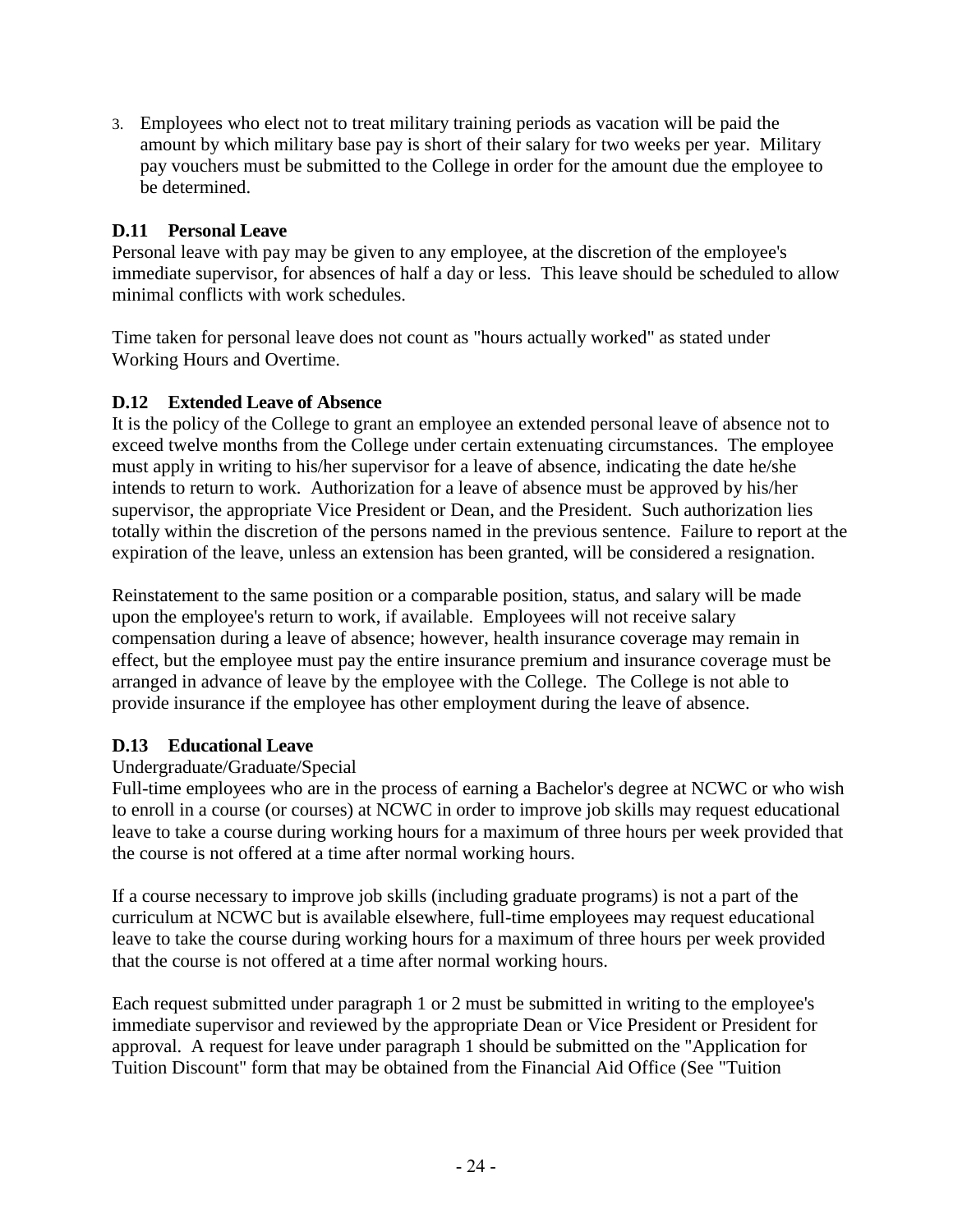Discount" policy). Each request will be evaluated on an individual basis. The employee is expected to keep his/her work up-to-date.

# **D.14 Tuition Discount**

All full-time, benefit eligible employees (employees who work 30 or more hours per week) their spouses, and dependent children who meet the admission requirements of North Carolina Wesleyan College are eligible for the Faculty/Staff tuition discount benefit. The dependent must be classified as such by the guidelines set forth in federal financial aid regulations and the IRS definition for a dependent. According to these regulations, children who are 24 years old or older are no longer considered dependents and therefore are not eligible for the tuition discount. Other restrictions to dependency status may apply, so the Financial Aid Office should be consulted annually for federal regulatory information. Employees, spouses and dependent children may not receive institutional assistance that exceeds tuition. This benefit is not applicable to part-time employees.

Dependent children of deceased employees who were full-time employees at the time of their deaths and the children of retired employees who were full-time employees at the time of their retirement and who had served at least ten years with the institution are granted the same enrollment privileges as above. Should an employee terminate employment, or be terminated, an individual receiving the benefit because of that employment will continue to receive the benefit for the remainder of courses in which the student is currently enrolled. In the case of a spouse, if divorce occurs, the spouse's benefits will continue for the remainder of that term only.

The prospective student must apply to North Carolina Wesleyan for admission purposes. The tuition benefit does not in itself guarantee admission. The tuition remission benefit can only be used at North Carolina Wesleyan College. Other tuition exchange programs may also be available to the dependents of full-time employees interested in attending outside institutions. The Assistant Director of Admissions may be contacted regarding these employee benefit opportunities.

Employees, their spouses and/or dependent children wishing to use the Faculty/Staff tuition benefit and registering for six or more credit hours per semester must apply for federal and state aid by completing the Free Application for Federal Student Aid (FAFSA). Employees, spouses and/or dependents, if selected for federal verification, must complete the verification process in order to be eligible for the tuition waiver. Please contact the financial aid office with any questions. The Faculty/Staff tuition benefit is a tuition only benefit. All outside grants and awards will be used to offset the tuition benefit provided by the college. Continued receipt of this benefit is contingent upon the student maintaining a cumulative NCWC GPA of 2.0 after two semesters of enrollment.

Employees and dependents receiving the tuition benefits are subject to the provision of both the College and Financial Aid satisfactory academic progress policy in determining eligibility. The Financial Aid satisfactory academic progress policy is available for review in the Financial Aid Office, and the College satisfactory academic progress policy is available in the Academic Records Office. Additionally, for ease of reference, both policies are included in the College catalog. Employees and dependents are also subject to the provisions of the Wesleyan Merit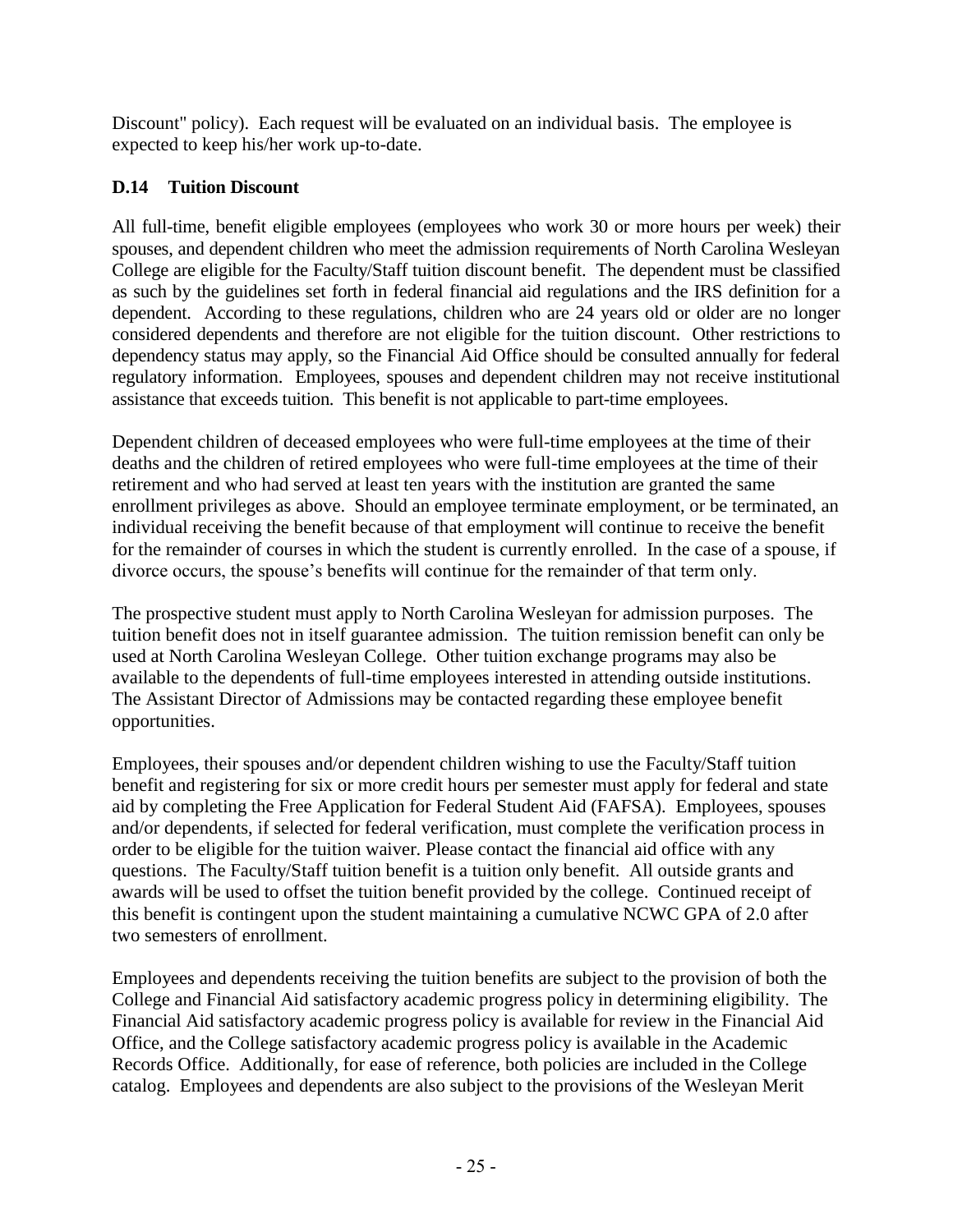Scholarship Renewal Policy and the Wesleyan Grant Renewal Policy. These policies are available in the Financial Aid Office.

A Faculty/Staff tuition discount form may be obtained from the Financial Aid or Human Resources Offices. Once the form has been completed it should sent to the Director of Human Resources for employment eligibility verification and approval. This benefit is not a scholarship, and must be applied for each academic year by the employee.

Employee Coursework:

Enrollment in courses, particularly during working hours or beyond three credit hours per term, will be subject to the specific approval of the immediate supervisor and the recommendation of the employee's Cabinet-level Supervisor.

1. Employees are not permitted to enroll in courses during their normal working hours unless:

A. the course is a degree requirement and is not offered outside of work hours at any time during the academic year, and

B. the time is approved by the employee's immediate supervisor.

2. Time taken to attend classes scheduled during normal working hours -- 8 a.m. - noon and 1 p.m. to 5 p.m. (unless otherwise specified) -- must be approved prior to registering for the class by the employee's supervisor.

# **D.15 Social Security**

North Carolina Wesleyan College participates in the Social Security program. Employees contribute to their Social Security accounts by means of payroll deduction at a rate fixed by Congress. The College also contributes to each employee's account in an amount fixed by federal law.

# **D.16 Workers Compensation**

In the event an accident occurs on the job and causes an injury that is otherwise compensable under North Carolina law, the College provides income protection and payment of medical care costs resulting from the injury for the injured employee through Workers Compensation. (The accident should be reported within 24 hours and workers Compensation claim forms should be filed within 3 days after the accident.) By law, the accident must be reported within 30 days in order to obtain Workers Compensation. Every employee is required to immediately report all on-the-job accidents, no matter how minor, to the Director of Human Resources.

# **D.17 Tickets to Athletic Events**

All faculty and staff are admitted free to all regular season home games for all sporting events. Please let the ticket seller know that you are a member of the faculty or staff and you will be admitted without charge. The free admission policy does not apply to games played off-campus or to USA South Conference and NCAA tournament events at home or off-campus.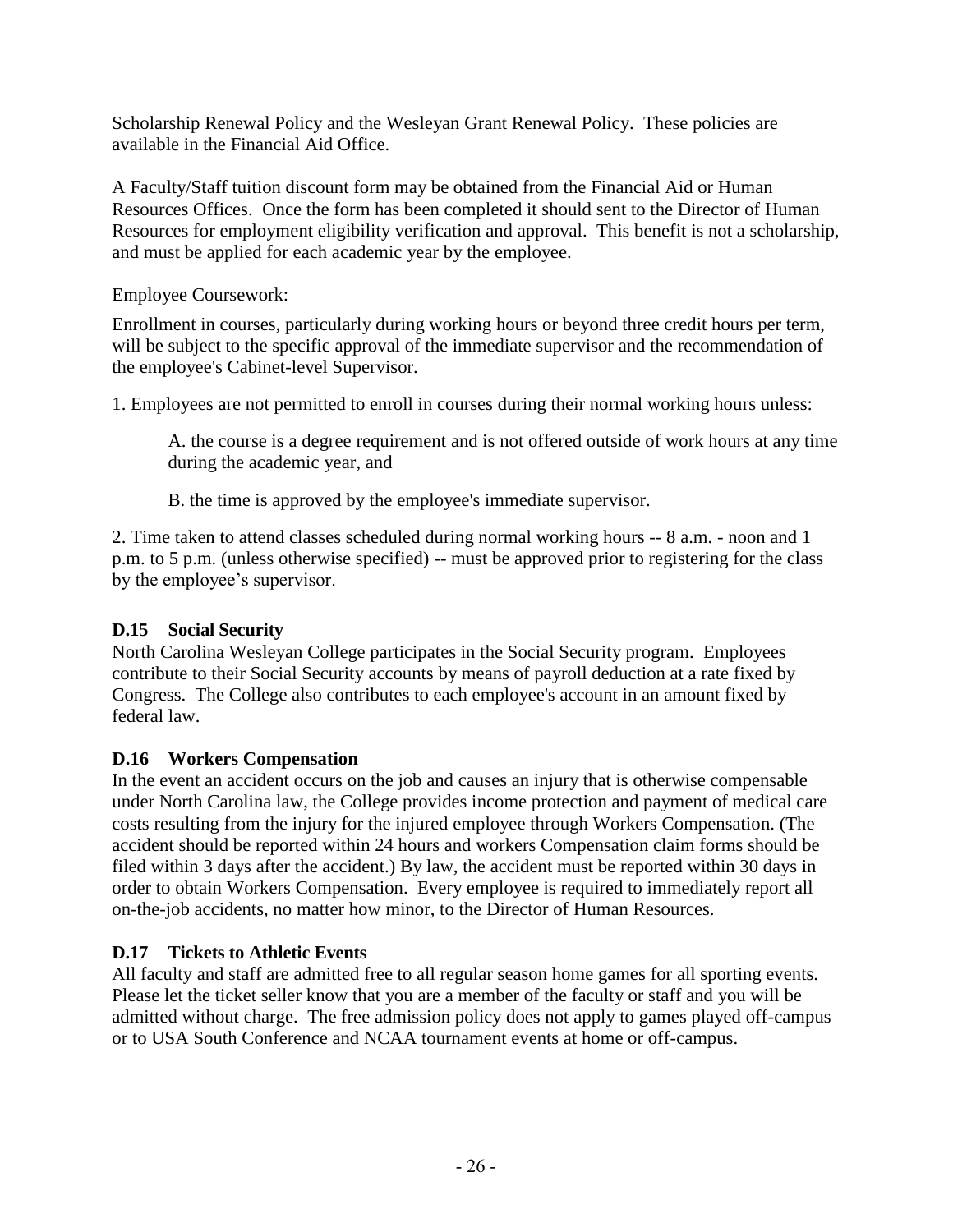## **D.18 Employee Assistance Program (EAP)**

The College provides an Employee Assistance Program to all full-time, benefit eligible employees. The program offers support, guidance and resources to help employees and their family members resolve personal issues or work through every day life challenges. The program is available for all members of the employee's household, up to 26 years of age. Access to EAP services is available through a confidential, toll-free telephone call or by logging on to the service provider's website.

The Employee Assistance Program can help with the following issues, among others:

- Alcohol and drug abuse
- Child care and elder care
- Life improvement
- Difficulties in relationships
- Stress and anxiety with work or family
- Depression
- Personal achievement
- Emotional well-being
- Financial and legal concerns
- Grief and loss

For a brochure and more information about the program, please see the Director of Human Resources.

#### **D.19 Salary Continuation Plan**

Purpose:

To provide income protection to faculty and staff during periods of prolonged illness or injury (that is not work related) that prevents employees from performing their normal or assigned duties of work.

Eligibility:

All full-time faculty and staff currently employed by the College are eligible, after 90 days of employment. Full-time faculty will refer to those employees who have a signed contract to teach (or release time from) 24 semester hours of classes during the academic year. Full-time staff will refer to those employees who generally work 30 or more hours per week.

#### Effects on FMLA:

The Family Medical Leave Act (FMLA) requires the College to provide up to 12 weeks of unpaid, job-protected leave to eligible employees for certain family and medical reasons. . The Salary Continuation Plan will run concurrently with the time period allotted by the FMLA.

The Salary Continuation Plan will provide paid time off only for employee's who are on leave as a result of their personal injury or illness. Paid leave will not be granted under this plan for the care of family members.

The College will continue salaries based on the following schedule: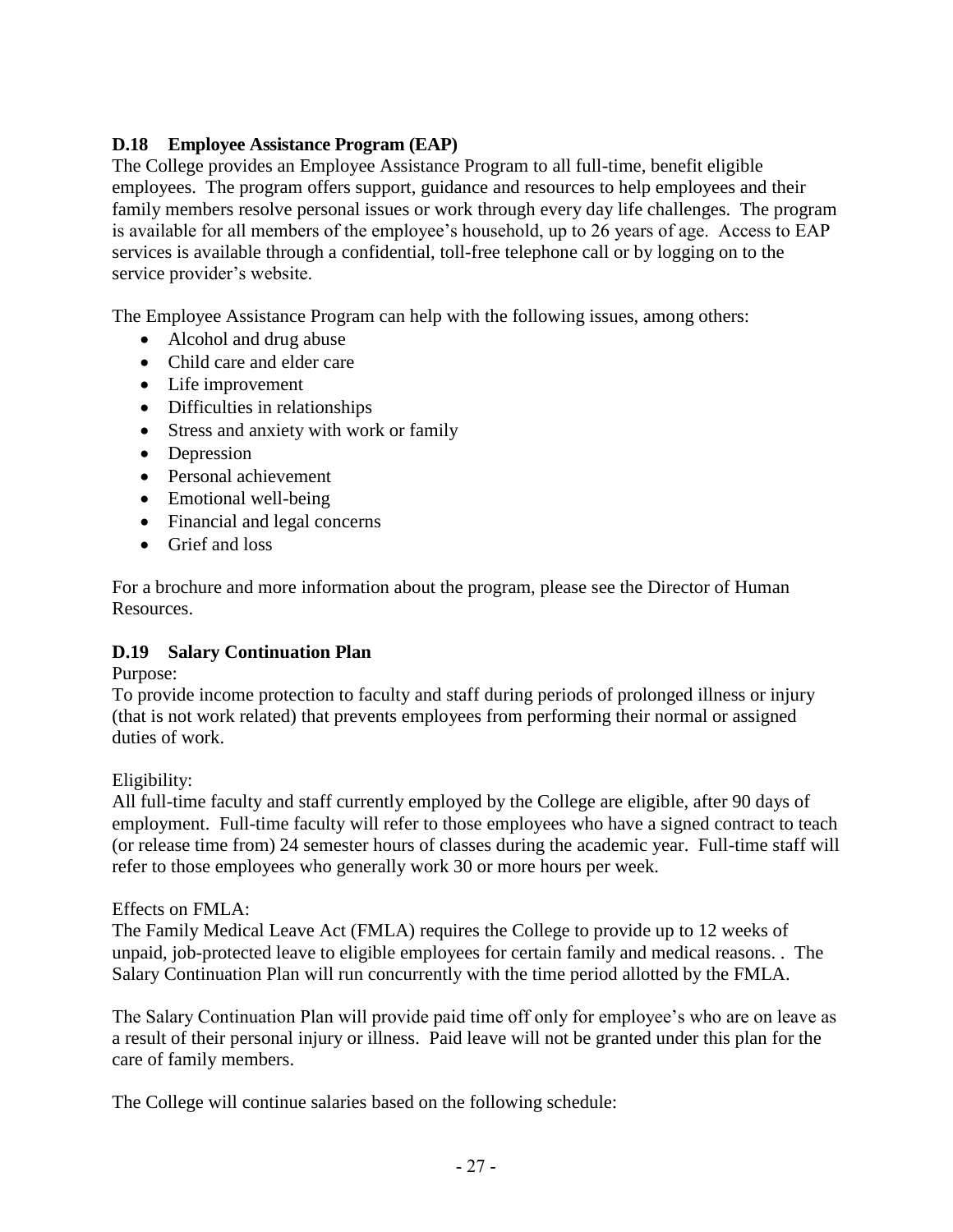|                         | <b>Staff</b>                            | <b>Faculty</b>                 |
|-------------------------|-----------------------------------------|--------------------------------|
| $1st - 10th$ day        | Sick leave $\omega$ 100% of base salary | Continuation $@$ 100% of base  |
|                         |                                         | salary                         |
| $11^{th} - 90^{th}$ day | Continuation $@$ 100% of base           | Continuation @ 100% of base    |
|                         | salary                                  | salary                         |
| $-91st$ day $-$         | Begin benefit under LTD policy          | Begin benefit under LTD policy |

#### Procedure:

When a staff member has determined that they will be out of work beyond the 10 consecutive workdays covered by sick leave, they should contact their supervisor and/or Vice President who will notify the Director of Human Resource. Since sick leave is not accrued by faculty or coaches, faculty and coaches should immediately contact their respective Vice Presidents who will inform the Director of Human Resources.

A letter requesting a medical leave of absence and a physician's note or letter stating the beginning date and expected length of absence will be required. Copies of these documents should be sent or delivered to the supervisor or Vice President and the Director of Human Resources. The College reserves the right on a monthly basis to require that an employee on leave re-certify that the condition exists. The College also reserves the right to request more frequent re-certification if the College receives information which casts doubts upon the continuing validity of the certification. Should the employee recover earlier than originally anticipated, the employee is expected to return to work as soon as care is no longer required.

If an employee has an illness or condition that requires that they (with physician certification) take approved intermittent time off for the same illness, the time taken is accumulated and charged against the total period allowed under the salary continuation plan (90 days). If the employee returns to work on their regular schedule for six continuous months and then goes on leave again for the same illness or condition, a new salary continuation period begins.

The College reserves the right to have an independent physician of its choice to perform a medical exam to determine the functional capacity of the employee. If this becomes necessary, the College will pay for the cost of the physician's examination. Failure to comply with the independent medical exam will result in termination of the salary continuation benefits and could result in dismissal from the College.

#### Payroll and Benefits:

Under the salary continuation plan, an employee will continue to be paid through the regular payroll process. Therefore, benefits will continue to be automatically deducted from the employee's pay.

If a dependent of a disabled employee is receiving benefits under the tuition discount policy, the dependent will remain eligible for the tuition remission. However, employees on salary continuation cannot attend classes under the tuition program.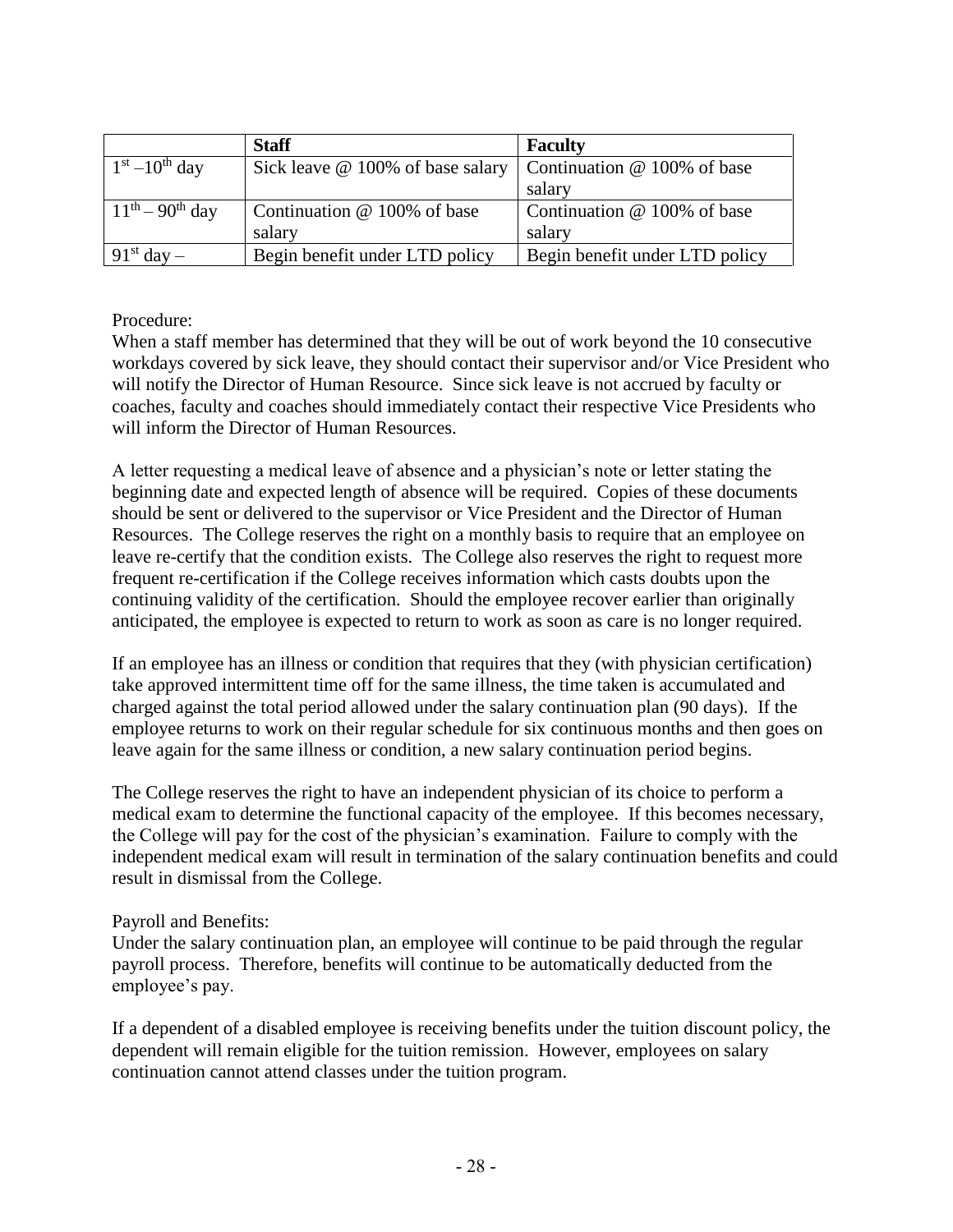# **E. EMPLOYEE RELATIONS**

## **E.1 Discipline**

The College, acting through the President or other appropriate administrator, shall take disciplinary action against any employee who engages in an act of misconduct, does not abide by the responsibilities and rules of work conduct or other policies promulgated by the College, or conducts him/herself in a manner which the President believes will reflect negatively on the College. The College reserves to itself full and complete discretion to determine the extent of discipline that is appropriate to each situation. Disciplinary action can include, but is not limited to, warning, probation, suspension or discharge.

Each incident will be handled on an individual basis pending complete investigation of the occurrence. If an employee is suspended while an investigation is being conducted, salary and benefits for which the employee is otherwise eligible shall be continued.

Employees who are placed on disciplinary probation will continue to receive benefits for which they are otherwise eligible during such periods.

## **E.2 Grievance Procedure**

Workplace complaints should be resolved whenever possible in an informal manner. Typical issues that could be subject to an informal complaint could include a job description, working conditions, salary, etc. Employees are encouraged to discuss complaints with an appropriate supervisor prior to filing a grievance. Informal complaints may be presented verbally or in writing.

All members of the college community have the right to due process. College employees should use this Grievance Procedure to resolve a grievance involving academic freedom. The support of academic freedom is not intended to supersede performance issues, college policies or procedures, or municipal, state, or federal laws. Ultimately, each employee is responsible to work toward accomplishing the mission and goals of the college.

An employee can initiate a formal grievance by submitting the grievance in writing to their direct supervisor, their second level supervisor, or the Director of Human Resources. Typical complaints for a formal grievance could include possible discrimination, harassment, retaliation, or any other serious alleged offense. If the complaint is about anyone in the supervisory chain of the employee, then the complaint should be submitted to the Director of Human Resources.

The following is the procedure for a formal grievance.

- 1. The employee should file the complaint with their supervisor, second level supervisor, or the Director of Human Resources. The employee should submit the complaint in writing within 14 days of the event being complained about, and should spell out clearly the circumstance or situation and should state the relief sought.
- 2. Within five (5) days of receiving the complaint the management person receiving the complaint will notify the person charged of a complaint and will start the investigation.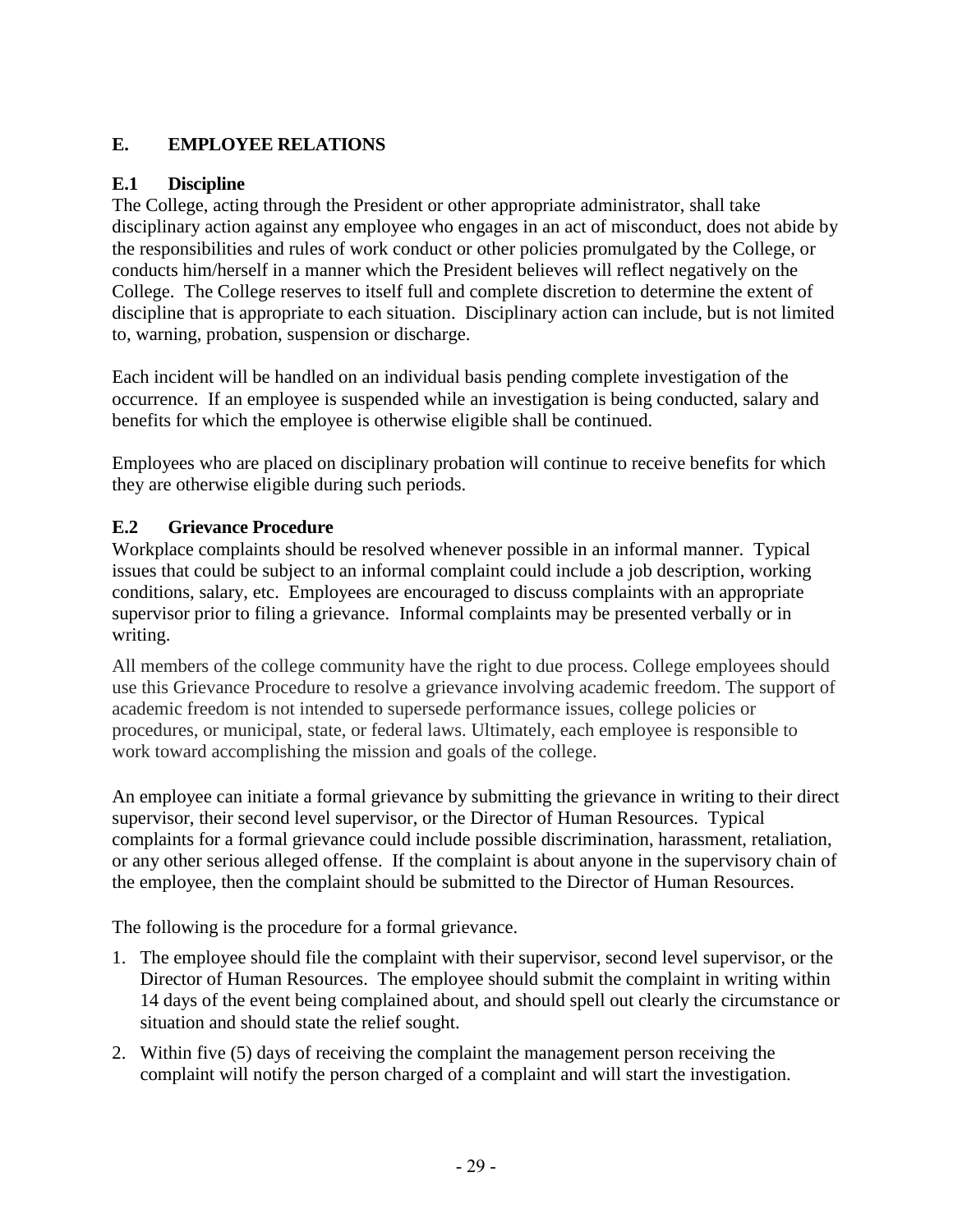During the investigation interviews will be conducted with the complainant, the person being charged, and any witnesses to determine whether the alleged event/conduct occurred.

- 3. Within fifteen (15) days of the complaint being filed the person conducting the investigation will conclude the investigation and submit a written report of his or her findings to the college. If it is determined that harassment or discrimination in violation of NCWC policy has occurred, appropriate discipline will be recommended. The appropriate action will depend on the severity, frequency and pervasiveness of the conduct, prior complaints made by the person complaining, prior complaints made against the respondent, and the quality of the evidence.
- 4. If the matter is not resolved by the procedure outlined above, the employee may submit a written appeal to the immediate superior of the employee's supervisor, or to the Director of Human Resources. This written appeal must be submitted no later than five (5) days after learning of the results of the investigation, and should set forth the rationale for its submission.
- 5. If the matter is still not resolved by the procedure outlined, the employee may continue to submit written appeals up through the chain of command. The requirements for the appeal process set forth previously in this paragraph apply to these additional appeals.
- 6. If the employee has a complaint involving their supervisor (that is, the supervisor is the alleged offending party), the employee should submit the written complaint to the next level of supervision to whom the employee ultimately reports.
- 7. If necessary, the College President may become involved in the appeals and his/her finding shall constitute the final step in the complaint procedure.

# **E.3 Resignations and Termination of Employment**

In order to assure smooth and effective operation of the College, non-exempt employees resigning their positions are expected to give, in writing, two weeks notice. Exempt employees should give at least two weeks' notice with up to four weeks being preferred. The provisions in the two sentences above do not apply to terminations within the probationary period.

Similarly, if the College is terminating the employment of an employee, a like notice should be given to the employee, except during the probationary period. However, the College reserves the right to immediately terminate, without notice, any employee.

Employees leaving the employment of the College will be paid for all accrued vacation due them but will not be paid for unused sick leave.

In most cases, Human Resources will conduct an exit meeting on or before the last day of employment to review the exiting procedures – return of company property and discuss final pay and benefits. If applicable, information regarding benefits continuation through the Consolidated Omnibus Budget Reconciliation Act (COBRA) will be sent to the employee's home address.

# **E.4 Longevity Awards**

It is the policy of NCWC to recognize service to the College. The College will show its appreciation to faculty and staff members at each employee's five-year anniversary of continuous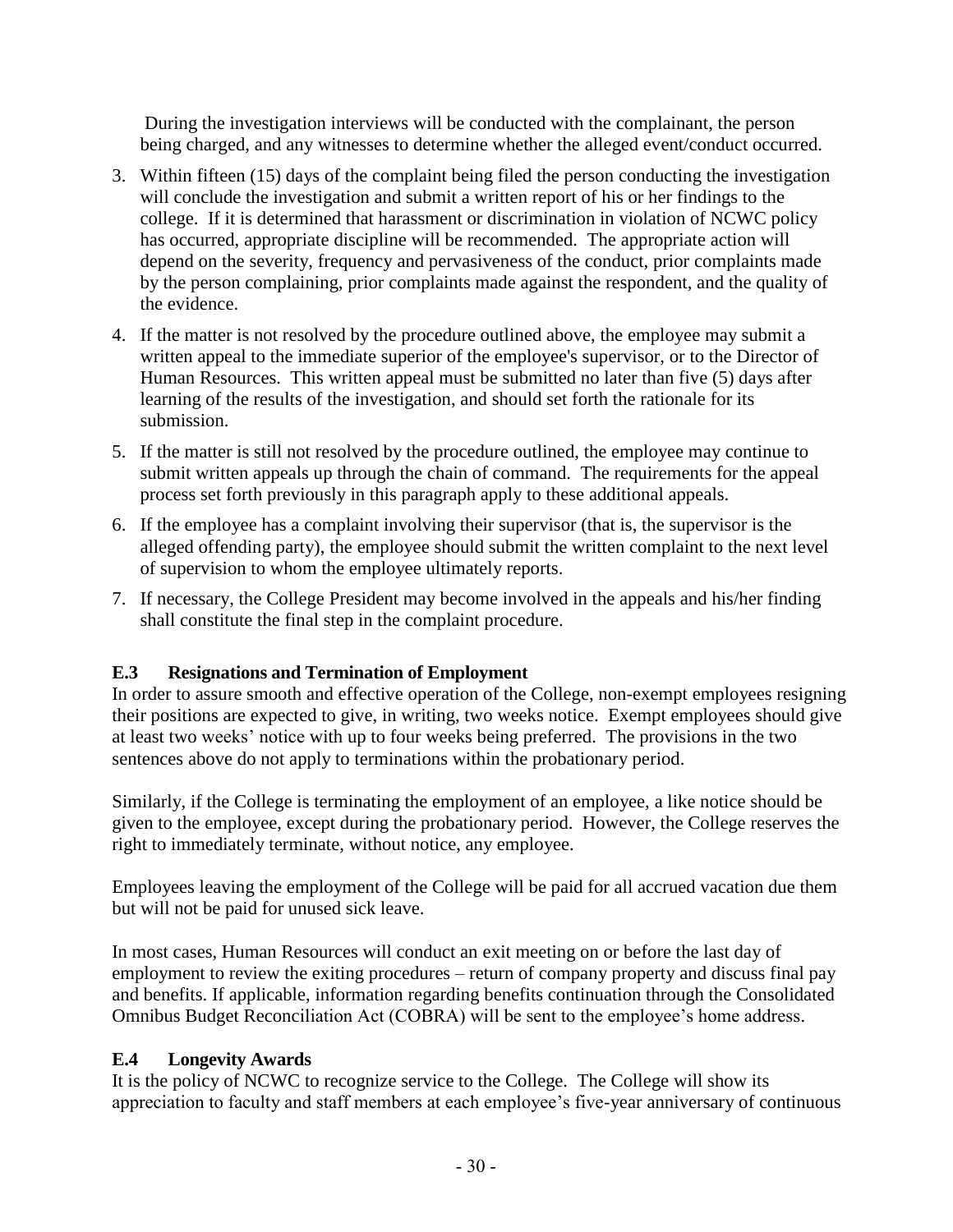service at the Faculty and Staff Awards Ceremony that will occur in March. Longevity awards will be given to full-time faculty and full and part-time staff.

# **E.5 Wesleyan Service Awards**

Full-time employees may be nominated in recognition for consistently demonstrating outstanding service to the college or community that is above and beyond their job responsibilities. Nominations will be reviewed by the President and the Executive Team to determine if a Wesleyan Service Award should be granted. At the time of granting, the employee will be recognized and given a service coin. Recipients of a Wesleyan Service Award will be recognized annually at the Faculty and Staff Awards Ceremony that will occur in March. Each person who has received a coin up to that point will have their coin placed in a drawing. There will also be other incentives for those who reach 6 and 12 coins.

# **E.6 Dress Code**

Employees are expected to dress in a manner appropriate to their position and consistent with the dignity of the College.

# **E.7 Harassment**

Sexual and other unlawful harassment is a violation of Title VII of the Civil Rights Act of 1964 (Title VII), as amended, as well as many state laws. Harassment based on a characteristic protected by law, such as race, color, ancestry, national origin, gender, sex, sexual orientation, gender identity, marital status, religion, age, disability, veteran status, or other characteristic protected by state or federal law, is prohibited.

It is North Carolina Wesleyan College's policy to provide a work environment free of sexual and other harassment. To that end, harassment of North Carolina Wesleyan College's employees by management, supervisors, coworkers, or nonemployees who are in the workplace is absolutely prohibited. Further, any retaliation against an individual who has complained about sexual or other harassment or retaliation against individuals for cooperating with an investigation of a harassment complaint is similarly unlawful and will not be tolerated. North Carolina Wesleyan College will take all steps necessary to prevent and eliminate unlawful harassment.

**Definition of Unlawful Harassment.** "Unlawful harassment" is conduct that has the purpose or effect of creating an intimidating, hostile, or offensive work environment; has the purpose or effect of substantially and unreasonably interfering with an individual's work performance; or otherwise adversely affects an individual's employment opportunities because of the individual's membership in a protected class.

Unlawful harassment includes, but is not limited to, epithets; slurs; jokes; pranks; innuendo; comments; written or graphic material; stereotyping; or other threatening, hostile, or intimidating acts based on race, color, ancestry, national origin, gender, sex, sexual orientation, marital status, religion, age, disability, veteran status, or other characteristic protected by state or federal law.

**Definition of Sexual Harassment.** "Sexual harassment" is generally defined under both state and federal law as unwelcome sexual advances, requests for sexual favors, and other verbal or physical conduct of a sexual nature where: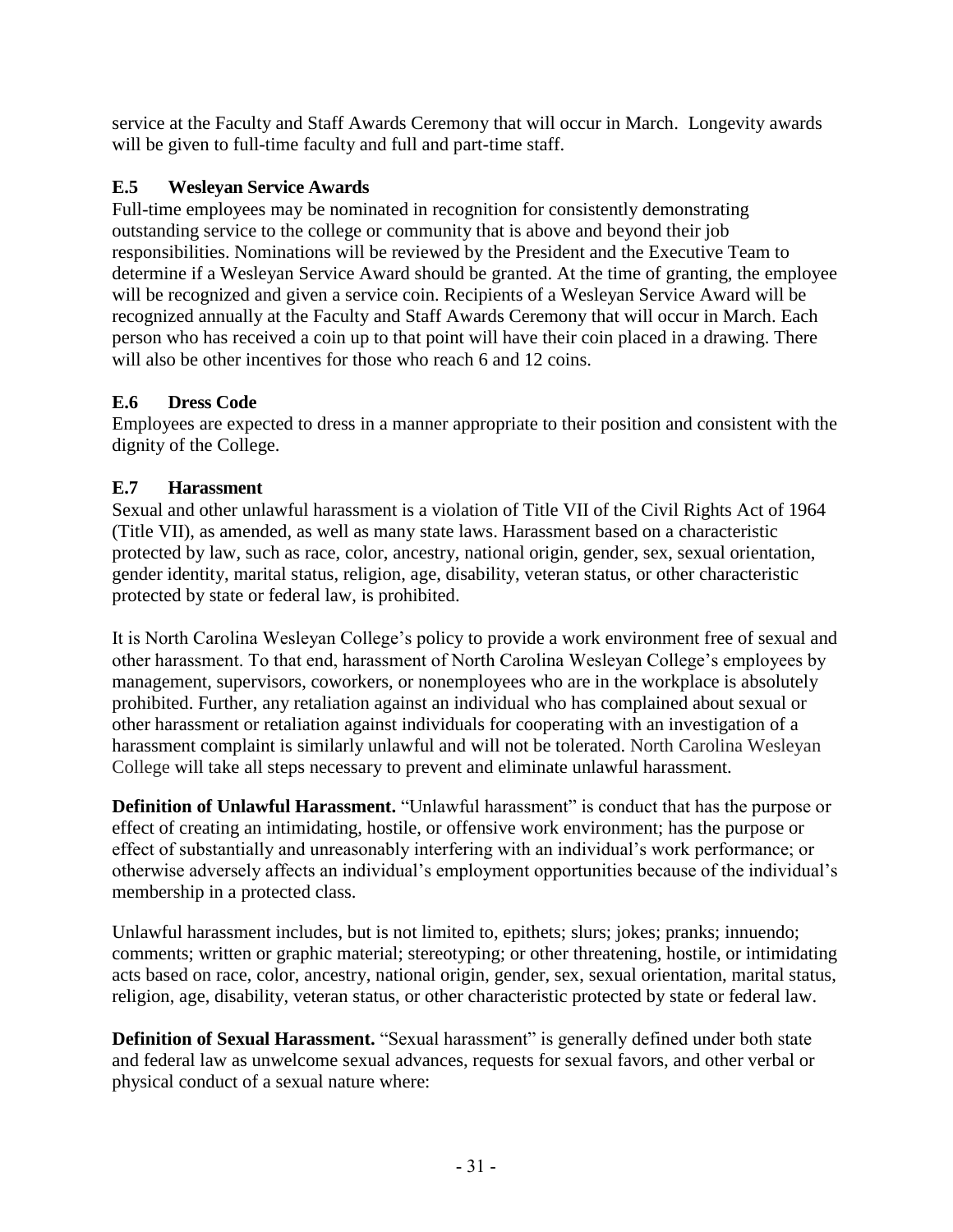- Submission to or rejection of such conduct is made either explicitly or implicitly a term or condition of any individual's employment or as a basis for employment decisions; *or*
- Such conduct has the purpose or effect of unreasonably interfering with an individual's work performance or creating an intimidating, hostile, or offensive work environment.

Other sexually oriented conduct, whether intended or not, that is unwelcome and has the effect of creating a work environment that is hostile, offensive, intimidating, or humiliating to workers may also constitute sexual harassment.

While it is not possible to list all those additional circumstances that may constitute sexual harassment, the following are some examples of conduct that, if unwelcome, may constitute sexual harassment depending on the totality of the circumstances, including the severity of the conduct and its pervasiveness:

- Unwanted sexual advances, whether they involve physical touching or not;
- Sexual epithets, jokes, written or oral references to sexual conduct, gossip regarding one's sex life, comments about an individual's body, comments about an individual's sexual activity, deficiencies, or prowess;
- Displaying sexually suggestive objects, pictures, or cartoons;
- Unwelcome leering, whistling, brushing up against the body, sexual gestures, or suggestive or insulting comments;
- Inquiries into one's sexual experiences; *and*
- Discussion of one's sexual activities.

.

All employees should take special note that, as stated above, retaliation against an individual who has complained about sexual harassment and retaliation against individuals for cooperating with an investigation of sexual harassment complaint is unlawful and will not be tolerated at North Carolina Wesleyan College

**Complaint Procedure.** Any employee who believes he or she has been subject to or witnessed illegal discrimination, including sexual or other forms of unlawful harassment, is requested and encouraged to make a complaint. You may, but are not required to, complain first to the person you feel is discriminating against or harassing you. You may complain directly to your immediate supervisor or department manager, the HR director, or any other member of management with whom you feel comfortable bringing such a complaint. Similarly, if you observe acts of discrimination toward or harassment of another employee, you are requested and encouraged to report this to one of the individuals listed above.

No reprisal, retaliation, or other adverse action will be taken against an employee for making a complaint or report of discrimination or harassment or for assisting in the investigation of any such complaint or report. Any suspected retaliation or intimidation should be reported immediately to one of the persons identified above.

All complaints will be investigated promptly and, to the extent possible, with regard for confidentiality.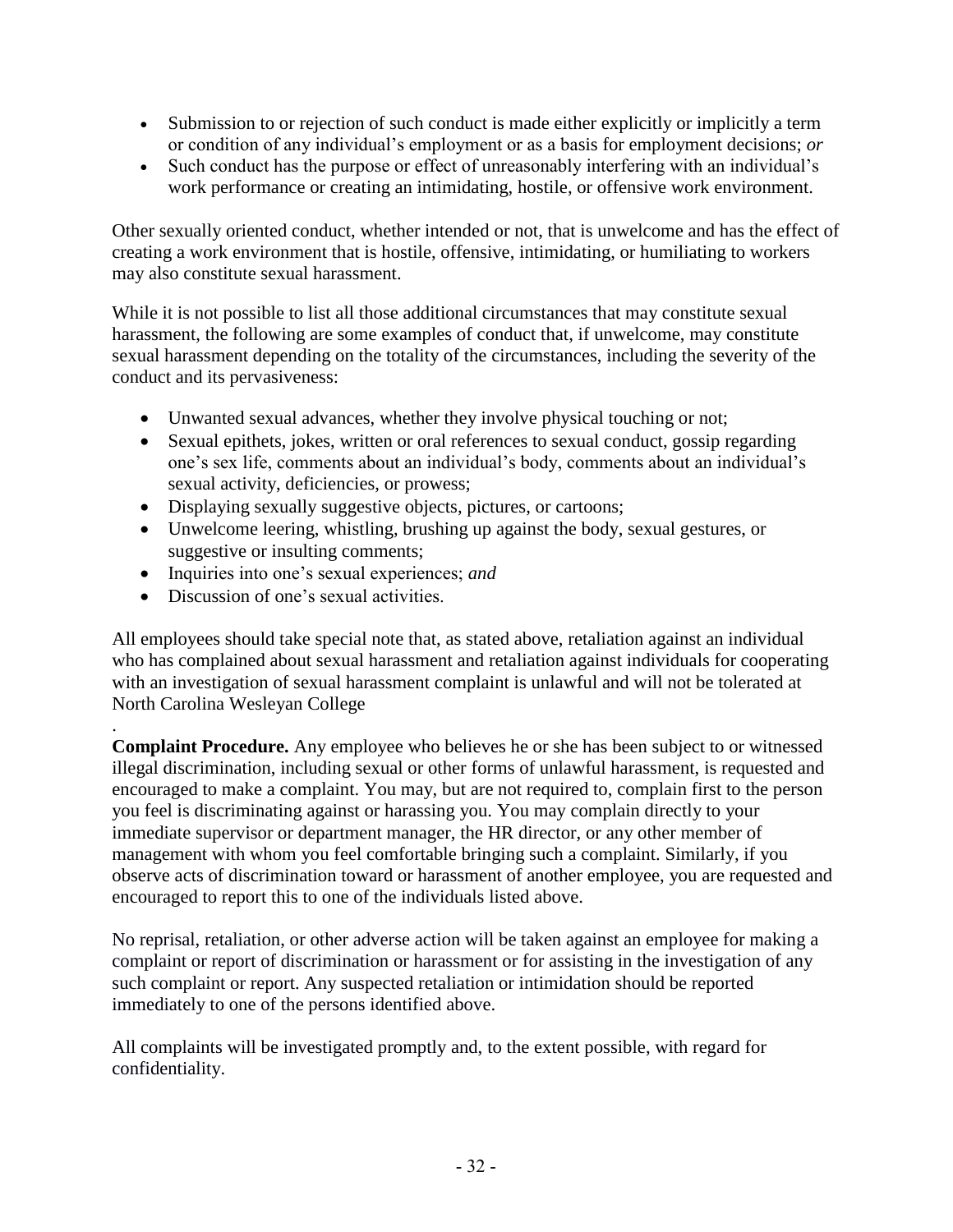If the investigation confirms conduct contrary to this policy has occurred, North Carolina Wesleyan College will take immediate, appropriate, corrective action, including discipline, up to and including immediate termination.

# **E.8 Drug-Free Workplace**

Drug abuse in the workplace poses several dangers, including, but not limited to, lost productivity, legal liability, disruption of the College's academic mission, and destruction of family relationships. No employee shall unlawfully manufacture, distribute, dispense, possess or use on or in the workplace controlled substances as defined in schedule I through V of Section 202 of the Controlled Substances Act (21 U.S.C. 812) and as further defined by regulation at 21 CFR 1308.11 through 1308.15. All employees shall abide by the terms and conditions of the college policy respecting a drug-free workplace. An employee who violates the policy may be referred to counseling, suspended, or terminated in accordance with college policy.

As a condition of employment, each employee shall notify his/her supervisor of his or her conviction of any criminal drug statute for a violation occurring in the workplace as defined above. Such notification shall be provided no later than 5 days after such conviction. Sanctions shall be imposed within 30 days of notice by an employee of a conviction for a criminal drug statute in the workplace. The College will, pursuant to 21 U.S.C. Section 702(a)(1)(e), notify the relevant federal granting agency of any relevant conviction within 10 days after receiving actual notice of such conviction. Appropriate personnel action against such employee may include sanctions up to and including termination or the employee may be required to satisfactorily participate in a drug abuse assistance or rehabilitation program approved for such purpose by Federal, State or local health, law enforcement or other appropriate agency. The employee's supervisor, and the college president or his designee will determine sanctions and other actions.

Workplace, for this policy, is defined to mean the site for the performance of work done for the College. This includes any college building or any college premises; any college vehicle or any college-approved vehicle used to transport students to and from college or college activities; off college property during any college sponsored event, activity, or function, such as field trip or athletic event, where students are under the jurisdiction of the college where work is performed.

Pursuant to the Drug-Free Schools and Communities Act Amendments of 1989 (20 U.S.C. Section 1145g, the College will also (1) fulfill its obligations to distribute materials dealing with the use of drugs and alcohol to students and employees, and (2) review its programs designed to combat the use of illicit drugs and the abuse of alcohol.

# **E.9 Alcohol Policy**

It is the policy of the College to prohibit the possession, use or consumption of alcohol at work. Employees found possessing or consuming alcohol, or whose job performance is impaired by the use of alcohol or who are intoxicated while on the job will be subject to disciplinary action.

**E.10 Tobacco Policy** (Replaces policy formerly referred to as Smoking Policy)

**General.** North Carolina Wesleyan College is committed to providing a safe, healthy and respectful environment and campus for all students, faculty, staff and visitors. The College has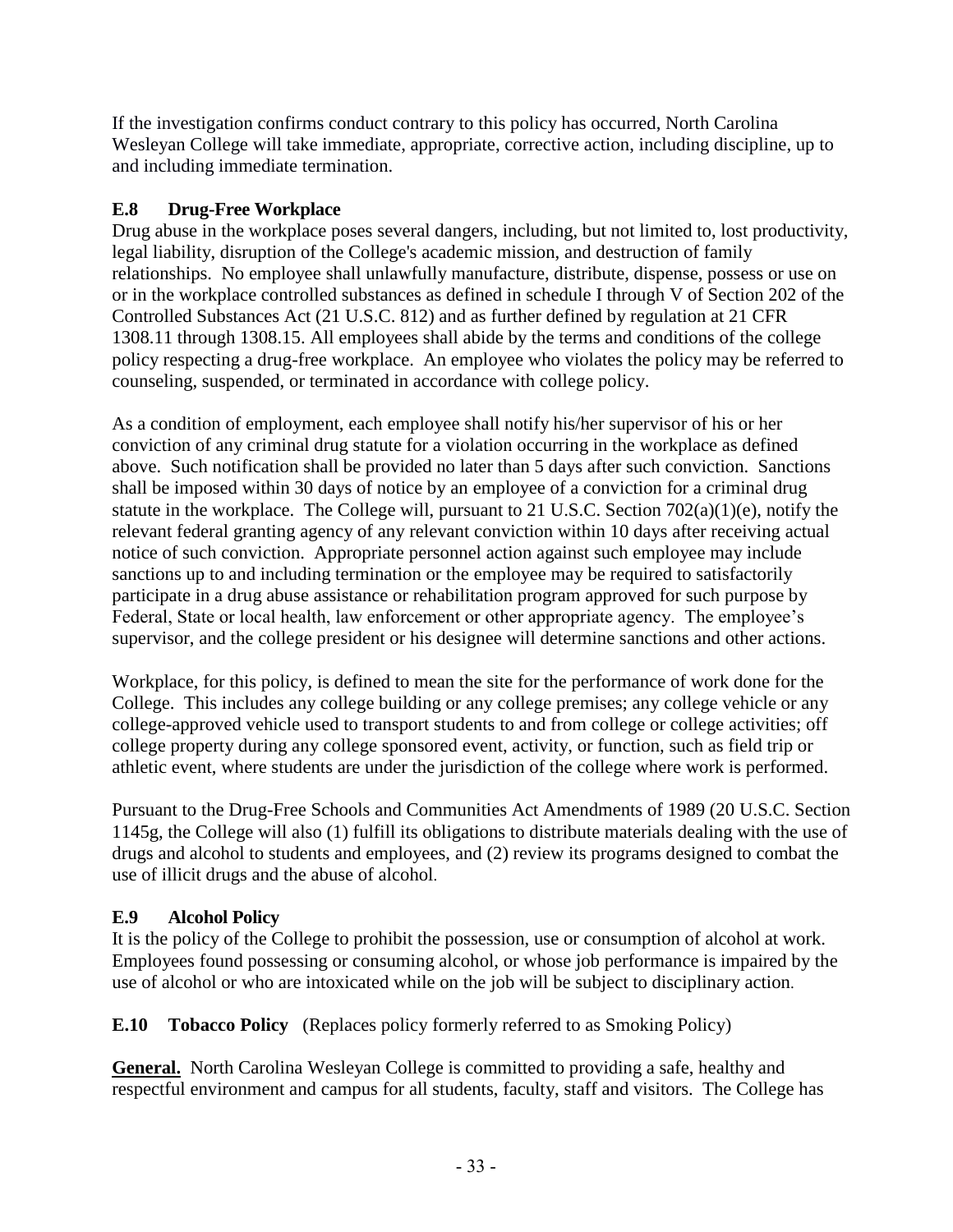long prohibited smoking inside or near any building, and effective July 15, 2015, North Carolina Wesleyan College will be a tobacco free campus. Beginning on that date, the use and possession of any tobacco, tobacco products as well as smoking substitutes, such as electronic cigarettes and vapor products, will be prohibited on any property owned or operated by North Carolina Wesleyan College.

**Policy.** The use, distribution, possession or sale of tobacco or tobacco products, including electronic cigarettes, vapor devices or any other device that simulates smoking as well as smoking (as defined below), is prohibited on all campus grounds, including inside personal vehicles located on campus grounds.

All staff, faculty, students, contractors, vendors, and visitors are expected to comply with this policy.

The College also prohibits littering the campus with remains of any tobacco products.

College controlled advertising, sale, or free sampling of tobacco products is prohibited on campus or College owned or College controlled property.

**Exceptions.** This policy will not apply to chewing gum or patches approved by the FDA for use as smoking cessation aids, but will apply to any electronic cigarettes or vapor products, regardless of their use in cessation programs. Questions regarding acceptability of a particular cessation aid should be referred to the Dean of Students or Director of Human Resources.

## **Definitions.**

Campus or Campus Grounds - College-owned, leased or controlled properties, and Collegeowned, leased or rented vehicles. This includes but is not limited to the interior and exterior of all buildings (including residence halls), college sidewalks, parking lots, landscaped areas, common areas and recreational areas owned, operated or controlled by the College.

Smoking – Inhaling, exhaling, burning, carrying or possessing of lighted cigarette, cigar, pipe, water-pipe or hookah or any product used to consume in a similar manner; and the use of an unlit cigarette, cigar, pipe, water-pipe or hookah, or the use of an electronic cigarette/e-cigarette, cigar, pipe or any other device intended to simulate smoking tobacco, including vapor/vaping devices.

Tobacco – Any tobacco product, object or device including but not limited to cigarettes, cigars, pipes, electronic cigarettes, cigars as well as smokeless, spit or spit less, dissolvable, or inhaled tobacco products, including but not limited to: dip, chew, snuff or snus, in any form (orbs, sticks, pellet, etc.). For the purpose of this policy use of substances such as clove, bidi, kretek or any such similar substance is prohibited.

**Violations of the policy.** The responsibility for the enforcement and communication of this policy rests with each member of the College community.

Visitors, contractors and other individuals on College property who are in violation of this policy should be reminded of the policy and asked to comply by immediately ceasing smoking, (or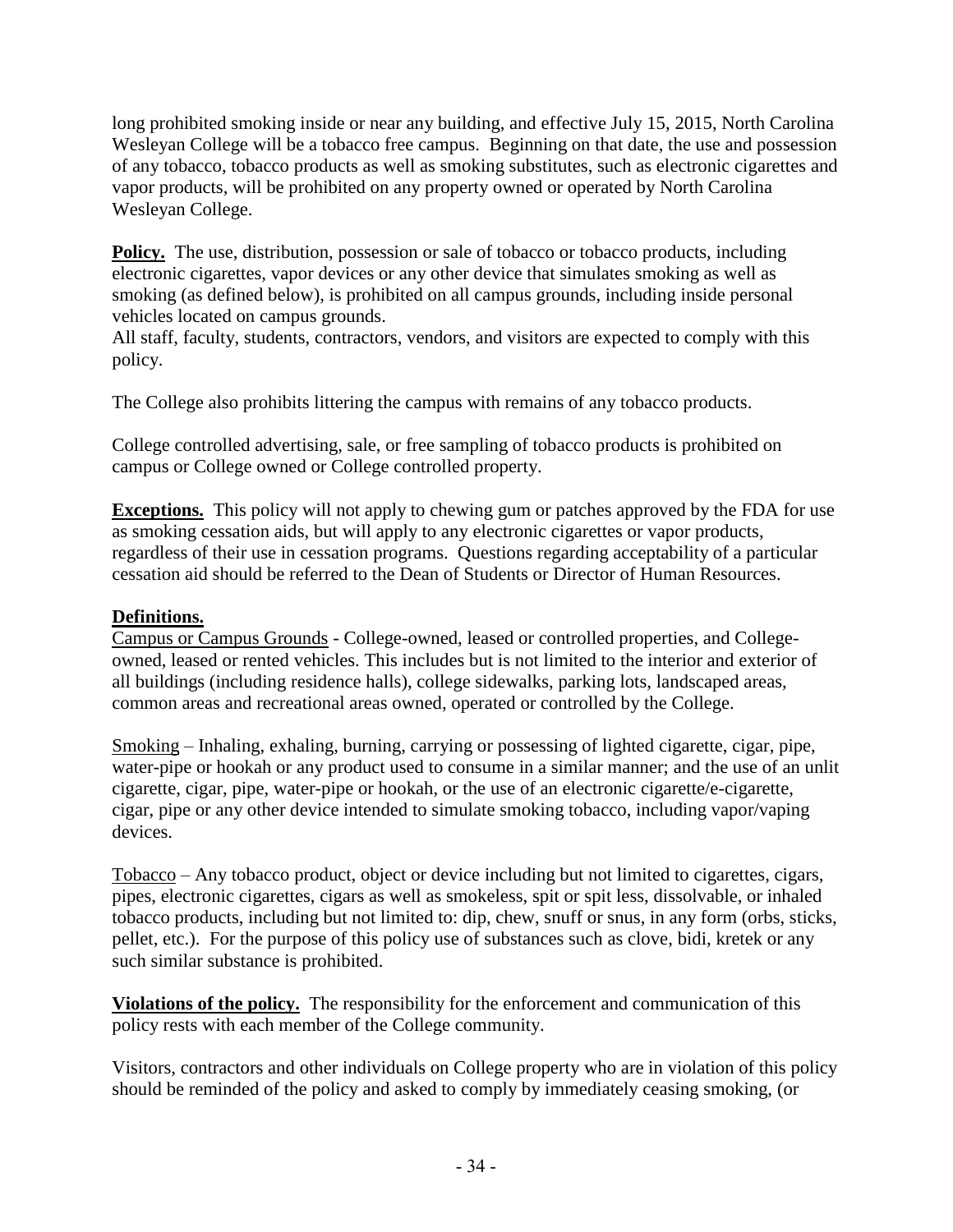otherwise using tobacco) and discarding the tobacco. If the individual refuses to comply they may be asked or required to leave the college property.

All staff, faculty, and students in violation of the policy should be reminded of the policy and asked to comply. Employees who fail to comply with this policy should be reported to the Director of Human Resources. Students who fail to comply with this policy should be reported to the Dean of Students. These persons or their designees will follow up with the employee or student regarding the policy and available resources.

Continuing violations may also result in appropriate College disciplinary action up to and including dismissal in accordance with established student, staff, and/or faculty codes of conduct and procedures.

# **E.11 Lobbying with Federal Funds**

No Federal appropriated funds will be paid to any person for influencing or attempting to influence an officer or employee of any agency, a Member of Congress, an officer or employee of Congress, or an employee of a Member of Congress in connection with the making of any Federal grant, the entering into of any cooperative agreement, or the extension, continuation, renewal, amendment, or modification of any Federal grant or cooperative agreement.

If any funds other than Federal appropriated funds are paid to any person for influencing or attempting to influence an officer or employee of any agency, a Member of Congress, an officer or employee of Congress, or an employee of a Member of Congress in connection with a Federal grant or cooperative agreement, a complete disclosure of the activity shall be submitted to the Business office within five (5) business days of the disbursement.

Any sub-recipients are likewise required to certify and disclose accordingly with regard to any sub-awards.

# **E.12 Faculty/Staff Fund Raising**

Because the Advancement Office is charged with raising funds to sustain the college and its programs, the following guidelines for fund raising must be followed to protect prospective donors and the integrity of the college.

Off-campus groups are not allowed to solicit funds on the campus of North Carolina Wesleyan College unless President's Executive Council has approved the appeal.

Faculty and staff who wish to solicit funds or sell items for schools, churches, or other offcampus groups should put a notice on the bulletin board and/or post an electronic notice to faculty and staff by e-mail that the items may be purchased or funds received in the individual's office.

Student organizations may solicit funds or sell items on campus if they follow the student organization solicitation guidelines listed in the Student Handbook.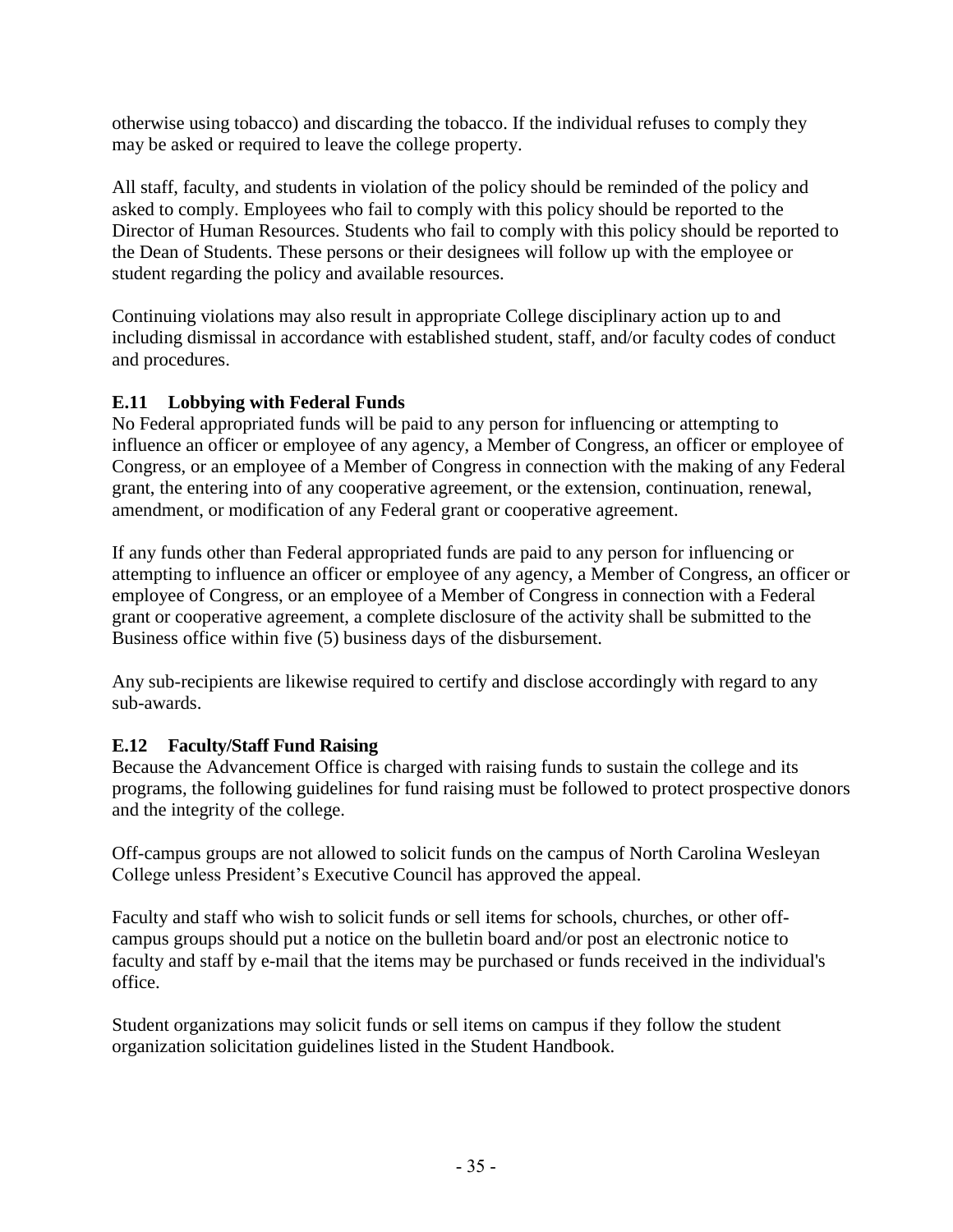Faculty and staff who wish to solicit funds for departmental projects must comply with the following guidelines:

- 1. The individual should write a proposal outlining the project goals, fund raising goals, length of campaign, and suggested prospects, if known, to be solicited.
- 2. The proposal should be submitted to the immediate supervisor for approval. If approved, the proposal will be forwarded to the appropriate vice president.
- 3. The vice president should determine if the project is consistent with the goals and objectives of the College as articulated in the current College long-range plan, if the project is a College priority, and if the project can be funded through current budget appropriations.
- 4. The vice president will make a recommendation to the President's Executive Council, which has final authority on the proposal.
- 5. If approved by the President's Executive Council, the originator of the proposal must receive a list of approved prospective donors from the Advancement Office. Because of possible conflicts, no donor can be solicited without approval of the Advancement Office.
- 6. The fund raising event should be listed on the Fund Raising Calendar in the Advancement Office.
- 7. All funds solicited should be directed to the Advancement Office for the donor to receive credit, an official receipt for the charitable donation, and a personal appreciation letter from the college president. Funds received in the Advancement Office will be credited to the project's account number and forwarded to the Business Office for deposit. All checks should be payable to "N.C. Wesleyan College." The name of the organization or project should be noted on the check memo line.

# **E.13 Staff Development**

It is the general philosophy of NCWC that staff are encouraged to involve themselves in training, education and other activities that will increase their skills in meeting the needs of the College. Due to limited funds, guidelines are necessary in establishing priorities for institution-funded training and education.

- 1. New staff members will be given an orientation to familiarize them with the work of the College and to acquaint them with the mission of the institution, various policies, practices and benefits associated with employment by NCWC.
- 2. Time for in-service education programs is provided during the workday.
- 3. Provision is made for the participation of staff members in professional meetings in the immediate vicinity during work hours as circumstances, budget and work load permit.
- 4. Attendance at professional meetings, conferences, state or national institutes is arranged as work schedules and budgetary constraints permit.
- 5. The employee's immediate supervisor, at his/her discretion, must approve the activities described in paragraphs 3 and 4 above before the employee may participate in these activities.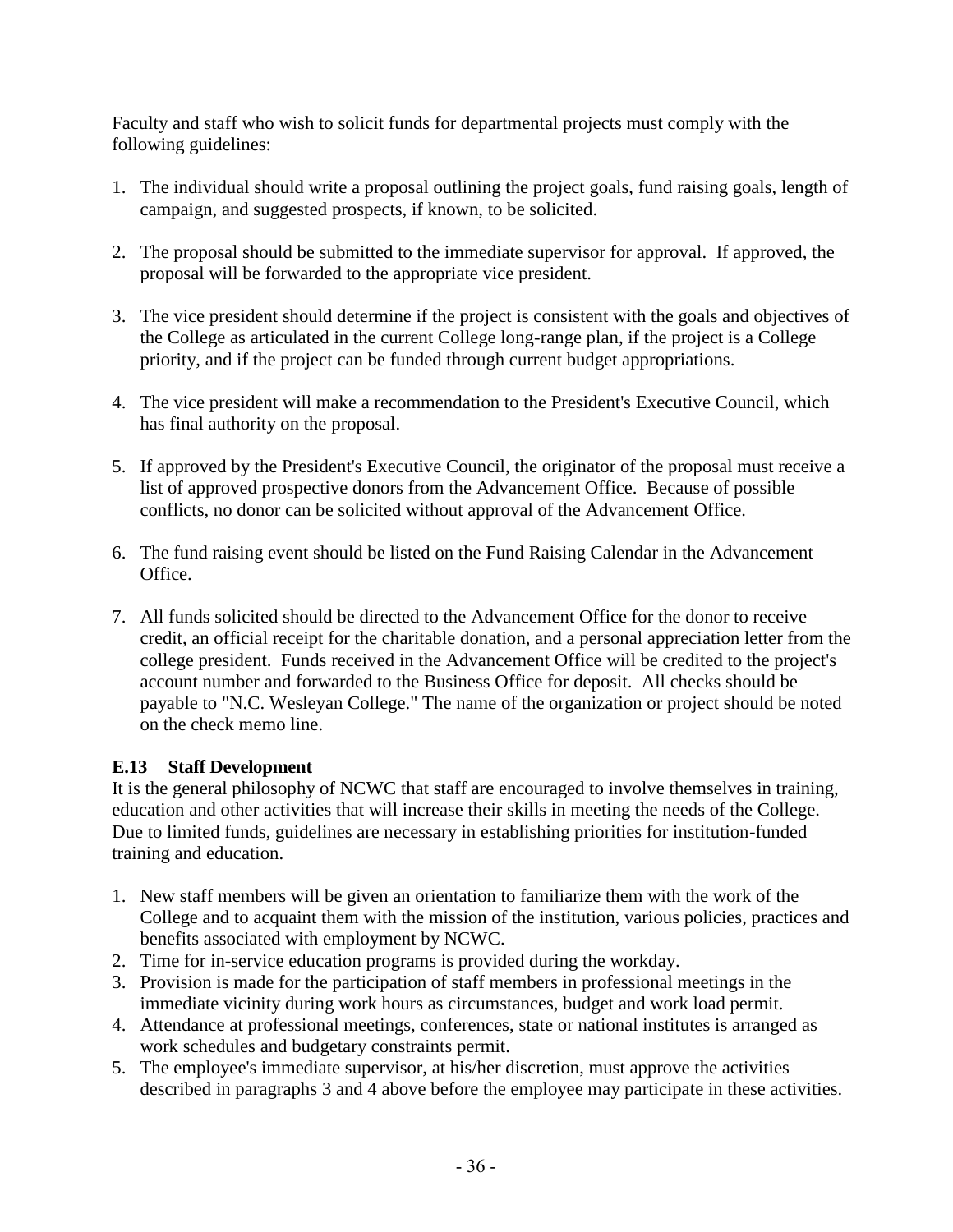## **E.14 Confidential Information**

Confidential information is handled and maintained by the various staff offices of the College. Approval must be received from the appropriate Dean or Vice-President before any confidential information or data can be released. Such information is made available on a need-to-know basis only, and every employee is cautioned to **ensure compliance with the Family Educational Rights and Privacy Act (FERPA)**. Divulging confidential information **in violation of this Act** may result in discharge.

# **E.15 Fraternization Policy**

# **POLICY:**

Fraternization between a North Carolina Wesleyan College faculty or staff member and a student is prohibited. For the purposes of this policy, fraternization will refer to the consensual romantic and/or sexual relationship between a faculty or staff member and a student. The College reserves the right to address such relationships with the involved parties to determine an appropriate course of action, up to and including termination of employment.

#### **PURPOSE:**

North Carolina Wesleyan College is committed to fostering a learning environment characterized by professional behavior and fair and impartial treatment. In a small college environment, the faculty and staff represent some level of authority to students and thereby exhibit some level of power over them. It is in the interest of the College to provide clear direction to the College community about the professional risks associated with student fraternization, especially where a power differential between the parties exists. Fraternization, therefore, is a concern for two primary reasons:

*Conflict of Interest*. Conflicts of interest may arise in connection with fraternization between faculty or staff and students. General ethical principles preclude individuals from evaluating the work or academic performance of others with whom they have intimate familial relationships. The same principles apply to consensual romantic and/or sexual relationships, and require, at a minimum, that appropriate arrangements be made for objective decision-making with regard to the student. Such relationships can only be construed as appearing to be biased and providing favoritism.

*Abuse of Power Differential*. Although conflict of interest issues sometimes can be resolved, in a consensual romantic and/or sexual relationship involving a power differential the potential for serious consequences remains. Individuals entering into such relationships must recognize that:

- a. The reasons for entering such a relationship may be a function of the power differential;
- b. Initial consent to a romantic relationship does not preclude a charge of sexual harassment in the future;
- c. The individual with the superior power in the relationship will usually bear the burden of accountability though the College reserves the right to take disciplinary action on all involved parties;
- d. Such a relationship, whether in a class or work situation, may affect the educational or employment environment for others by creating improper, unprofessional, or possibly discriminatory conduct or treatment.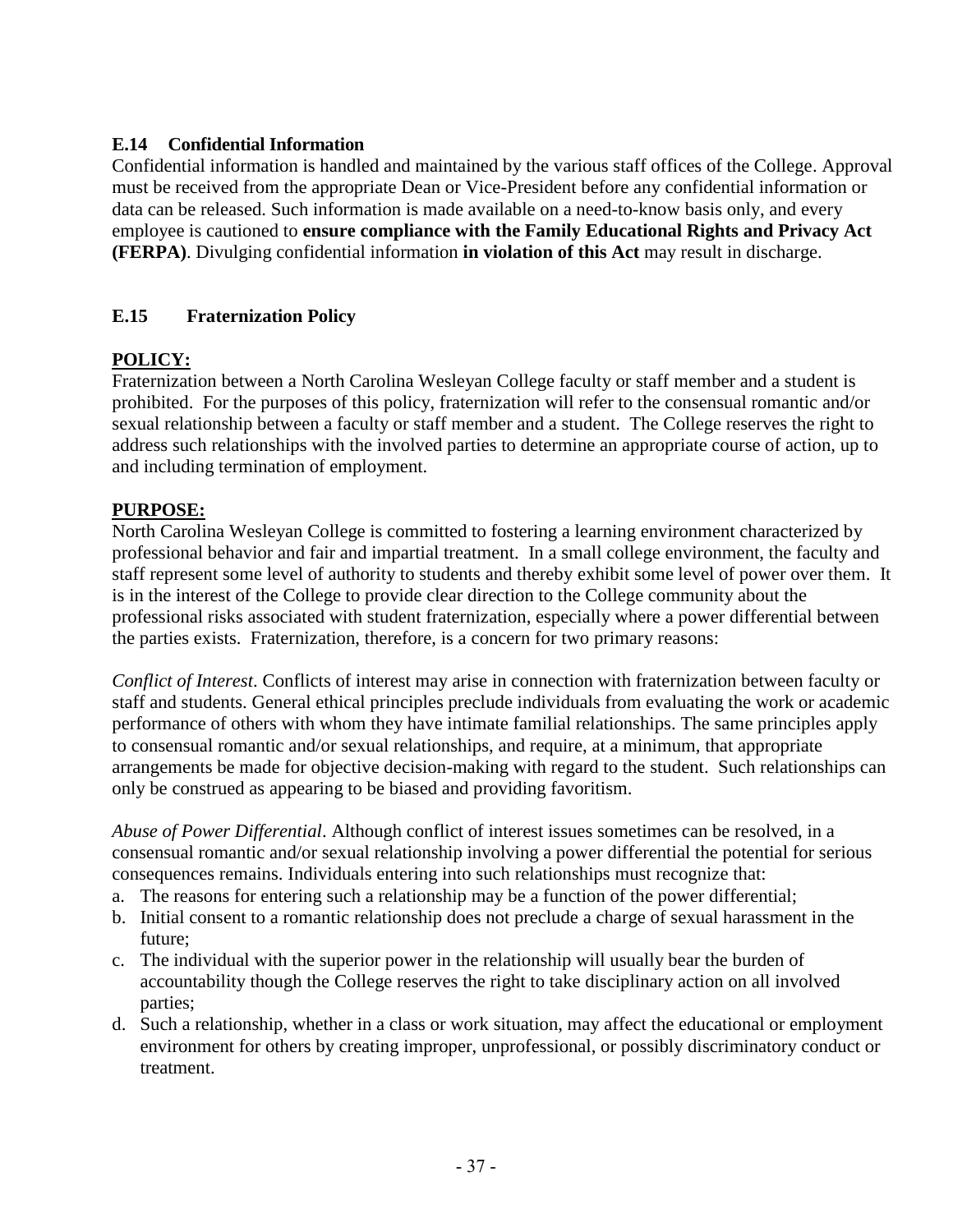For these reasons, fraternization between a College faculty or staff member and a student is prohibited.

#### **PROCEDURES:**

- 1. It is the responsibility of the faculty or staff member to inform his or her supervisor and/ or appropriate Vice President/Dean when a relationship exists. (In the event the relationship involves a Vice President or the President, the reporting line will follow to the next level of supervision – President and Chair of Board of Trustees, respectively). When a consensual romantic or sexual relationship is identified, the supervisor and/or appropriate Vice President/Dean will talk with the parties involved to determine a course of action.
- 2. An appropriate course of action may include discipline up to and including termination of employment depending on the findings of an investigation. The action taken will be determined by the appropriate Vice President in consultation with the President. In the event that the violation of this policy involves the President, then the Chairman of the Board of Trustees makes the decision.
- 3. Nothing written in this policy is intended to weaken the College's position on fraternization. However, the College does recognize that under some very limited circumstances there could possibly be a reasonable or legitimate need to provide an exception to this policy (for example, a husband/wife or engaged couple relationship in which one person is the faculty or staff member and the other the student). If that is the case, it would be at the point of disclosure about the relationship to the appropriate level of supervision that the faculty or staff member should request the exception.

# **E.15 Children in the Workplace**

North Carolina Wesleyan College (NCWC) values its employees and students and recognizes the importance that families fulfill in the lives of employees and students. NCWC also has an obligation to its students, employees, and visitors to conduct its operations and maintain its facilities in a manner consistent with its mission as an institution of higher education.

These guidelines address circumstances under which it is acceptable to bring non-student, minor children to the workplace. In general, employees during their working hours should not bring their children to their place of employment, except as permitted by this policy.

**Exemption from policy:** Any staff or faculty who live on campus as part of their contract with NCWC is exempt from this policy.

# **When it is Acceptable to Bring Children without Permission from Supervisor**

- 1. Officially-sponsored institutional programmatic activities for non-students and minor children with appropriate adult supervision.
- 2. Brief visits, such as an employee bringing a child to introduce to co-workers or following or before a physician's appointment. Children must be supervised by the employee during the visit.
- 3. Special occasions that are employer-sanctioned and at which attendance by children is encouraged.

# **Guidelines for Supervisors**

A discussion between the employee and supervisor should ensue at the time permission is being requested to go over the following: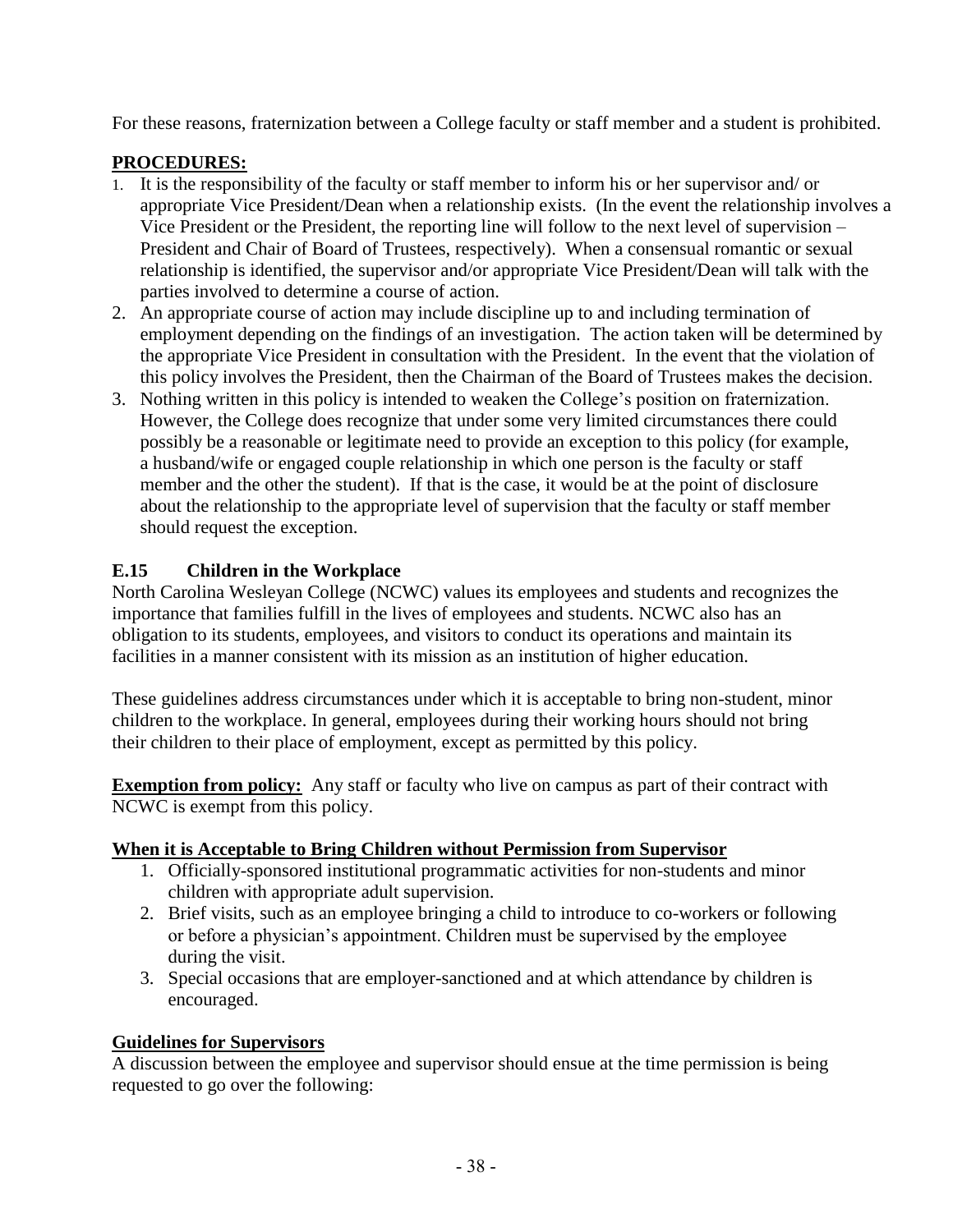- 1. The parent must accept full responsibility for the child's safety and for any damage to property or injury to persons that is caused by the child's presence.
- 2. Consideration must be made to the extent in which the child's presence in the workplace creates a potential danger to the child or exposes the College to liability.
- 3. Consideration must be made to the extent to which the child's presence in the workplace poses a risk of breach of confidentiality with respect to information in the workplace.
- 4. Consideration must be made to the extent to which the child's presence in the workplace disrupts or has the potential to disrupt the work.
- 5. Whether the parent agrees to ensure that the child's presence does not disrupt his or her work or interfere with the workplace activities.
- 6. Whether the parent agrees that they will not leave the child with another employee.
- 7. Such other factors as the supervisor deems appropriate.

## **Unavoidable Absence of Childcare**

#### *Regular, repeated visits by children, or visits by children with a known communicable disease is not permitted.*

The College acknowledges that despite the range of childcare options available, there may be emergencies or unavoidable rare instances where family responsibility conflicts with work commitments and where all reasonable attempts to make other arrangements have failed. In these type of situations:

- 1. Employees should contact their supervisor as soon as possible to discuss their situation and to seek permission to bring their child to the workplace. The immediate supervisor may grant up to 3 days of accommodation for the employee and their children due to unforeseen circumstances. If additional time is required, the employee through their supervisor will need to make a request for special consideration by the President's Executive Team.
- 2. Children may visit College offices and facilities that are not hazardous. Hazardous areas include:
	- a. Power plants, shops, mechanical rooms, confined spaces, food preparation areas;
	- b. Any areas, containing power tools or machinery with exposed moving parts or rotating equipment
	- c. Areas with excessive noise, temperatures, inadequate ventilation or pollutants
	- d. College vehicles: heavy duty or other motorized equipment
	- e. High-risk areas (stairwells, elevators, doorways, rooftops, construction zones, etc.)
	- f. Laboratories or work areas that include chemicals, biological hazards, radioactive hazards, flammables, explosives, compressed gasses, sharp objects, lasers, research animals, hazardous wastes or other environmental hazards.
- 3. Children may not be brought into classrooms with the exception of full-time faculty members who may have an unavoidable childcare issue that would otherwise require
- 4. class cancellation.
- 5. Employees must ensure that other users of College facilities are not inconvenienced by the child's presence.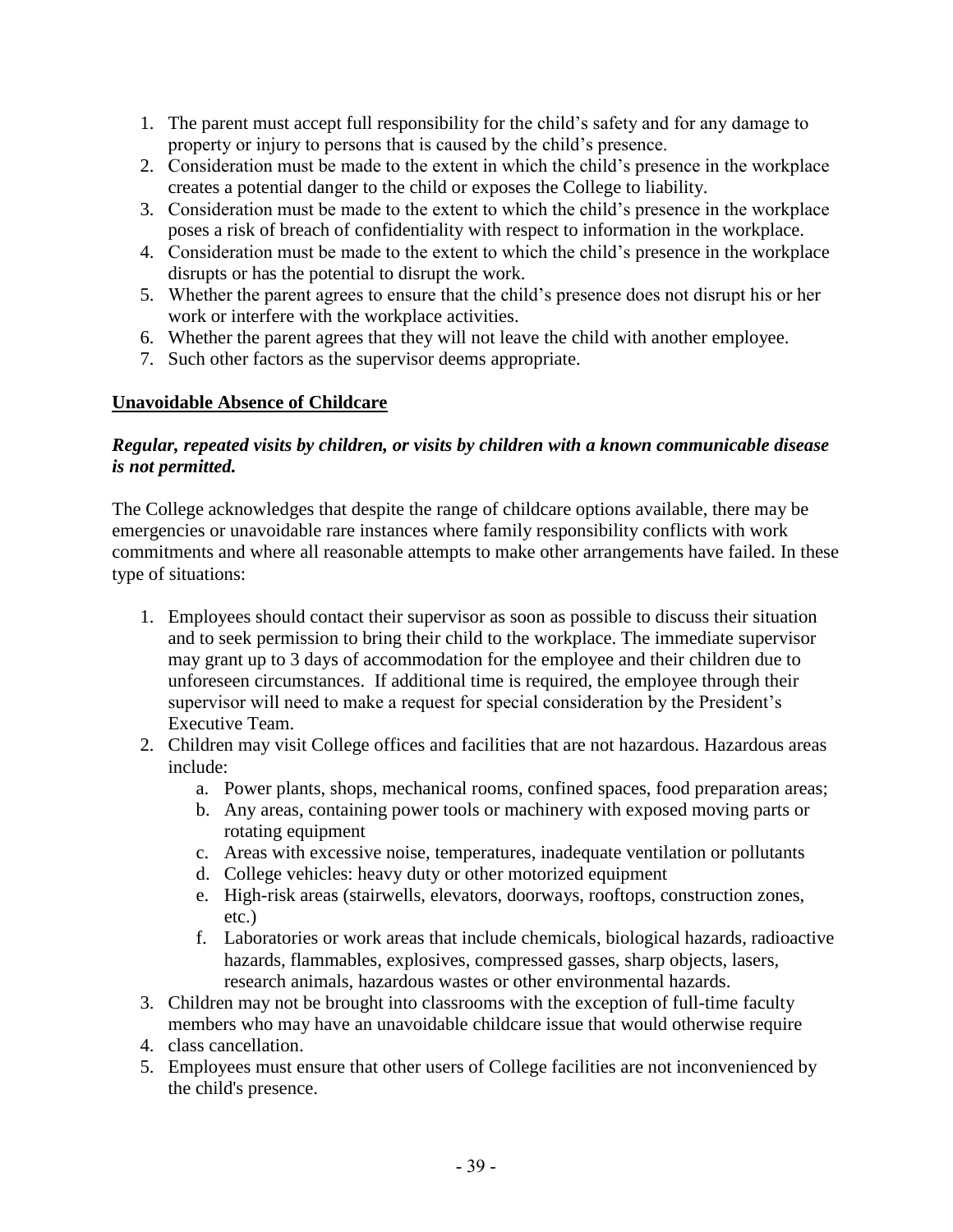- 6. The Employee is responsible for the child at all times while on College premises and should be aware that the ultimate responsibility for the behavior and safety of their children rests with them.
- 7. Supervision should not be delegated to another individual.
- 8. If an employee and their child are told to vacate the College premises by their supervisor or the Director of Campus Safety and Security, the employee and child are to comply immediately.
- 9. While each employee and child is responsible for abiding by workplace rules, regulations, policies, and guidelines, supervisors are responsible for oversight and compliance.

# **E.17 Dogs on Campus**

It is the policy of North Carolina Wesleyan College to provide a safe, non-threatening and healthy campus environment for our faculty, staff, students, vendors and guests. To establish a tradition of being a dog-friendly campus, while at the same time recognizing that allowing dogs on campus can create certain challenges, the following guidelines are adopted to effectuate a balanced approach to establishing a dog-friendly campus. These guidelines are intended to respond to concerns of health (especially allergies), fear and safety regarding dogs on campus.

# **Dog-Owner General Campus Guidelines**

- 1. All dogs in compliance with this policy may be allowed on campus for occasional short visits in the company of the owner in "dog-friendly" areas, defined as the outer walking trail and sidewalks around campus. Any indoor areas or athletic fields are not considered dog-friendly unless outlined in the subsequent sections based on the category of the dog.
- 2. Dogs are to be under the control of their owners at all times. Dogs should be leashed (standard six feet in length or otherwise appropriately restrained or caged) unless leashing directly impedes a <u>service dog's</u> ability to perform its trained task(s).
- 3. All dogs must be healthy and pose no reasonable health risk to humans as carriers of active infections, parasites, etc. Dog owners must comply with all state of NC and local laws and ordinances governing licensing, vaccinations, and control, and must provide proof of compliance upon request. All dogs should have their vaccine ID tag visible or a copy of recent vaccine records should be carried with the owner while on campus with the canine(s).
- 4. Dogs must be on a flea and tick program. The owner must decide the best type of flea and tick program for their dog and arrange for such treatment at their own expense. Dog owners must also provide proof of flea prevention, upon request.
- 5. Owners should be aware of their dog's behavior and considerate of others. Excessive noise, barking or other disruptive behavior is not permitted, and may result in the dog not being permitted on campus until able to meet acceptable standards of behavior. Owners may be asked to remove the dog from events or campus for behavioral issues.
- 6. Owners are personally responsible for any damage the dog causes to College property and for any injuries or illnesses caused by their dog.
- 7. It is the owner's responsibility to ensure that their dog's waste is properly cleaned up and disposed of.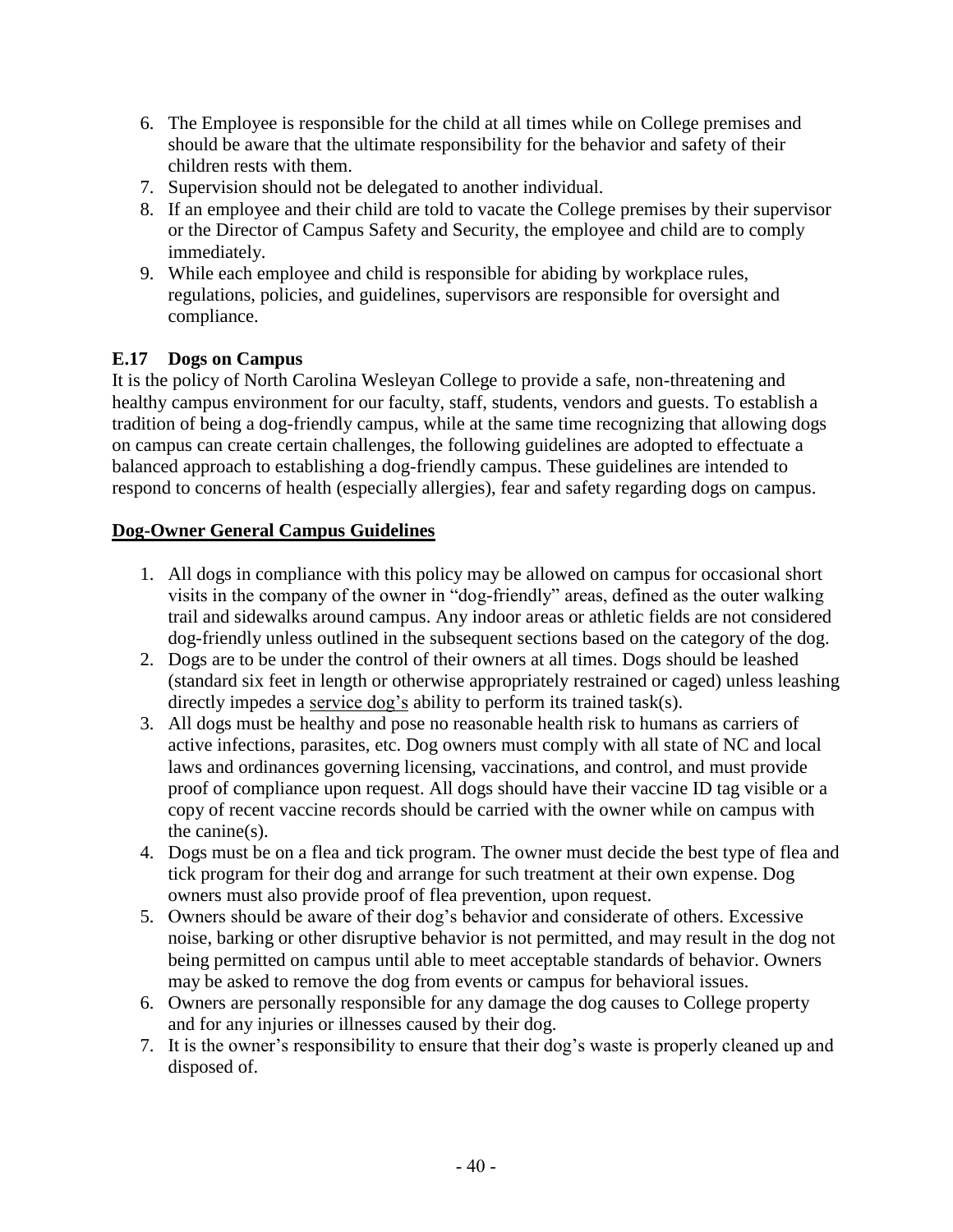8. North Carolina Wesleyan College, at its sole discretion, except as required by law, retains the right to deny access to any canine.

## **Service Dogs**

In order to ensure access for individuals with disabilities, service dogs are permitted on the premises per the Americans with Disabilities Act (ADA) and Section 504 of the Rehabilitation Act of 1973. ADA compliance as it relates to students is to be coordinated through the ADA Coordinator. All faculty and staff inquiries can be directed to the Office of Human Resources. Service dogs have access to all buildings and facilities, unless they are behaving inappropriately, are not house broken or if such access poses a direct threat to the health and safety of others and that threat cannot be eliminated or reduced by reasonable modification to other policies and practices. Appropriate alternative accommodations will be made to provide the individual with access if the dog is unable to accompany. For example, a lab course may require a sterile/clean working environment, and the presence of the service dog may directly impact the ability to maintain a sterile/clean working environment. According to the ADA, fear of dogs or allergies do not constitute a "direct threat" and cannot be grounds for denying access to a service dog.

#### **Reporting Concerns**

Any dog incident that involves physical harm must be immediately reported to Campus Security. The Director of Campus Safety or designee has the authority to suspend the dog's on-campus privilege, pending investigation of any such incident, and will also notify the Office of Human Resources (Rocky Mount Campus) of any injury. When appropriate, Campus Security may also contact Animal Control to assist in the handling of dog incidents. Any case involving an animal bite that results in an injury to any person will be reported to the local Police Department, if required under City or County Ordinance.

It is the goal of the College to encourage any individual who is uncomfortable with a particular dog to be certain that his/her needs or feelings are communicated appropriately. Whenever reasonable, these issues should be discussed with the dog owner or reported to Campus Security. If involving an employee, it should be communicated to the Office of Human Resources.

Any student in violation of this policy may be subject to procedures within the North Carolina Wesleyan College Code of Conduct Standards.

# **F. GENERAL INFORMATION AND POLICIES**

#### **F.1 College Keys**

Keys will be provided to authorized personnel as needed. The Physical Plant will distribute keys as directed by the appropriate Vice-President. The Physical Plant will maintain key inventories and records of distribution.

Employees are responsible for the use and location of College keys in their possession. Keys are not to be loaned to students. Lost, stolen or damaged keys must be reported to the Director of Physical Plant within 24 hours of any such incident.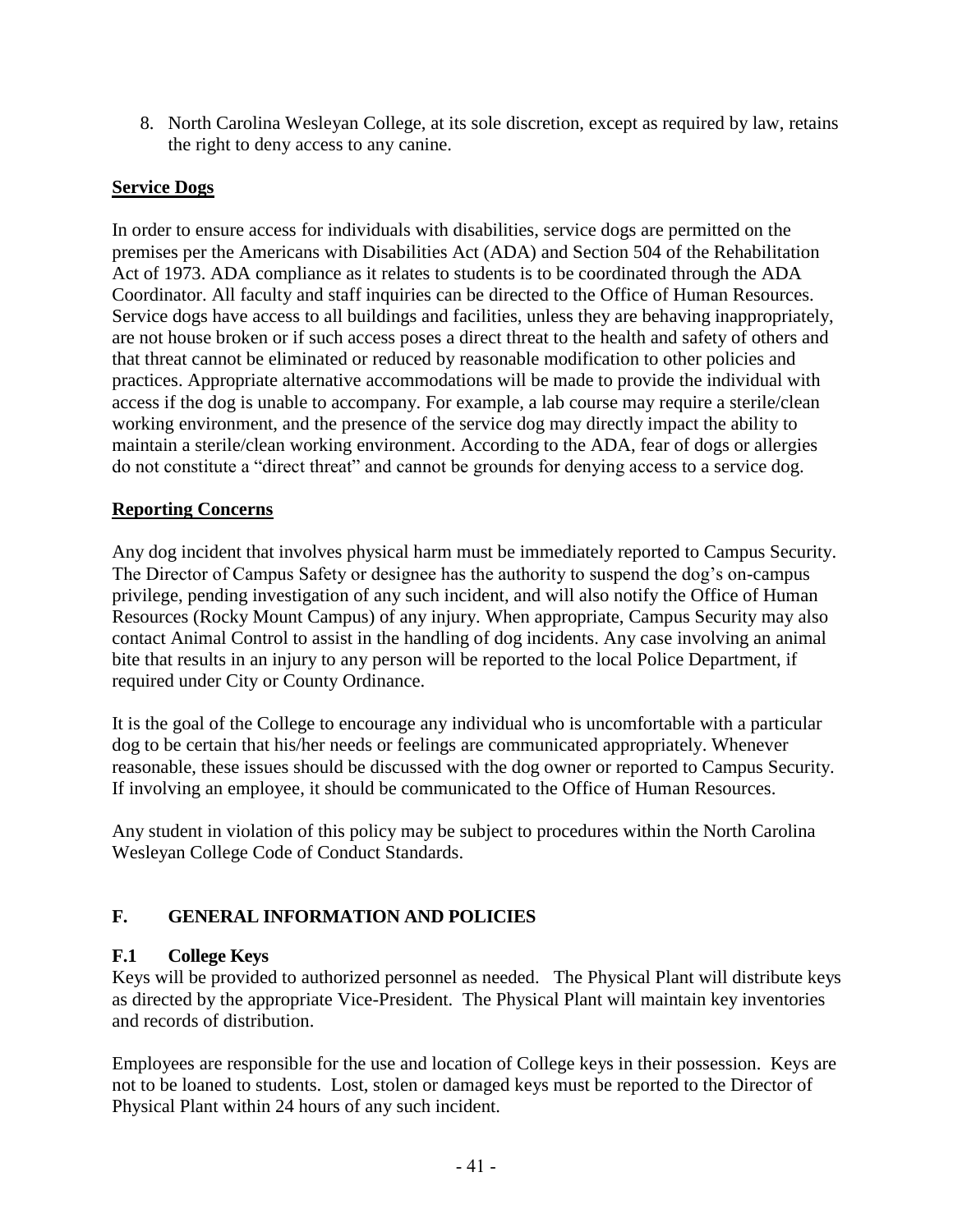Upon separation from the College, employees will return keys to their supervisor or the Director of Human Resources on their last day of work. The President or a Vice-President must approve any exceptions to this policy.

# **F.2 Accidents**

Within 24 hours of an accident occurring while on college business and/or involving college property and vehicles, it must be reported to the Finance office.

# **F.3 Emergency Weather Procedures**

In the event of severe weather, it may become necessary to close the College. If possible, the President and/or the Sr. Vice President of Administration will make the decision prior to 6:30 a.m. Notifications will be sent to employees through the campus alert system by text, phone, and/or email, and posted on the website by the Director of Campus Safety. Employees may also listen to and/or watch local television and radio for any official announcements of the College's closing or re-opening.

Designated emergency personnel will report to maintain limited campus services. Employees who feel they cannot report for work upon the re-opening of the College have the option of taking vacation or forfeiting pay for the time missed.

In the event that classes at one of the extension sites must be canceled due to severe weather, Notifications will be sent to employees through the campus alert system by text, phone, and/or email, and posted on the website by the Director of Campus Safety

If the College opens and is forced to close early because of the weather, all employees who reported for work will be paid. All employees are urged to make every possible effort to get to work

# **F.4 Travel Policy**

Meals\* \$7 – Breakfast  $$12$  – Lunch \$18 – Dinner \$37 – Total per Diem for food per day

Lodging\*\* \$115

All meals and lodging must be substantiated by a receipt.

\*Meal rates are inclusive of gratuities. Meal reimbursement rates are determined based upon the Overnight / Same Day Travel guidelines below.

\*\*The payment of sales tax, lodging tax, local tax, or service fees applied to the cost of lodging is allowed in addition to the lodging rate. In "high-cost" areas, special permission should be gained from your supervisor along with providing proof of several rates in the area.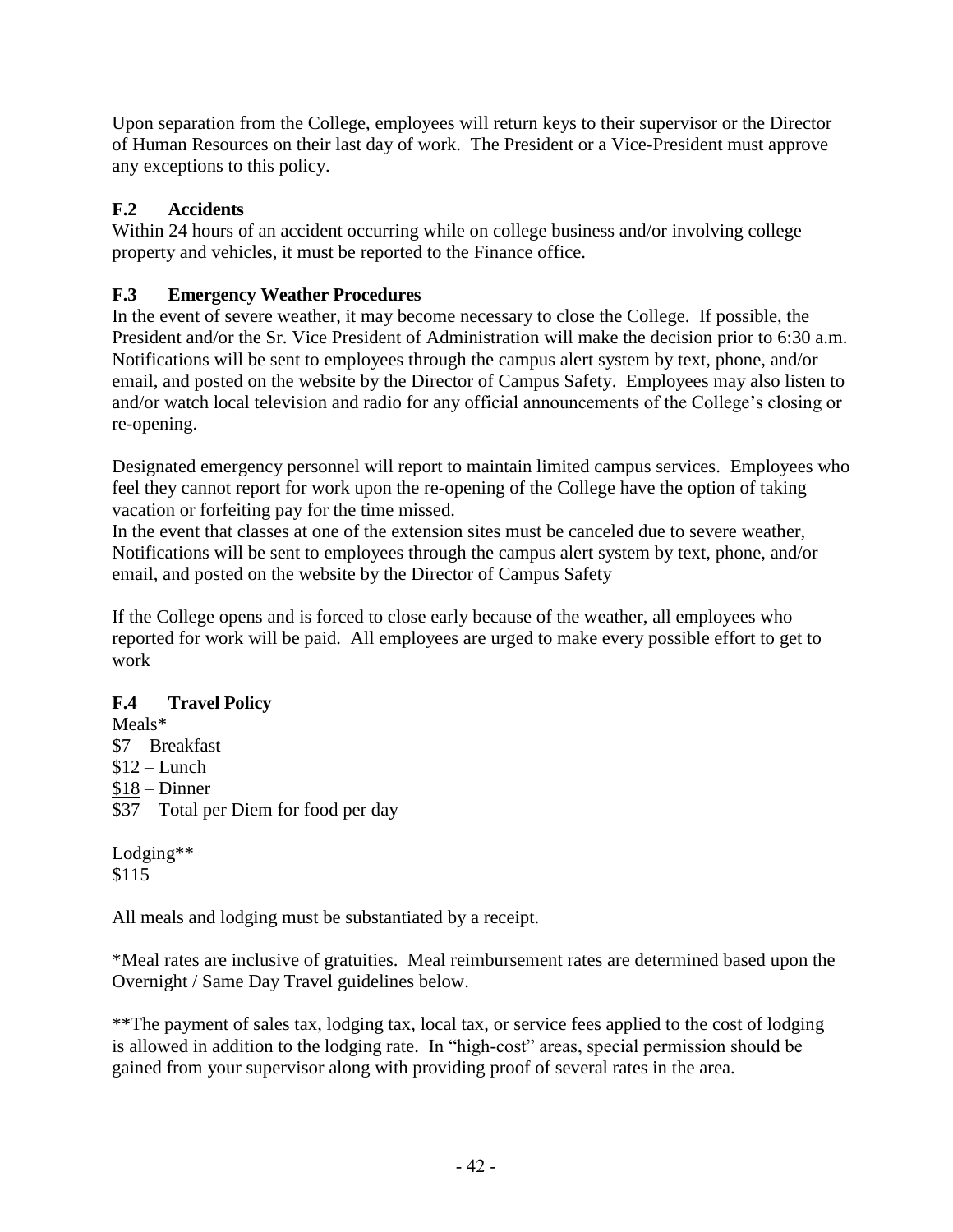Overnight Travel

Whenever business travel includes an overnight stay, meals incurred en-route (day of departure and arrival) and full days are reimbursable up to the maximum rates defined above. Same Day Travel

Travel that does not involve an overnight stay is considered same day travel. Meals are reimbursable only if the traveler meets the following criteria. It is the traveler's and supervisor's responsibility to determine whether the criterion is satisfied.

 $$0 = 4$  hours or less  $\$20 = 4$  to 12 hours  $$37$  = greater than 12 hours (according to the Meals breakdown above)

Special contractual provisions may apply to adjunct faculty.

# **F.5 Solicitation**

North Carolina Wesleyan College (NCWC) prohibits the solicitation, distribution and posting of materials on or at NCWC property by any employee or non-employee, except as may be permitted by this policy. The sole exceptions to this policy are charitable and community activities supported by NCWC management and NCWC-sponsored programs related to college services.

Non-employees may not solicit employees or distribute literature of any kind on NCWC's premises at any time. Employees may only admit non-employees to work areas with management approval or as part of a NCWC-sponsored program. These visits should not disrupt workflow.

Employees may not solicit other employees during work times, except in connection with a NCWC approved or sponsored event. Employees may not distribute literature of any kind during work times, or in any work area at any time, except in connection with a NCWCsponsored event.

The posting of materials or electronic announcements are permitted with approval from Human Resources.

# **F.6 Maintenance Requests**

From NCWC website; under Resources, select Faculty & Staff Resources, select facilities.ncwc.edu (Internal Only)

Log in with ID Member Number and Password. Follow instructions by selecting location of work order; giving short description and make sure you "submit" the work order.

If you have not registered as a Maintenance Connection user, please contact the Facilities Department.

# **F.7 Use of College Telephones**

The following guidelines should be followed when using the telephone at work.

1. Employees are asked to keep any personal telephone calls to a minimum.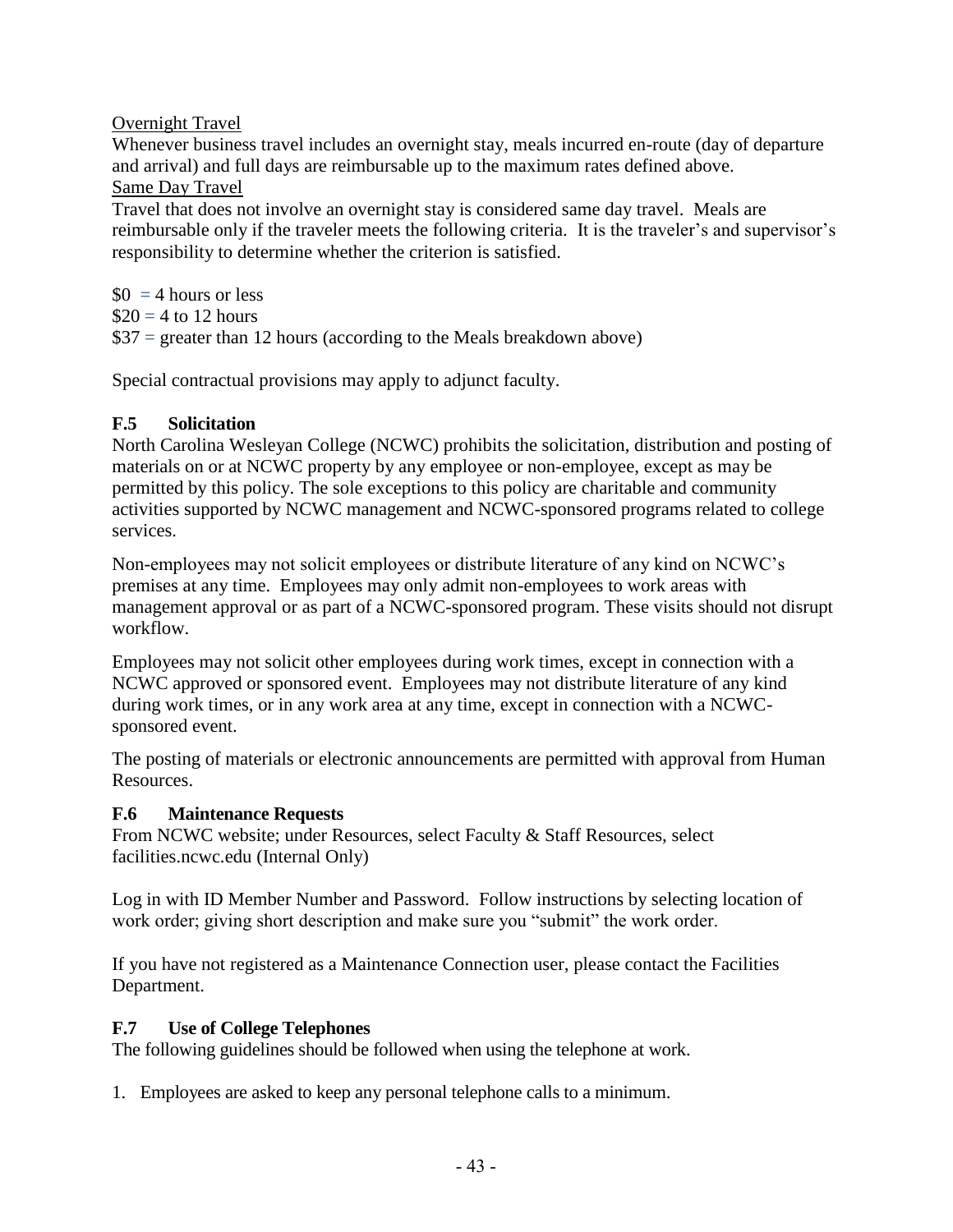- 2. No personal long distance calls are to be charged to the College.
- 3. "Collect calls" will not be accepted. Potential students or others should not be asked to call the College "collect".
- 4. All long distance calls should be kept as short as possible.
- 5. Consider the need before placing a long distance call. Ask frequently called organizations if they have a toll-free (800) number. The "800" directory assistance (1-800-555-1212) is free of charge.
- 6. Help prevent unauthorized use of the telephone by locking the office when it will be unoccupied for an extended period or after office hours. Report unauthorized calls to the Information Systems Office.

## **F.8 Automobiles**

All motor vehicles used on campus must be registered and display a valid parking permit. A vehicle registration form is available from the Campus Security Office and is required to be completed before a parking permit can be issued. Parking permits are available without charge to faculty and staff. Failure to properly display a valid parking permit could result in a vehicle being ticketed, booted, or towed at the owner's expense.

The College provides and maintains parking facilities for the use of employees. Parking is permitted only in the designated areas. The College assumes no responsibility for damage to vehicles or theft of articles from vehicles while on College property. Employees are required to use caution while on campus and to observe a 25 mph speed limit.

#### **F.9 College and Personal Property**

#### Care of College Property

An employee is expected to exercise due care in his/her use of College property and to utilize such property only for authorized purposes. College property is not to be used for personal use.

#### Return of College Property

College property issued to an employee must be returned to the College at the time he/she terminates employment or when it is requested by the supervisor.

#### Personal Property

The College assumes no responsibilities for loss or damage to the personal property of an employee.

# **F.10 Office Supplies/Purchase Orders**

An assortment of general office supplies is maintained in the College Store. An employee who obtains supplies must complete the Bookstore Request form (available on my.ncwc.edu). Supplies not available in the College Store will/can be purchased online through the College's account with FSI Office Supply, and are usually delivered within one to two business days.

Purchase Requisitions are utilized for purchasing equipment or service from an off-campus vendor. The form must be completed by the originator and include the signature of the appropriate departmental budget directors, Controller, and VP of Administration (when applicable). This can be done using a manual form or by utilizing the online purchase request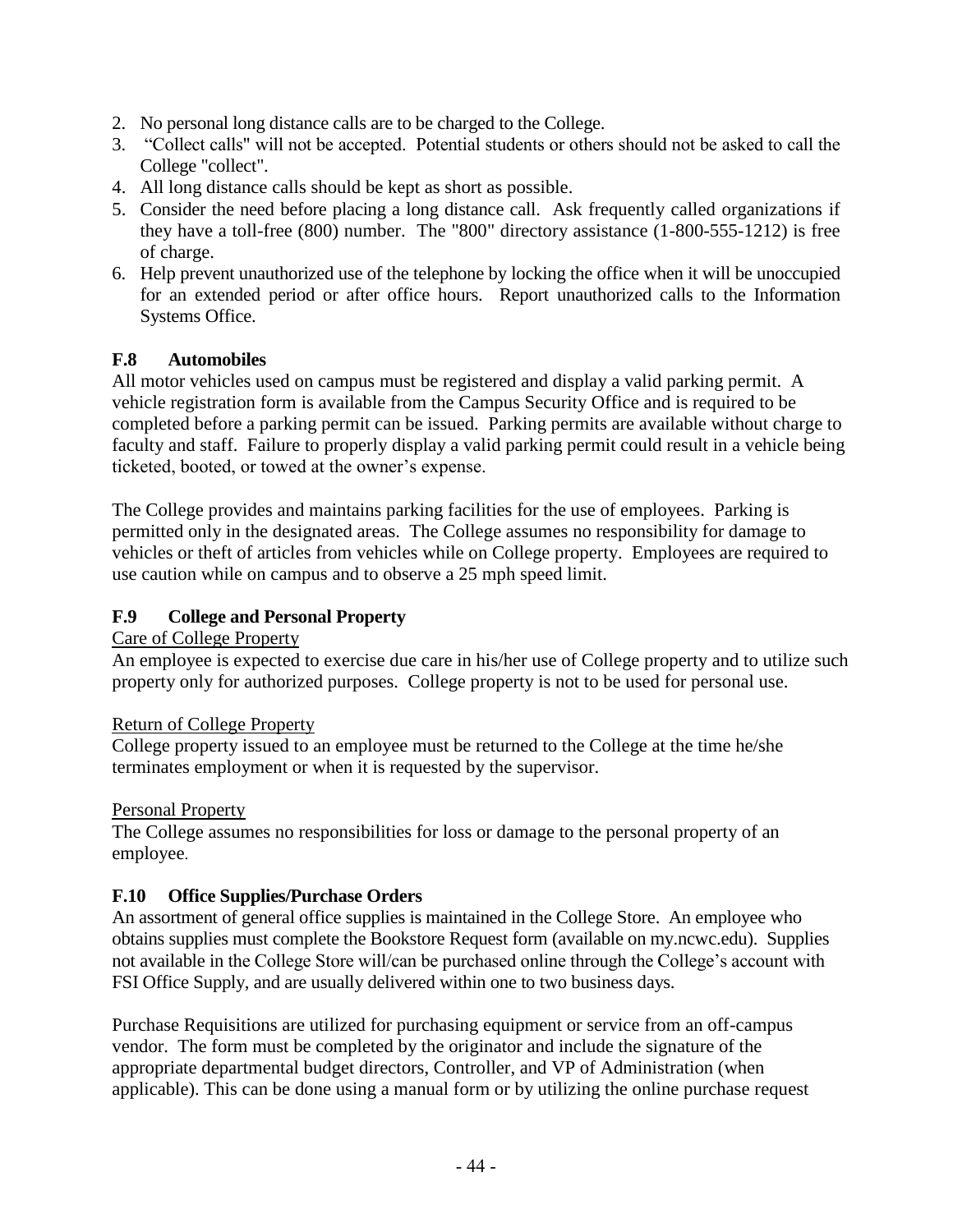module. A purchase order will then be issued authorizing the acquisition. All requests for offcampus goods and services exceeding \$1,000 in cost must be obtained through this process. Purchase requisitions may be obtained from Office Services or the Business Office.

# **F.11 Lost and Found Articles**

The College cannot accept responsibility for personal losses, but every effort is made to restore found items to the proper owner.

Employees should report lost articles to their immediate supervisor, to the College switchboard receptionist and to Campus Security. Campus Security will keep any found items until they are claimed. If these items are not claimed within two weeks the college has the authority to dispose of the item.

# **F.12 Security**

The College is committed to providing reasonable security for its students, its employees, authorized visitors, and to its property. However, the College assumes no responsibility or liability for lost, stolen, or damaged items.

It is the goal of the Security department to maintain an atmosphere of reasonable security in which the goals of the College can be accomplished. The prevention of crime is not only the job of the Security department but of every member of the faculty, staff, and student body. Effective crime prevention can only be accomplished through the joint efforts of the Security department and the people they serve. Security is the responsibility of every College employee.

The Security department is responsible for certain duties when preparing for an event on campus or when guests are expected. It is the responsibility of the hosting staff member to notify the Security department well in advance and give them the necessary information regarding the event.

# **F.13 Posting Policy**

Posters and flyers announcing general college information should be posted using the following guidelines

- I. General Posting Areas
	- A. Administration Building\*
		- 1. Bulletin board near Gravely Science Wing
		- 2. Bulletin board near Registrar's Office in Braswell
		- 3. Bulletin board near Student Success Center in Pearsall Classroom Wing
	- B. Hardees Student Union\*
		- 1. Poster bar facing Blue & Gold Cafe
		- 2. Bulletin board beside ladies restroom
	- C. Hartness Student Center
		- 1. Bulletin Board in Hallway
	- D. Residence Halls
		- 1. Place copies in Area Director boxes in Student Affairs Office
	- E. Outside on Campus
		- 1. Kiosks (three-sided bulletin board) in front of Braswell Administration and Pearsall Classrooms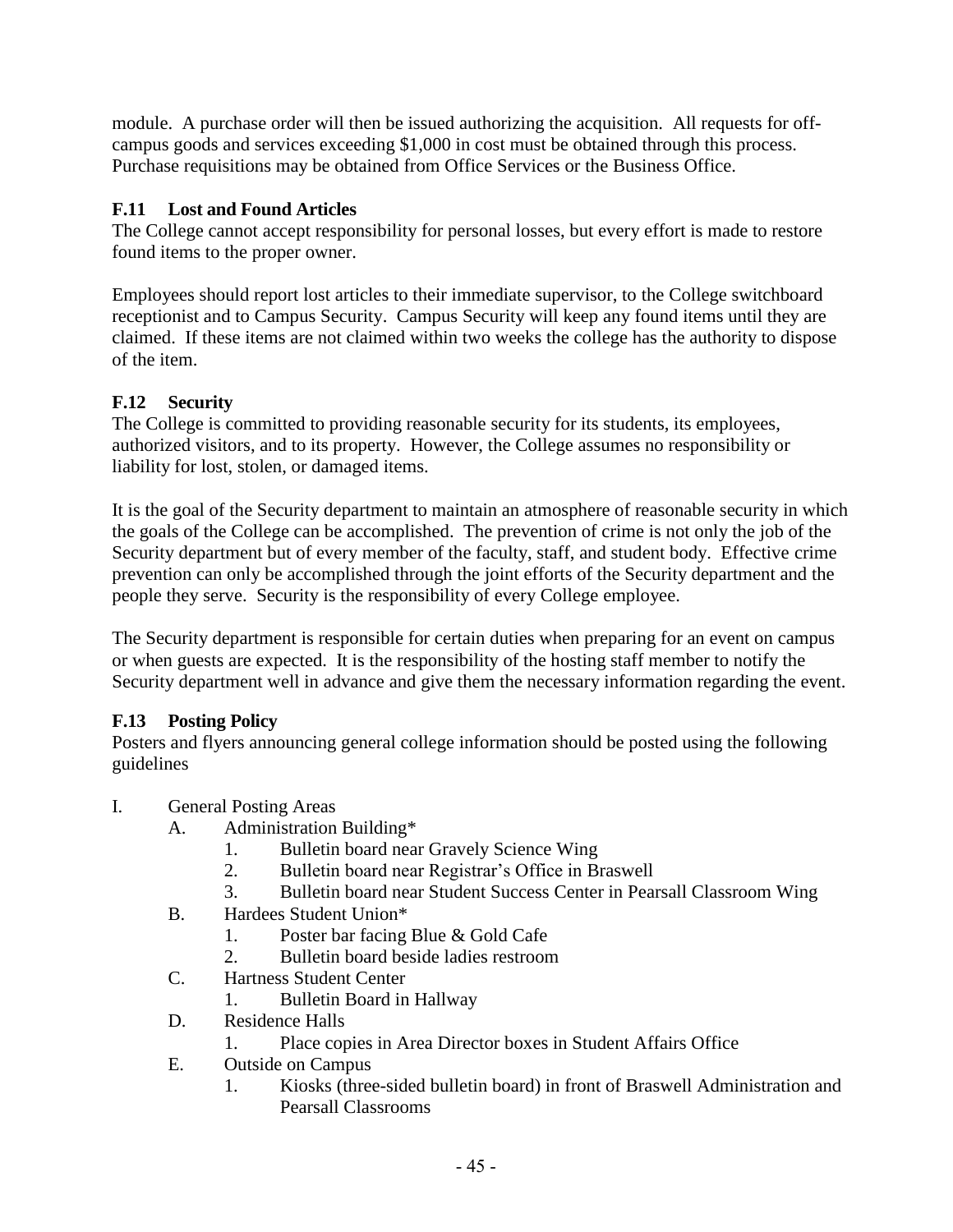- F. Taylor Recreation Center (Must have approval from Director of Intramural Sports & Recreation)
- G. Pearsall Hall Library On the glass wall entrance to the left

\*Information Bars are located in these areas to make posting easier. Tape and staples are not needed.

- II. Posting of general college information may occur only in these specified areas. This applies to public areas.
- III. Posting on exit and hallways doors, walls, and glass will not be permitted (unless designated above). Anything found on these surfaces will be removed.
- IV. Posting may occur up to two (2) weeks prior and must be removed within 24 hours following the event. Those who post material are responsible for removing it.
- V. Faculty/Staff advisors to student organizations are responsible for relating the posting policy to their organization.

## **F.14 Conflict of Interest**

No employee of NCWC shall participate in the solicitation, negotiation, formation, award, arbitration, modification, or settlement of any contract or grant funded in whole or in part by State funds or of any dispute arising under such contract or grant when the employee stands to benefit, either directly or indirectly, from such contract or grant.

No employee shall be deemed to benefit directly or indirectly from any contract or grant funded in whole or in part by State funds unless that person is party to the contract or grant or could receive a commission on the contract or is an owner, partner, director, officer, or 10% shareholder of the contracting party or the recipient of the grant.

No employee shall be deemed to benefit directly or indirectly from a contract or grant funded in whole or in part by State funds if he or she receives only the salary or stipend due to him or her in the normal course of employment with or service to NCWC.

#### **F.15 Campus Housing for Employees**

Residence hall space is reserved for full time students. Campus housing will not be rented to, or provided for, faculty and staff members during the academic year. During summer sessions, faculty and staff members may request housing in the residence hall occupied by summer school students from the Director of Residence Life. The room rate charged to summer school students will apply to faculty and staff members.

Vice Presidents may request transitional housing for a new employee through the Director of Residence Life. The transitional period should not exceed one month and a prorated room rate will apply. Availability of this option should be determined with the Director of Residence Life at least two weeks in advance.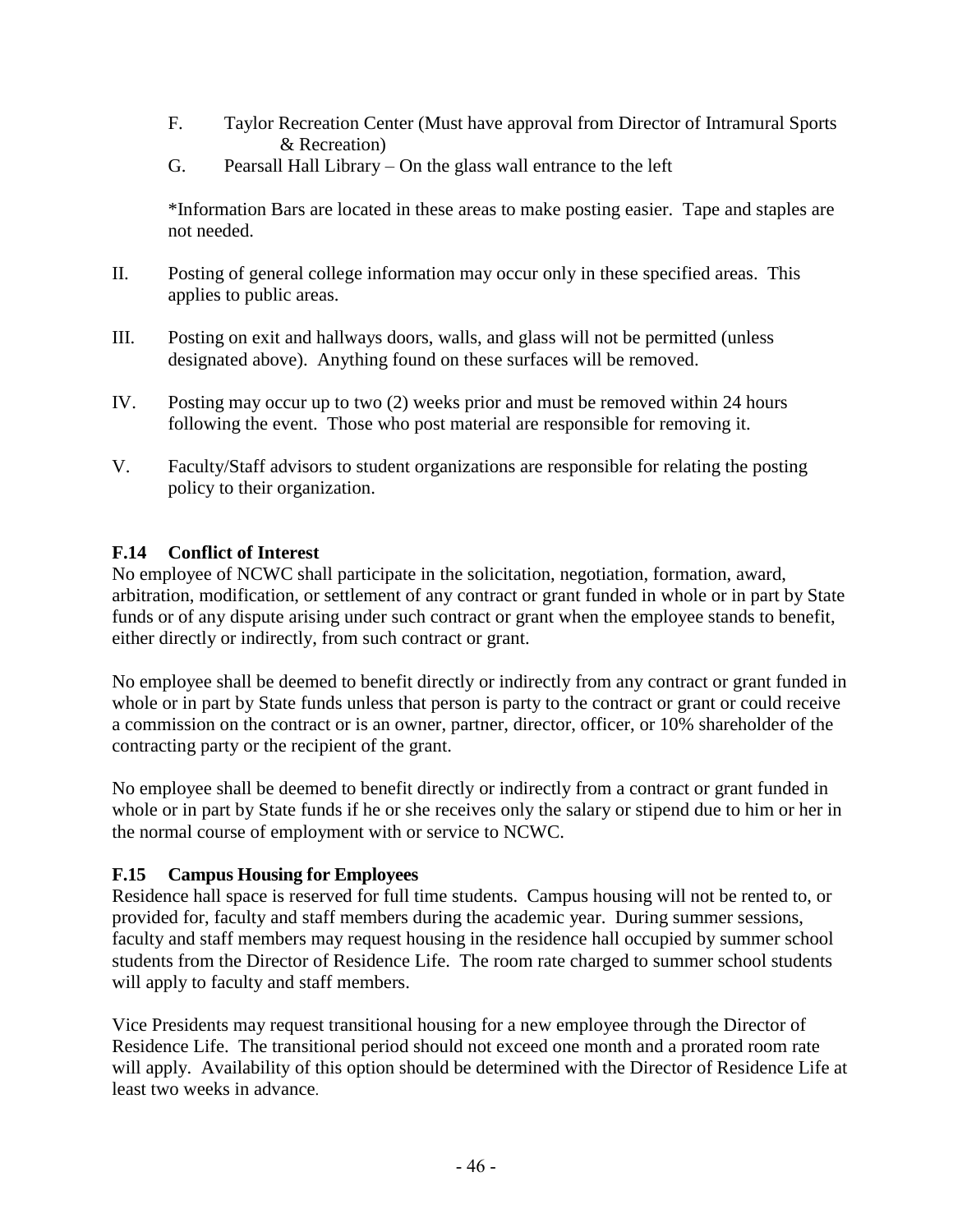## **F.16 Intellectual Property (approved by Board of Trustees April 2008)**

#### I. General definition

Intellectual property is information and original expression that derives its intrinsic value from creative ideas and has commercial value. Ownership is subject to international, federal, and state laws and to this College policy.

#### II. Categories

For the clarity of this policy, Intellectual Property can be categorized as follows: Scholarly work – material prepared for traditional academic publications, such as scholarly journals, or other texts of a scholarly nature.

Creative work – artistic works, musical or dramatic compositions and performances, literary works, etc. Works of a primarily aesthetic nature.

Course materials – material of a pedagogical intent, used by the faculty member and College in the course of the College's educational mission. This generally means materials intended for the immediate use of a student in a course.

#### III. Applicability

This policy shall apply to faculty, staff, and students.

For brevity, in this document below "faculty" means "faculty member," and "faculty/staff/student" means "faculty member, staff employee, or student."

#### IV. Ownership of Intellectual Property

The faculty/staff/student owns the intellectual property under the following conditions:

- **•** If the intellectual property is unrelated to the faculty/staff/student job responsibilities and no more than incidental use was made of College resources; or
- **•** If the intellectual property is scholarly work and/or creative work as defined above.
- If the intellectual property is online course content of a personal, intellectual nature.

The College owns the property under the following conditions:

- If the intellectual property, other than scholarly work and/or creative work as defined above, is created within the scope of employment on College time with the use of College facilities, or College financial support; or
- If the intellectual property is commissioned by the College or a component of the College pursuant to a signed contract or if it is considered work for hire under copyright law; or
- If the intellectual property results from research supported by federal, state, or College funds or third-party sponsorship designated to the College; or
- If the intellectual property consists of course materials specifically intended for the College's instructional mission.

The College and faculty/staff/student own the intellectual property jointly:

**EXECUTE:** If criteria for College ownership and individual ownership (as set forth above)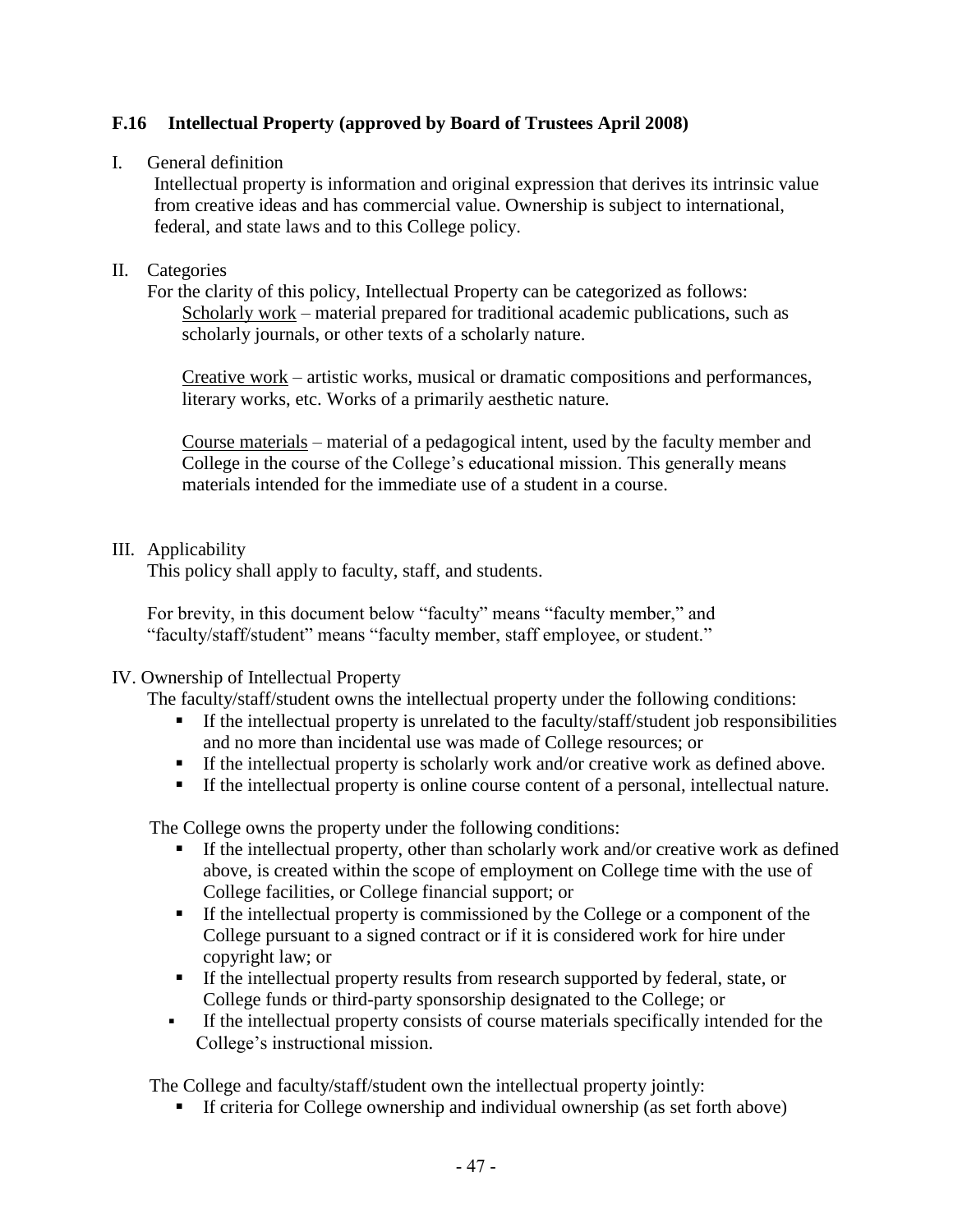overlap; or

**EXECUTE:** If the faculty/staff/student involved in the creation of the intellectual property worked in collaboration with other College employees, for whom the creation was a part of their employment responsibilities, as part of a team to contribute the kind of expression intended to be part of an integrated whole. The College's employees who work as programmers, graphic artists, video technicians, writers, and other College support personnel often create this kind of expression. When added to the faculty/staff/student contribution, the result is a jointly-authored work.

Jointly owned intellectual property is shared between the faculty/staff/student and the College when there is commercial value. For this to occur there must be (a) an offer and an identifiable buyer with whom to negotiate; and (b) a negotiated, written letter of agreement executed between the faculty/staff/student and the College. The agreement shall be negotiated with the faculty/staff/student by the appropriate vice president. The agreement shall stipulate the percentage of ownership between the faculty/staff/student and the College, indicate who pays and how research and development costs are recovered, and describe future uses of the intellectual property. In the event percentage of ownership and payment and recovery of research and development costs are not addressed in writing, then the economic relationship is shared on a 50%/50% basis after the recovery of research and development costs.

When termination of employment (faculty/staff/student) or enrollment (student) occurs in cases where intellectual property is jointly shared, a negotiated, written letter of agreement will be executed with the College. The agreement shall be negotiated with the faculty/staff/student by the appropriate vice president in accordance with federal, state and College policies, procedures, and regulations. The agreement shall establish separate ownership rights, stipulate the percentage of ownership between the faculty/staff/student and the College, and describe future uses of the intellectual property. To initiate an agreement: (a) the faculty/staff/student notifies the appropriate vice president that a letter of agreement is required and the vice president and faculty/staff/student prepare the letter.

In the event of a disagreement between the faculty/staff/student and the vice-president, an appeal may be made to the president whose decision shall be final.

#### V. Disclosure

Copies of this policy shall be printed in the College faculty/staff handbook and in the student handbook and shall be posted electronically on the college website.

#### VI. Review

This policy shall be reviewed, as circumstances warrant, by the President's Executive Council.

#### **G. FACILITIES AND SERVICES**

#### **G.1 College Store**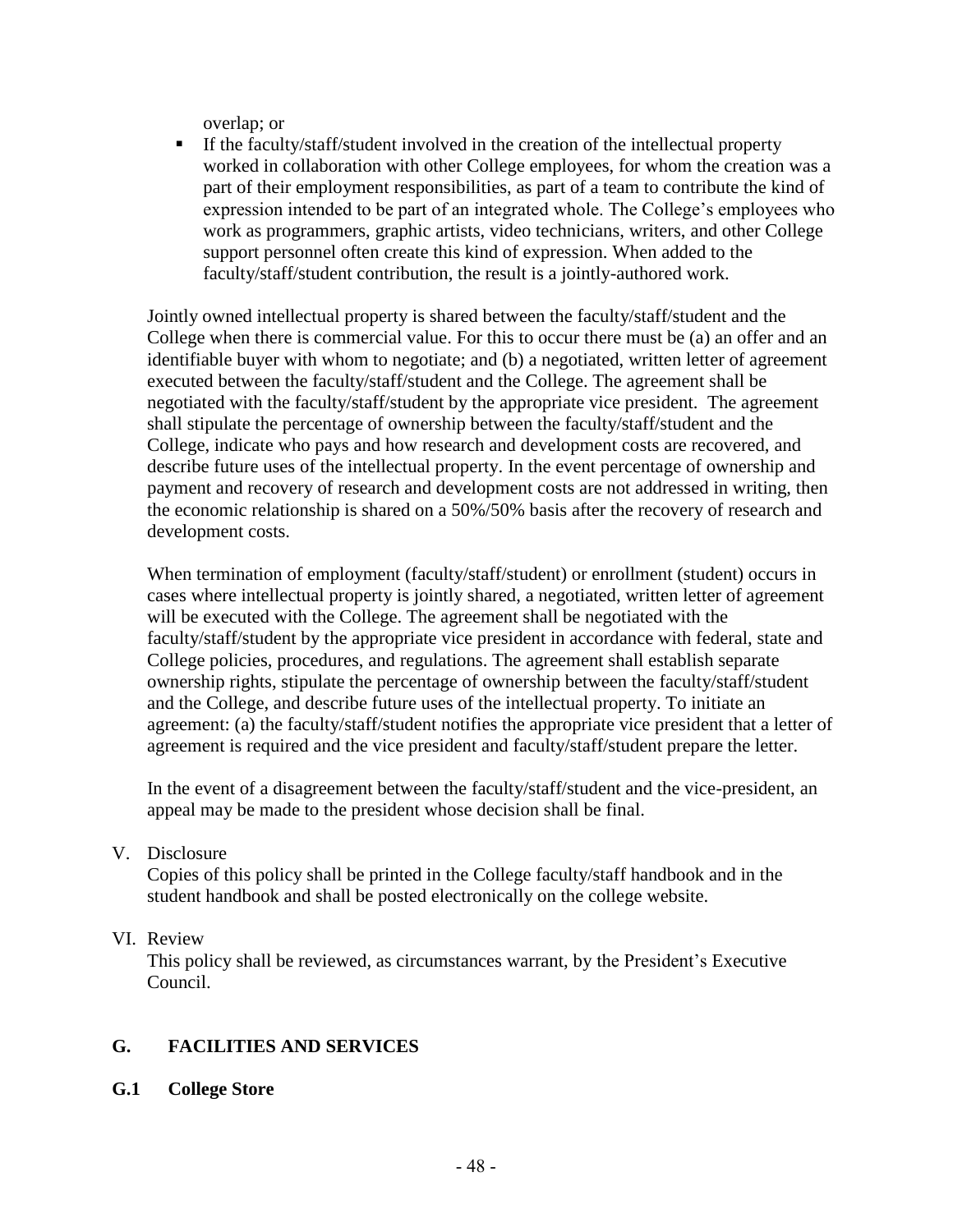The College Store is located in the Hardees Student Union Building. Hours change periodically to accommodate class scheduling. The hours of operation are posted at the entrance.

Special arrangements with the College Store Manager may be made in advance for opening the store during the evening and nonscheduled hours.

Employees of NCWC are granted a 20% discount on clothes, cards, and gift items sold in the store. The discount does not apply to sale items or textbooks.

# **G.2 Cashier**

Cashier services are available from 9:00 a.m. to 3:00 p.m. Monday through Friday in the Business office. Employees may cash personal checks in amounts up to \$100.00 weekly.

Deposits are made daily to the local banks. Checks payable to the College cannot be held for any reason. The penalty for checks returned for insufficient funds is \$35.00 for each check, but following two offenses, the employee may no longer have the privilege of cashing his/her checks at the College.

# **G.3 Health Services**

The Wellness Center offers the following services to the staff and faculty of North Carolina Wesleyan College:

Blood pressure screening and monitoring Allergy or diabetic follow-up, including injections of serums given by a physician provided the physician gives written authorization for such injections Physician, dental, and psychological referrals Pregnancy information Nutrition information Weight monitoring Emergency/Urgent assessment First Aid Mobile Health Clinic services including STD testing and vaccinations Access to all student program materials

No appointment is necessary to be evaluated at the Wellness Center. All faculty and staff are encouraged to call the Wellness Center or stop by the facility to obtain information and/or utilize any of the resources.

A variety of educational materials, including booklets, brochures, literature and videos are available at the Wellness Center. The Wellness Center Director and/or peer health educators give programs on subjects such as, but not limited to: high blood pressure, sexually transmitted diseases, HIV/AIDS, birth control, depression, cancer prevention, body mechanics, self-esteem, nutrition, dental care, alcohol implications, domestic violence, smoking cessation, heart disease, and diabetes. The Wellness Center Director also provides weekly e-mails with wellness related tidbits of information.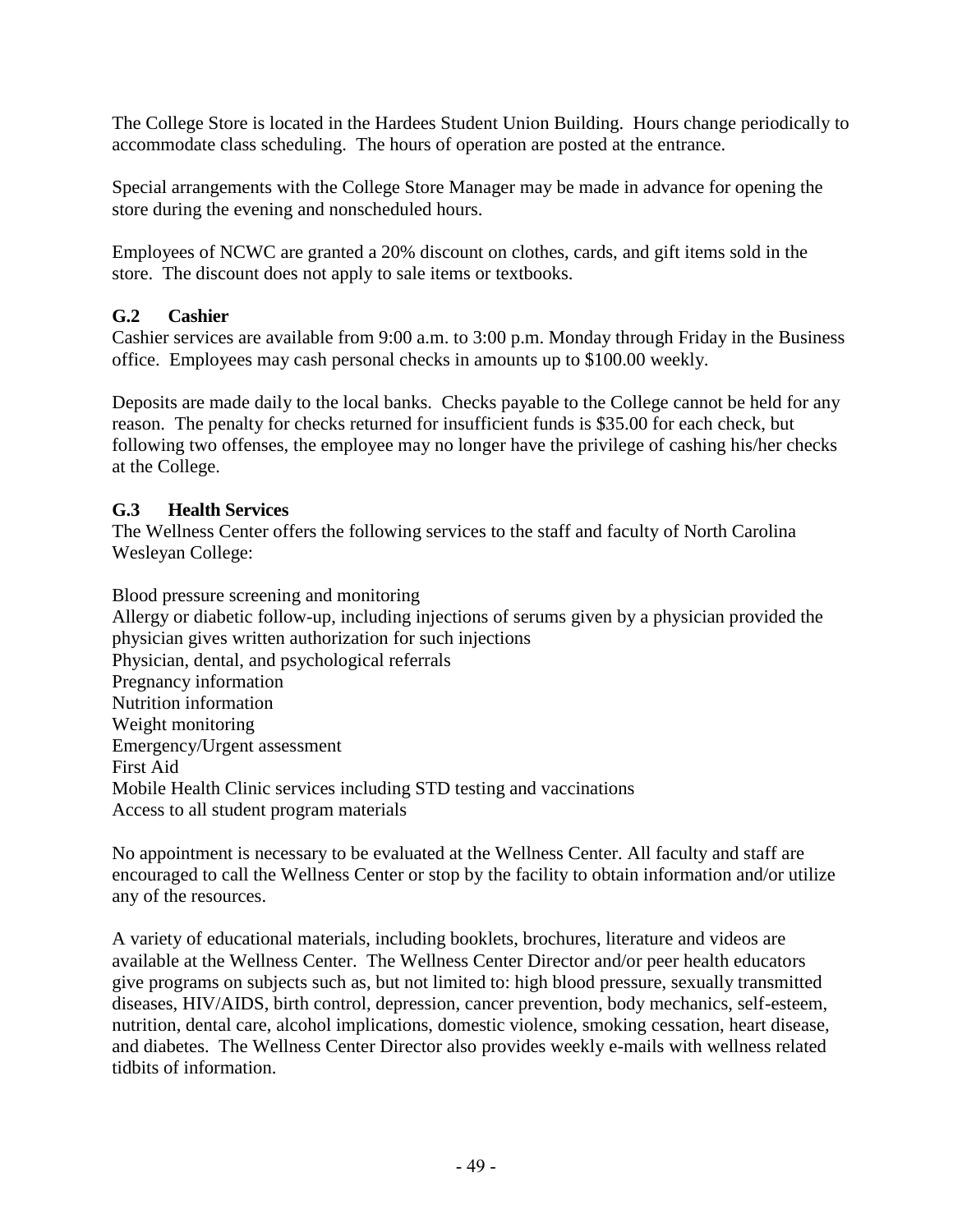Mental health counselors, including a psychologist, are available to staff and faculty for consultation. Because the primary reason for employing mental health counselors is to serve students, staff and faculty appointments are on a contingent basis and may be rescheduled if additional time is needed for student consultation.

A certified Athletic Trainer is available to staff for consultation and attention to injury, preventive precautions, and rehabilitation techniques following injury. The trainer's office is located in Field House. Normal office hours are from 9:00 a.m. to 5:00 p.m. daily, except when traveling with athletic teams, and during the summer.

# **G.4 Cafeteria**

The College Cafeteria is located in the Hardees Student Union Building and, during the regular academic year, serves three meals each weekday, two on Saturday and Sunday. The cafeteria is closed during the summer.

Cafeteria hours may change from year to year in order to accommodate class scheduling. Employees may check bulletin boards and published information for the specific cafeteria hours.

# **G.5 Post Office**

The Post Office is located in College Store in the Hardees Student Union Building and is open during those hours posted. Employees may purchase stamps as well as send personal mail, which has been properly stamped.

Purchases of stamps, money orders, etc. may not be charged to departmental account numbers because the Post Office is governed by the U. S. Postal Service dictating a cash-only basis.

Inter-office and off-campus mail is picked up daily at the switchboard in Braswell Administration Building and processed for delivery.

# **G.6 Library**

The services and collections of the Pearsall College Library are available free of charge to employees and their immediate families. Employees can receive a library card upon employment at Wesleyan.

Special collections include the Wesleyan Archives, the Music Library, a rare book collection in the Hardee-Rives Room, and the Black Mountain Collection. There is an assortment of records, including music, folk tales, plays, Broadway musicals, and authors reading their own works.

The library participates in the North Carolina Inter-Library Loan network which makes available to students, faculty and staff the holdings of other colleges, universities, and public libraries.

Hours of operation are posted adjacent to the front entrance.

# **G.7 Gymnasium, Fitness Center, and Athletic Fields**

Everett Gymnasium, Taylor Fitness Center and the athletic fields contain facilities and equipment which employees may use when campus activities are not scheduled. Permission to use these facilities must be obtained from the Facilities Coordinator. The equipment includes basketballs,